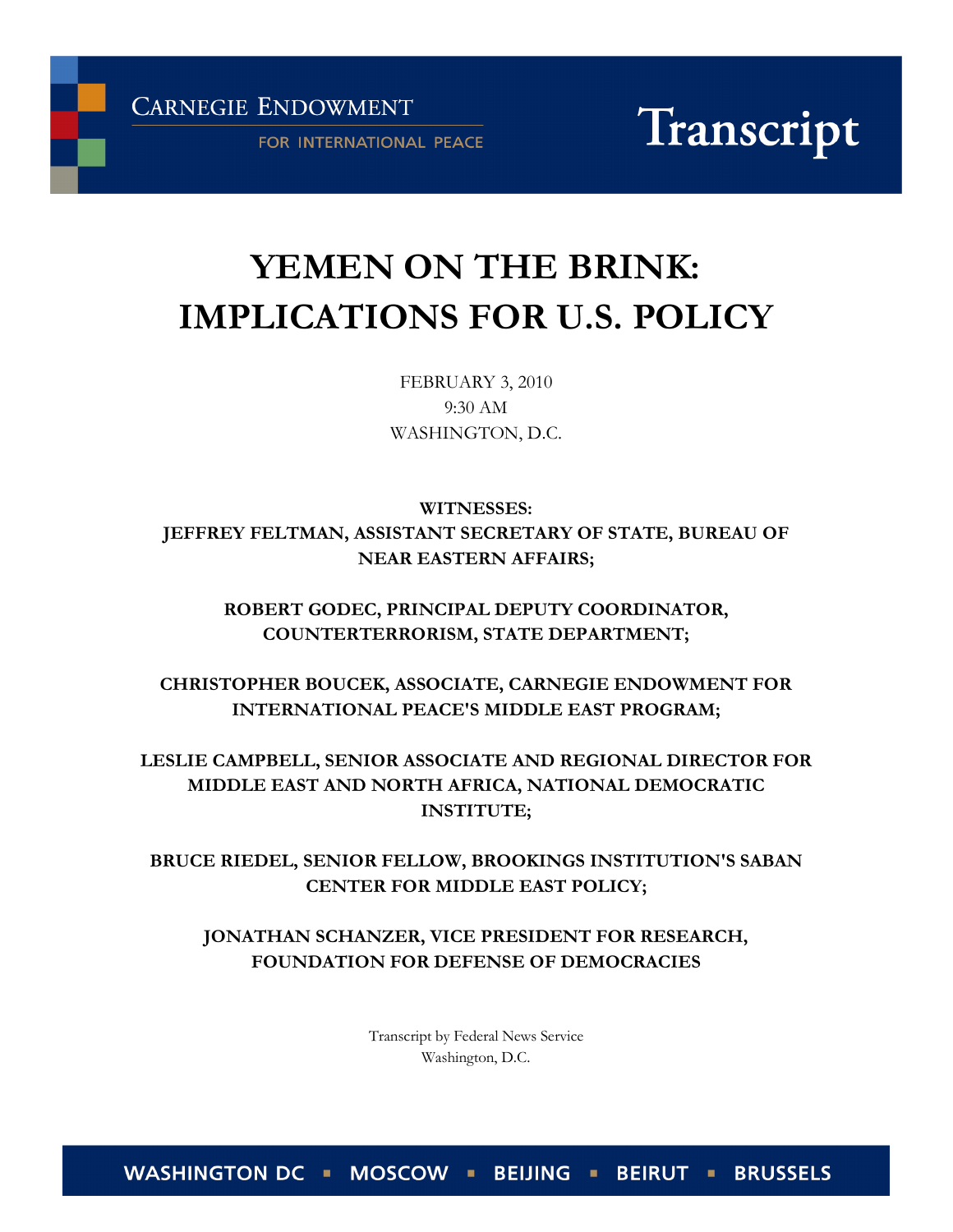-----------------------------------------------------------------

Copyright (c) 2010 by Federal News Service, Inc., Ste. 500 1000 Vermont Avenue, NW, Washington, DC 20005, USA. Federal News Service is a private firm not affiliated with the federal government. No portion of this transcript may be copied, sold or retransmitted without the written authority of Federal News Service, Inc. Copyright is not claimed as to any part of the original work prepared by a United States government officer or employee as a part of that person's official duties. For information on subscribing to the FNS Internet Service, please visit http://www.fednews.com or call(202)347-1400

-----------------------------------------------------------------

 REP. BERMAN: (Sounds gavel.) The committee will come to order. In a moment I will recognize myself and the ranking member for seven minutes each for purposes of making an opening statement. Without objection, all other members may submit opening statements or additional materials for the record.

 Before we get to the statements, let me take a moment to inform my colleagues about some upcoming committee hearings and other events. We're still trying to deal with the next week's hearing and the administration's ability to testify at a Haiti hearing versus all the other things they have to do in terms of Haiti. But on Wednesday, February 24th the committee will host members of the Russian Duma Foreign Affairs Committee for a series of meetings on key issues, including Iran, regional conflicts, arms control, trade and energy.

 The following day we will welcome Security of State Clinton for her annual testimony on the International Affairs Budget, that will be February 25th. In the near future we're hoping to hold hearings on a number of other topics, including the upcoming nonproliferation treaty review conference, export controls and foreign assistance reform. And now I'll yield to myself; I'm going to abbreviate -- (Off mike.)

 With so many pressing issues in the Middle East, the country of Yemen has received relatively little public attention since the October 2000 bombing of the USS Cole. But all that has changed in the last three months. On November 5th, 12 brave soldiers and one Army civilian were brutally gunned down at Fort Hood, Texas by an Army psychiatrist with links to a radical Yemeni-American cleric. And on Christmas day, a young Nigerian man who had plotted with al Qaeda operatives in Yemen tried to bring down Northwest Airlines Flight 253.

 Even before these heinous acts, the Obama Administration recognized that Yemen should be a much higher priority, and took steps to more than double U.S. economic and military assistance to that country. Today's hearing will focus on the numerous challenges that endanger Yemen's domestic stability and regional security. These include the presence of al Qaeda in the Arabian peninsula, religious and tribal conflict, separatist movements, dwindling natural resources and a failing economy.

 I'm going to try to abbreviate part of my opening statement because we do have two panels today. Yemen is rich in culture, history and geographic beauty, but is also the poorest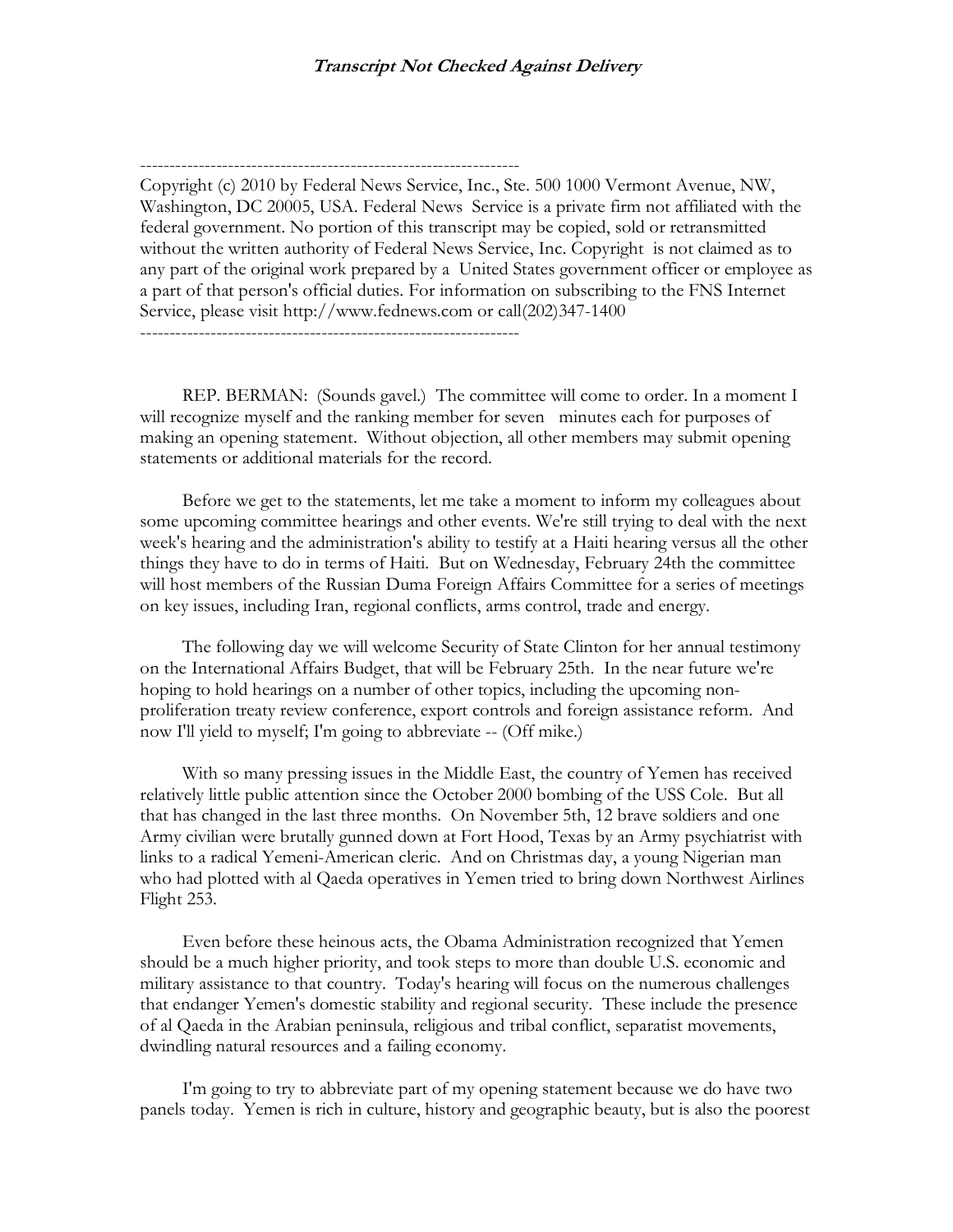country in the Arab world. Yemen's oil, which provides the government with 75 percent of its income, is quickly running out. An even more precious liquid, water, is also quickly running out. Yemen could, in fact, become the first nation ever to exhaust its fresh water supplies.

 And then there's the pervasive use of khat, a narcotic plant that produces feelings of euphoria and stimulation, but ultimately undermines individual initiative. It's sort of like being in Congress. (Laughter.) The overwhelming majority of Yemeni males are known to chew khat, and for many it is daily habit. Khat production may use as much as 40 percent of water resources consumed by local agriculture. The most immediate threats to Yemen stability are the ongoing civil war against Houthi rebels in the north, a rejuvenated secessionist movement in the south, and a resurgent al Qaeda.

 The Houthi rebellion, which began in 2004, spilled across the border and has engaged Saudi Arabia's military forces since November. The more unstable Yemen becomes, the more likely it is that terrorism will thrive there, threatening U.S. regional interests and our homeland. After years of tepid bilateral relations, now is the time for the United States to engage Yemen comprehensively.

 President Obama is working with the Yemeni government and others to aggressively pursue terrorists, but a policy of counter-terrorism and isolation will not suffice. Yemen's deteriorating security is intimately linked to a host of political, economic and social problems. This hearing provides an opportunity to ask some key questions. How important is Yemen's stability to U.S. interests and U.S. security? Is Yemen on the brink of becoming another failed state, and what, if anything, can the United States do to tip the balance in the right direction?

 To help us answer these questions, we have two panels of distinguished witnesses, whom I will introduce shortly, but before I do, let me turn to the ranking member, Ileana Ros-Lehtinen, for any opening remarks that she'd like to make.

 REP. ILEANA ROS-LEHTINEN (R-FL): Thank you so much, Mr. Chairman. As always, thank you for holding this hearing, and thank you for agreeing to the minority's request that we have a government panel and invite administration witnesses to address the critical issue of U.S. policy towards Yemen.

 I would note that U.S. participation in last week's Yemen's conference in London, and would be interested in hearing about the outcome of that important conference. We also look forward to receiving more detailed information on the overall strategy to address the challenges in Yemen and other Jihadist nests, as a basis and framework for such a strategy was provided by the Congress through the Terrorist Sanctuary's provisions of the Intelligence Reform and Terrorism Prevention Act of 2004.

 This provision focuses on situations involving a government that either expressly consents to the use of its territory to be used by Jihadists or with knowledge allows, tolerates or disregards such use of its territory by Jihadists and other global extremist groups. While Yemen may not yet meet that threshold, it is unfortunately coming dangerously close. It is no accident that al Qaeda has found a home in Yemen.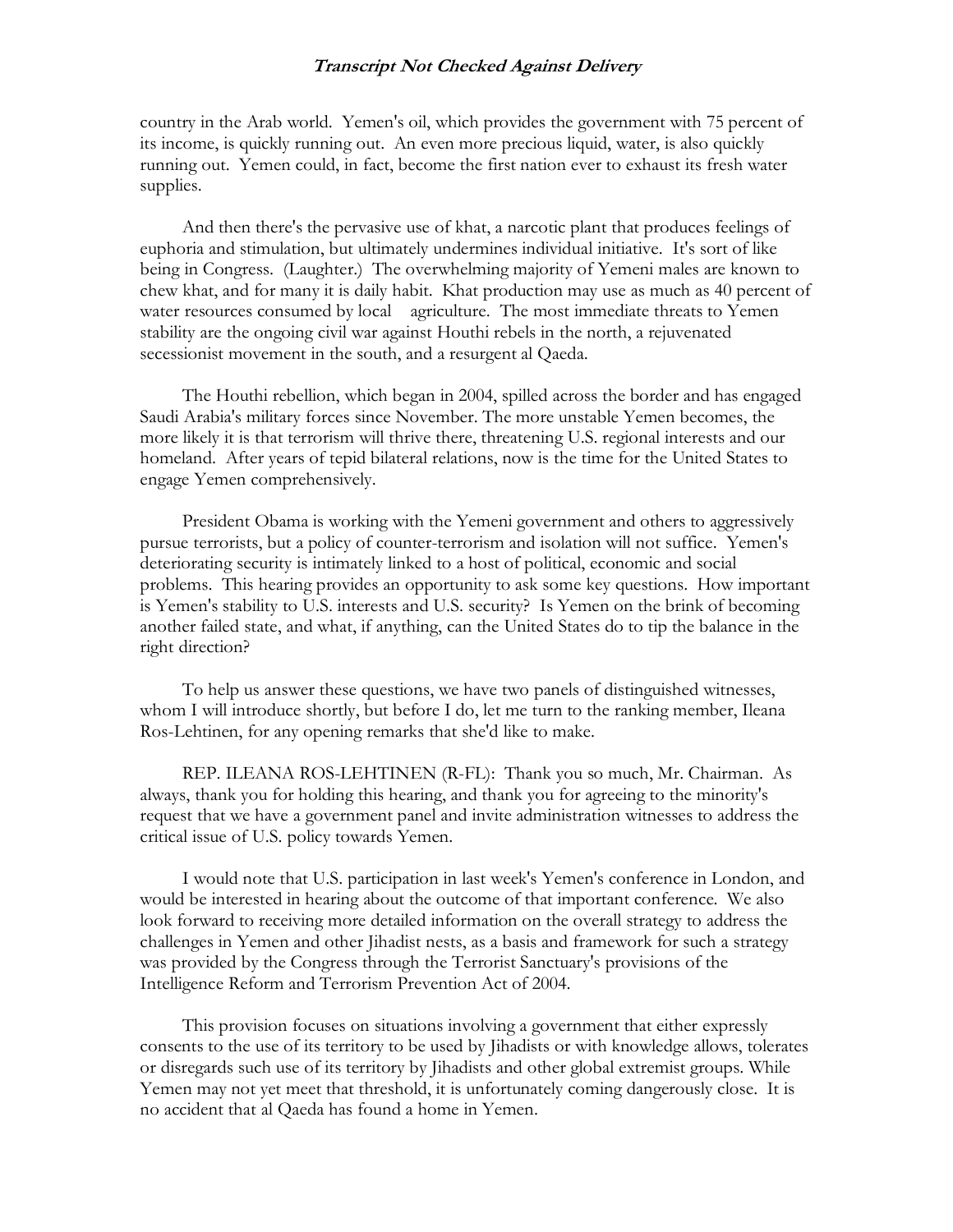Akin to Afghanistan and Pakistan, the central government does not control of tribal areas of Yemen, its borders, or in some cases, its population centers. Like other countries in the region, a small group controls most of Yemen's wealth, which relies on oil revenues. However, Yemen's oil revenues are rapidly diminishing, compromising the ability of that small group to buy off tribal and commercial interests there.

 Like Saudi Arabia in 2003, Yemen hosts many radical clerics who promote jihad. A substantial separatist undercurrent has also emerged in the wave of demonstrations sweeping southern provinces through -- from 2007 through 2009. As protesters and government escalate in both violence and rhetoric, the southern movement has become increasingly isolated from northern society, threatening further instability.

 These risks will increase as oil production continues to fall, as revenues from oil sales provide the foundation for the patronage system holding the country together. As the chairman pointed out, the ongoing Houthi Rebellion has again flared, with Yemenis accusing Iran of interference. The potential for this to spiral out of control cannot be understated or underestimated.

 Combined with additional local conflicts, many fear that Yemen will continue to dissolve into semi-autonomous regions amid various insurgencies which reinforce each other. The U.S. and other leading aid donors and the World Bank have provided significant direct development aid to Yemen over the past decade; over 300 million in fiscal year 2008 alone.

 Other donors have provided additional assistance, but throwing more money at the problem has not improved the situation. The U.S. has also increased military and intelligence support to the weak Yemeni government and its leader over the past several months as al Qaeda in the Arabian Peninsula has grown bolder.

 For years, Yemen has established a pattern of appeasement with al Qaeda elements and has refused to keep wanted al Qaeda operatives and associates jailed or to transfer them to the U.S. Many of these militants initially protected the state from attack by al Qaeda; however, according to U.S. intelligence officials, al Qaeda is now targeting the Yemeni state as well as U.S. and other foreign targets inside and outside Yemen.

 And there's an interesting article in the L. A. Times by Greg Miller entitled "Yemen Group: A Top U.S. Worry." And he says Director of National Intelligence Dennis C. Blair told a Senate panel that American spy agencies have intensified surveillance of the al Qaeda affiliates' operations amid concerns that the group, once considered a regional menace, is focused on the recruitment of westerners and other individuals with access to the U.S. homeland.

 In light of these developments, I would ask our administration panel: Has the government of Yemen changed its strategic calculus? Its mindset about al Qaeda and other jihadists? Do we now have a true partner in fighting this threat?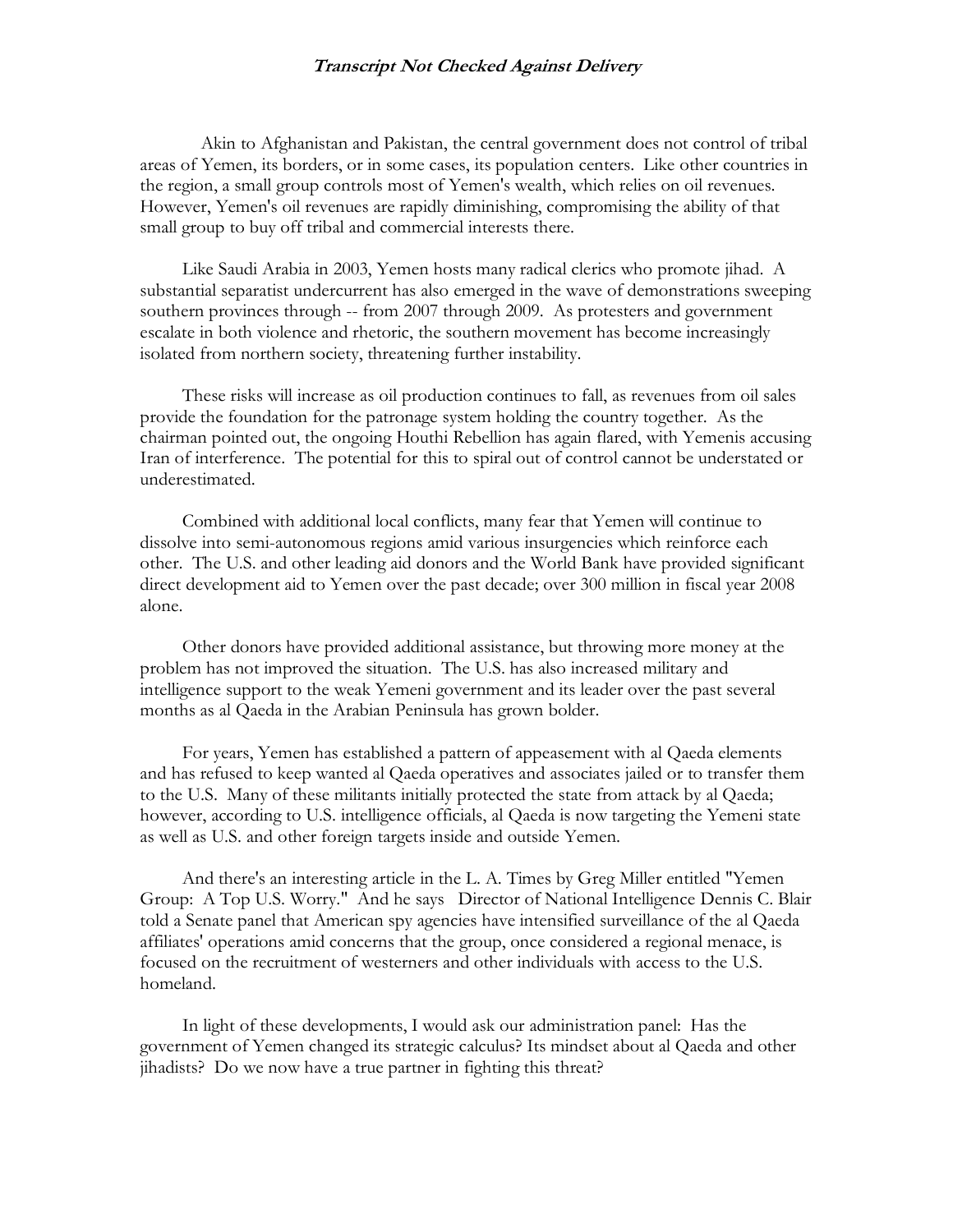There have been numerous reports of Afghan and Pakistan Arabs returning to Yemen, penetrating political, security, tribal, and religious institutions. Former Guantanamo detainees released by the U.S. pepper the high-level and mid-level ranks of al Qaeda in the Arabian Peninsula and constitute elements of its operations in Yemen and beyond.

 Last month, after bipartisan pressure, the Obama administration agreed to stop returning detainees to Yemen; however, this is far too little. We need a coherent policy and a strategy now, before Yemen deteriorates to the point of no return and further used as a launching pad or a staging ground for attacks against our nation and our interests abroad.

Thank you, again, Mr. Chairman, for the time and the hearing.

REP. BERMAN: Thank you. And now to introduce our first panel.

 Ambassador Jeffrey Feltman is the assistant secretary of State for Near Eastern affairs. A career member of the Foreign Service since 1986, Ambassador Feltman previously served as principal deputy assistant secretary in the Bureau of Near Eastern Affairs, and before that, as U.S. ambassador to Lebanon.

 Prior to his assignment in Lebanon, he headed the Coalition Provisional Authority's office in the Erbil Province of Iraq.

 Ambassador Robert Godec is the principal deputy coordinator for counterterrorism in the Department of State. From 2006 to 2009, Ambassador Godec served as U.S. ambassador to Tunisia. He has also served as deputy assistant secretary in the Bureau of Near Eastern Affairs and was deputy coordinator for the transition in Iraq.

Secretary Feltman, we look forward to your testimony.

 MR. FELTMAN: Chairman Berman, Ranking Member Ros-Lehtinen, members of the committee, thank you very, very much for holding this hearing and inviting Ambassador Godec and me to appear before you today.

 We look forward to working with this committee in efforts to address the many challenges Yemen faces that were outlined by the chairman and the ranking member's opening statements. We'd like to submit a lengthier testimony for the record in which we'll detail some of these challenges, the threats to --

REP. BERMAN: Your entire testimony will be included in the record.

MR. FELTMAN: Great.

 Last week, I was in London at the meeting that Ranking Member Ros-Lehtinen mentioned with Secretary Clinton. This meeting focused on many of the issues and challenges that we'll be discussing today. The United States, the United Kingdom, our Arab partners in the Gulf, the Yemeni government, and other international partners reaffirmed our shared goal of a peaceful, prosperous, and united Yemen. The meeting also marked the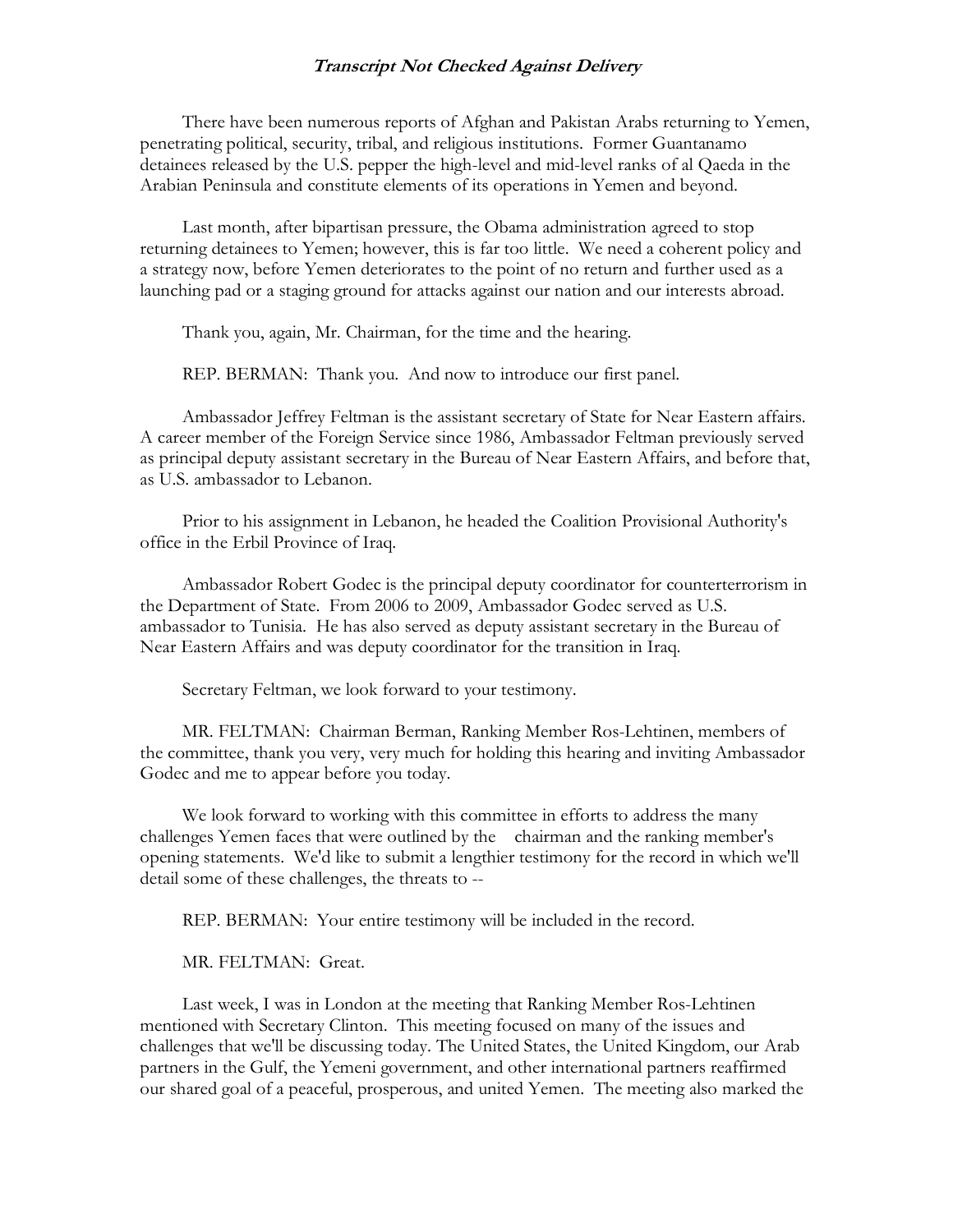launch of a process, a process that will continue to coordinate international efforts to Yemen in the future.

 And I'd like to make four points in the opening statement and then look forward to answers any questions that the committee may have.

 The first point, as Chairman Berman said, is that Yemen has been a top U.S. foreign policy priority since this administration took office one year ago. Given the gravity and the complexity of the situation in Yemen, the Obama administration launched a full-scale policy review shortly after coming to office, recognizing the increasing importance of dealing with Yemen in strategic, not just tactical terms.

 The resulting strategy is twofold: bolstering and supporting Yemen on the security side, and promoting good governance and development on the socio-economic and governance side. We believe that focusing on one dimension at the exclusion of the other is simply not going to work.

 The attempted terrorist attack on Christmas Day served as a wake- up call to some regarding the apparent growing capabilities of al Qaeda affiliate in Yemen to carry out attacks beyond the Middle East. But it confirmed what many of us have known for years: militant extremists in Yemen are able to operate in the unsettled environment there, and they threaten U.S. national security as well as Yemen interests as well as interests of key allies.

With the support of this committee and Congress, we have been steadily ramping up security development assistance since fiscal year 2008. Recognizing the toxic effect of deteriorating governance and human rights protections and stagnant development, the United States government has developed an assistance strategy that will take aim at Yemen's social and economic challenges.

 The second point I would like to emphasize is that we are not alone in engaging Yemen to improve the situation there. The international community, and particularly Yemen's neighbor states, is well aware that it must help Yemen address its security and economic challenges both in the short and the long term. And I think that the London meeting illustrated that commitment.

 We will continue to coordinate closely with other countries to work with the government of Yemen to bolster its ability to deliver services to its people, to fight corruption, and to confront a threat posed by al Qaeda and other violent extremists.

 Third, picking up on some points that Ranking Member Ros-Lehtinen said, we are realistic about the capabilities of our Yemeni partner. The government of Yemen is beset by many, many challenges, including unrest in the south of the country and a violent conflict in parts of the north. The government's ability to provide services and exercise its authority is inconsistent over different parts of its territory.

 Its track record on human rights, on governance, on anti- corruption also has been wanting and is in need of intense focus and attention. In terms of the government of Yemen's determination and willingness to confront the threat of al Qaeda-related militants in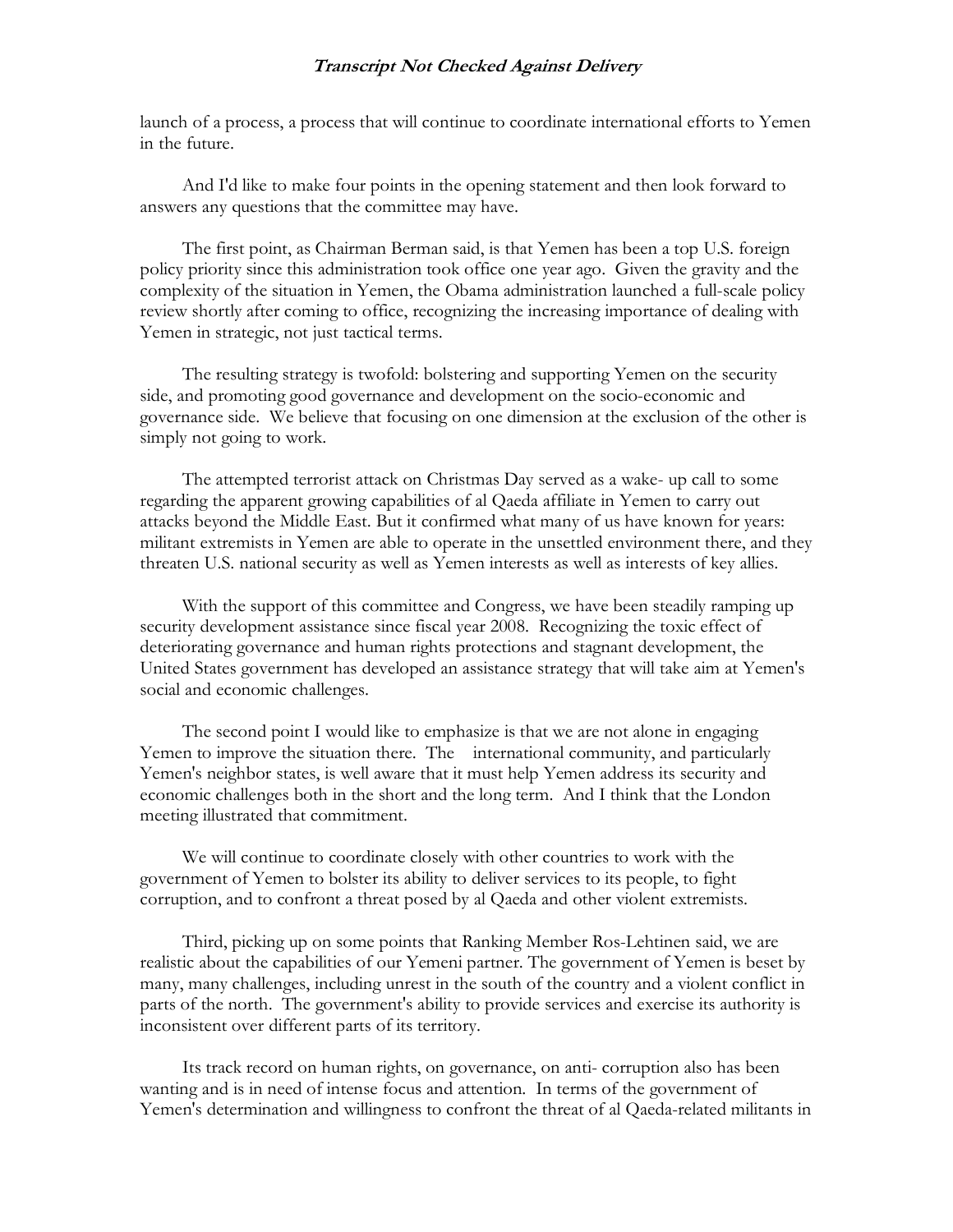the country, we should be -- and in fact we are -- encouraged by recent steps the government has taken.

 Our partnership and support for Yemen's counterterrorism measures is not an endorsement of all the government's policies; in fact, we are supporting government reform efforts, education and training initiatives, and an emerging civil society in order to promote better transparency in governance, better human rights protection, and to ensure that the Yemeni people can participate in shaping and addressing national priorities.

 We will continue to seek improvements in all of these areas, even as we help the government take on al Qaeda.

 And fourthly, finally, I would like to emphasize the importance of your support and the participation of all U.S. government agencies in our pursuit of success in Yemen. As Secretary of State Clinton said recently, in states where the odds of succeeding may be long, quote, "the risks of doing nothing are far greater."

 In Yemen the complexity of the economic, political and security situations truly require a whole-of-government approach to our policy. We cannot afford to neglect the experience, the resources or the leverage available across our government. Thank you, and I look forward to your questions.

REP. BERMAN: Ambassador Godec.

 MR. GODEC: Chairman Berman, Ranking Member Ros-Lehtinen, distinguished members of the committee, thank you for the opportunity to appear today to discuss the challenge of Yemen, the threat of terrorism and the way ahead on U.S. policy. I join Assistant Secretary Feltman in asking that our joint written testimony be entered into the record.

REP. BERMAN: It is part of the record, without objection.

 MR. GODEC: I would like to build on my colleague's statement and make three points:

 First, the threat from al Qaeda in Yemen is not new, but it is clearly evolving. The presence of al Qaeda in Yemen goes back to before the U.S.S. Cole attack in 2000 when al Qaeda affiliates attempted to kill U.S. servicemen on their way to Somalia. The group has carried out a string of attacks on embassies, tourists, and the security services in Yemen in the past couple of years.

 In August, 2009, the newly-established al Qaeda in the Arabian Peninsula, AQAP, launched a failed attack against the chief of counterterrorism in Saudi Arabia, and of course, AQAP has claimed credit for the attempt on December 25th by Umar Farouk Abdulmutallab to bomb Northwest Flight 253. This was the first time that an al Qaeda affiliate demonstrated the will and the capacity to attempt a strike on the continental United States.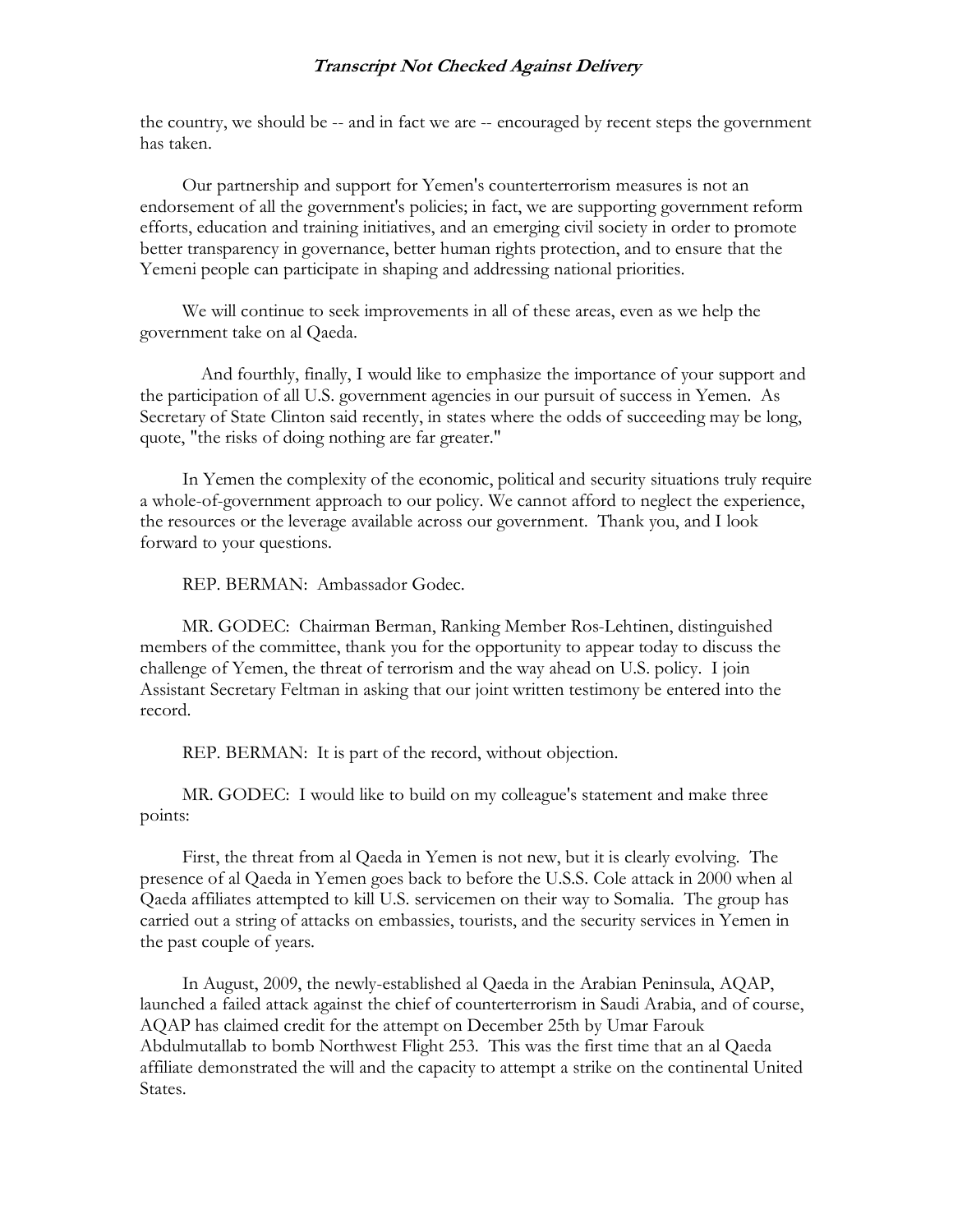Second, well before December 25th the U.S. government was engaged in Yemen and, specifically, this administration has focused on Yemen since day one. The two-pronged strategy described by Assistant Secretary Feltman will help Yemen confront the immediate security threat posed by AQAP and will also address the serious longer-term political and economic issues and challenges that drive extremism.

 This strategy requires full Yemeni partnership. It also requires close cooperation with regional partners and allies, and it requires hard work and American resources. The challenges are great and many, but the risk of doing nothing is grave.

 With support from Congress, U.S. security assistance to and engagement with our Yemeni partners has increased in recent years. The Departments of State and Defense provide training and assistance to Yemen's key counterterrorism unit. Working with DOD, we currently give substantial Section 1206 counterterrorism assistance to Yemen. Through our Antiterrorism Assistance Program, we provide training to Yemen's security forces.

 We're currently consulting with the Yemeni government in assessing Yemen's security requirements to identify opportunities to further strengthen Yemen's counterterrorism capacity. In the last year, senior administration officials have traveled to Yemen frequently -- General Petraeus, assistant to the president John Brennan, Assistant Secretary Feltman, and most recently, the coordinator for counterterrorism, Ambassador Dan Benjamin. All of them have stressed during their trips our deep concern about AQAP.

 Our engagement is paying off. President Saleh and the Yemeni government have shown increased commitment to confront AQAP. In the past two months Yemen has conducted multiple operations designed to disrupt AQAP's operational planning and deprive its leaders of safe haven. Yemen has significantly increased the pressure on AQAP. It's carried out air strikes and ground operations against senior al Qaeda targets.

 While these security operations are essential, delegitimizing AQAP also requires addressing Yemen's cycle of radicalization while we build Yemeni institutions. A key part of our work to disrupt, dismantle and defeat al Qaeda in the Arabian Peninsula is to assist the Yemeni people to build strong institutions and forge a better future.

 Third, regional and international cooperation is fundamental to our security strategy. The threat of terrorism in Yemen is a common challenge. It is a problem that will require engagement with our partners, particularly those in the region. As Secretary Clinton has said, today's security threats cannot be addressed in isolation. Last week's London meeting, during which the international community reiterated its prior commitments to aid development and security, was a good start. Now we must follow up to build on the momentum.

 Ultimately, the goal of U.S. and international efforts in Yemen must be a stable, secure and effectively governed country. It is the only road to success in our counterterrorism strategy. Toward this end, while we work with the Yemeni security forces, we will also assist the government and people to strengthen institutions, build infrastructure and deliver services. As the government of Yemen grows more transparent and responsive, and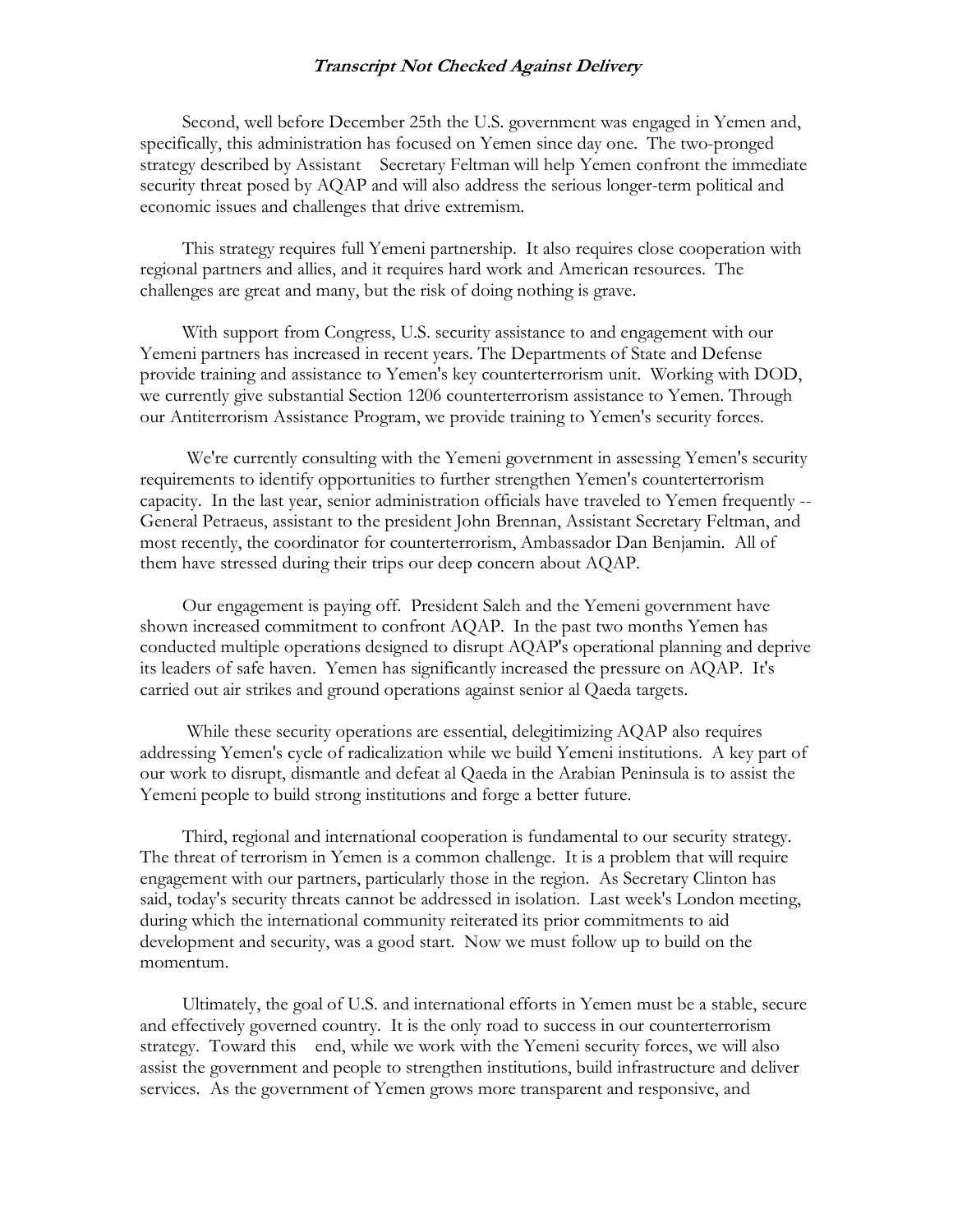Yemenis find hope for their future, the seeds of extremism and violence will find less fertile ground and the threat of al Qaeda in the Arabian Peninsula will truly recede.

 We look forward to continuing our work with Congress and this committee specifically as we refine and implement our strategy. I look forward too to your questions. Thank you.

REP. BERMAN: Well, thank you both very much.

I'll yield myself five minutes and begin the questioning.

 The Ranking Member closed her opening comments with the question: Do we have a partner in the government of Yemen to confront and deal with al Qaeda in the Arabian Peninsula? Now, you've talked about some signs of improvement, a growing commitment. I guess two questions.

 One, what are the -- what are the things that could threaten that continued commitment? Are we at the point where we can call it a partnership? And also, to what extent do the -- in Pakistan we have a sense these days that many different organizations, were it the Pakistan Taliban, the Afghanistan Taliban, Lashkar-e-Taiba, other groups that we consider terrorist groups and have a level of coordination and common purpose that they may not have had at the time of the -- along with al Qaeda -- have this level of coordination they may not have had in earlier years.

 Or, is any of that taking place in Yemen -- with the Houthis in the North, the rebellious elements in the South, al Qaeda in the Arabian Peninsula? Is there any morphing of goals and tactics from any of these groups? So that's, I guess, my first two-part question.

MR. FELTMAN: Mr. Chairman, thank you.

 The government of Yemen has been -- let's be frank, has been an inconsistent partner in the past on many of these issues, both on the security side as well as on the governance and development side. But we are -- but as both of our opening statements indicate, we've been, we've been encouraged by the determination that the government of Yemen has shown in the last couple months to take on the al Qaeda threat. We were also encouraged by the determination the government of Yemen showed at the London conference last week to tackle the development and governance challenges. We will stay engaged on all of these, mindful of -- mindful of the needs and mindful of the past.

 In terms of your question about what would threaten the government of Yemen's determination to continue the fight with al Qaeda, I'll make a couple comments. First, as some of your own statements noted, the government of Yemen has been a victim of the al Qaeda presence in Yemen. So we see -- we believe that the government of Yemen fully understands this threat now, and that helps explain the determination that they're taking on.

 But the Houthis in the North and the secessionists in the South are different from al Qaeda in that we believe that these are mostly local grievances. This is mostly based on local politics, long- standing grievances in the South dating back to the time of unification; longstanding grievances in the North. This is different from al Qaeda --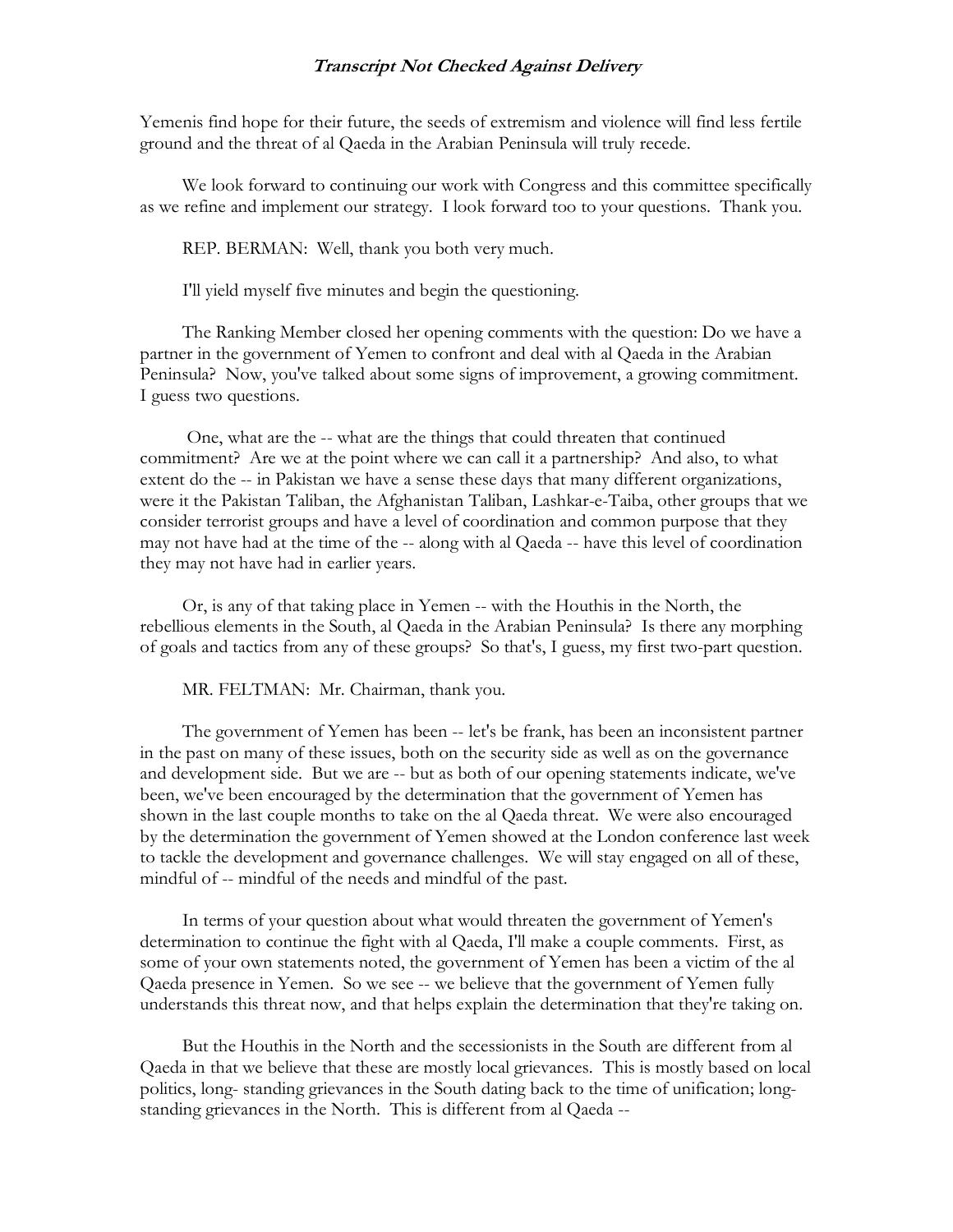REP. BERMAN: But that is the way it started out in Pakistan too.

MR. FELTMAN: And it also -- these conflicts have a risk of distracting the government from the al Qaeda challenges. One of the reasons why we have been calling for a cease-fire, we're encouraged by the fact that the Saudis and the Houthis seem to be deescalating their own conflict with the Houthis, declaring a cease-fire with Saudi Arabia.

 We want to see a cease-fire in the north that leads to the type of political reconciliation that will address the grievances of the north and not make the Houthi conflict a distraction from the fight against al Qaeda.

 REP. BERMAN: Let me just interject here, because I only have one more minute, and I do want to get this question out there for an answer.

 The Yemeni government, backed by the Saudis, has made numerous claims that the Iranian government is militarily, financially and politically supporting the al-Houthi rebellion in northern Yemen. Many observers dispute this. Is there evidence that Iran is materially supporting the Houthis? What influence does the Iranian government have in Yemen?

 MR. FELTMAN: We think at heart, at base, this is a local conflict. This is local grievances. We've heard the accusations. We're aware of the threat. We certainly are very aware of Iranian misbehavior in the region, places like Lebanon, Iraq, et cetera. But this is overwhelmingly a local issue. And we hope -- we have called for outsiders not to interfere. Let's see this solved locally.

REP. BERMAN: Anything to add, Ambassador?

MR. GODEC: Mr. Chairman, I would just --

REP. BERMAN: I have nine seconds, so --

 MR. GODEC: -- say that I believe Assistant Secretary Feltman is exactly right in his remarks.

REP. BERMAN: Okay.

My time has expired.

The ranking member is recognized for five minutes.

REP. ROS-LEHTINEN: Thank you so much, Mr. Chairman.

 I wanted to ask the excellent panelists about the budget increases that have been presented. It was just recently released, the fiscal year 2011 budget, and it increases assistance to Yemen \$106 million, more than six times the \$17 million that was spent in fiscal year 2008. Economic support funds are increasing almost seven-fold in just one year, from \$5 million in fiscal year 2010 to \$34 million for fiscal year 2011.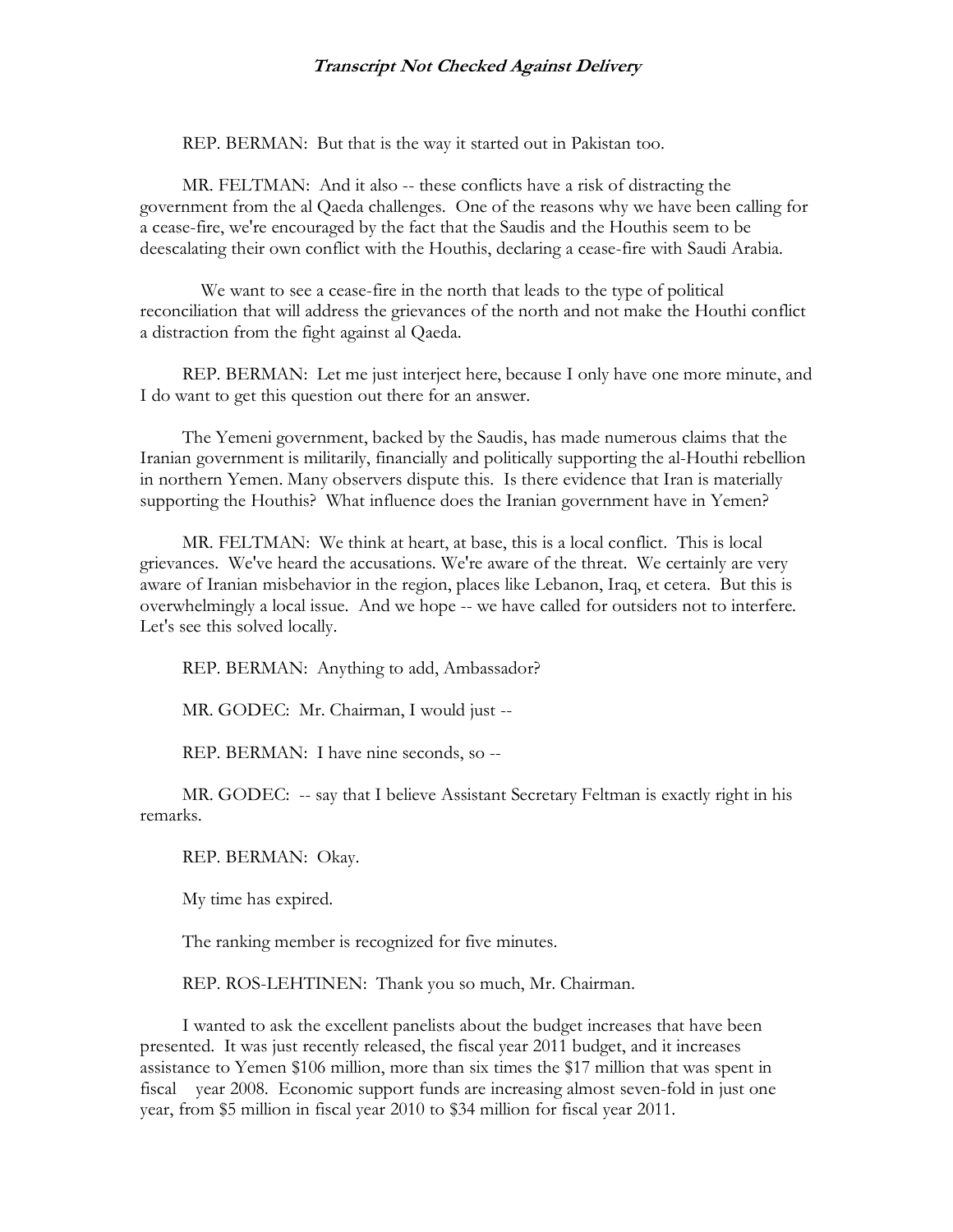So I wanted to ask about those numbers. First of all, can that be absorbed on the ground to accommodate such an increase in funding? Does the embassy have the ability to project its presence on the ground to implement this funding and this programming effectively? Also, how does the Yemeni government itself have the ability to absorb all of this increase?

 And, related to that, what are the performance metrics? How do we judge success in how we're doing with this funding and programming? And lastly, what conditions are we placing on U.S. assistance to the government of Yemen, particularly regarding the implementation of its financial-sector and economic-reform program? So it's basically the budget, how it's going to be absorbed, how can we measure success of our funding, and of what the Yemeni government is doing.

MR. FELTMAN: Ranking Member Ros-Lehtinen, thank you.

 I mean, I should say from the outset that there's no cash going to the government of Yemen. I think we all understand that. This is technical assistance. This is support. These are helping get services delivered to the people at the local level. But it's not a question of transferring cash to the government of Yemen.

 In September, AID signed a new strategy, a three-year strategy with the government of Yemen, that has two pillars that get at some of the questions that you've asked. One pillar is called a communities livelihood program. The other part is national governance program. And it's getting at the capacity issues in both directions.

 To the first part, the community livelihoods initiative, it's building capacity at the local level, helping get services delivered at the local level -- health, education, youth employment. How do you organize civil society, support civil society, so they can engage with their local officials, and at the national level, building capacity on budget transparency, decentralization, issues like this? So we're working both locally and nationally in order to build capacity to help the government of Yemen deliver services, create jobs, create economic opportunities.

 It's definitely a challenge working on Yemen, for security reasons. But AID, U.S. State Department, other U.S. government agencies now have quite a lot of experience in dealing with these sorts of -- in dealing in insecure environments and how you deliver, monitor your assistance.

 In terms of conditionality, I want to go back to the London conference for a minute, because this was a question that everyone had in London. It was conditionality and absorptive capacity. There were \$5.2 billion committed to Yemen a few years ago at a Friends of Yemen conference hosted in London. Most of that was coming from the Gulf. Most of that hasn't been delivered. And it hasn't been delivered because of questions of capacity, questions about conditionality.

 So the international community is working together to address these, sending a unified message to the Yemenis about what we expect in terms of transparency, in terms of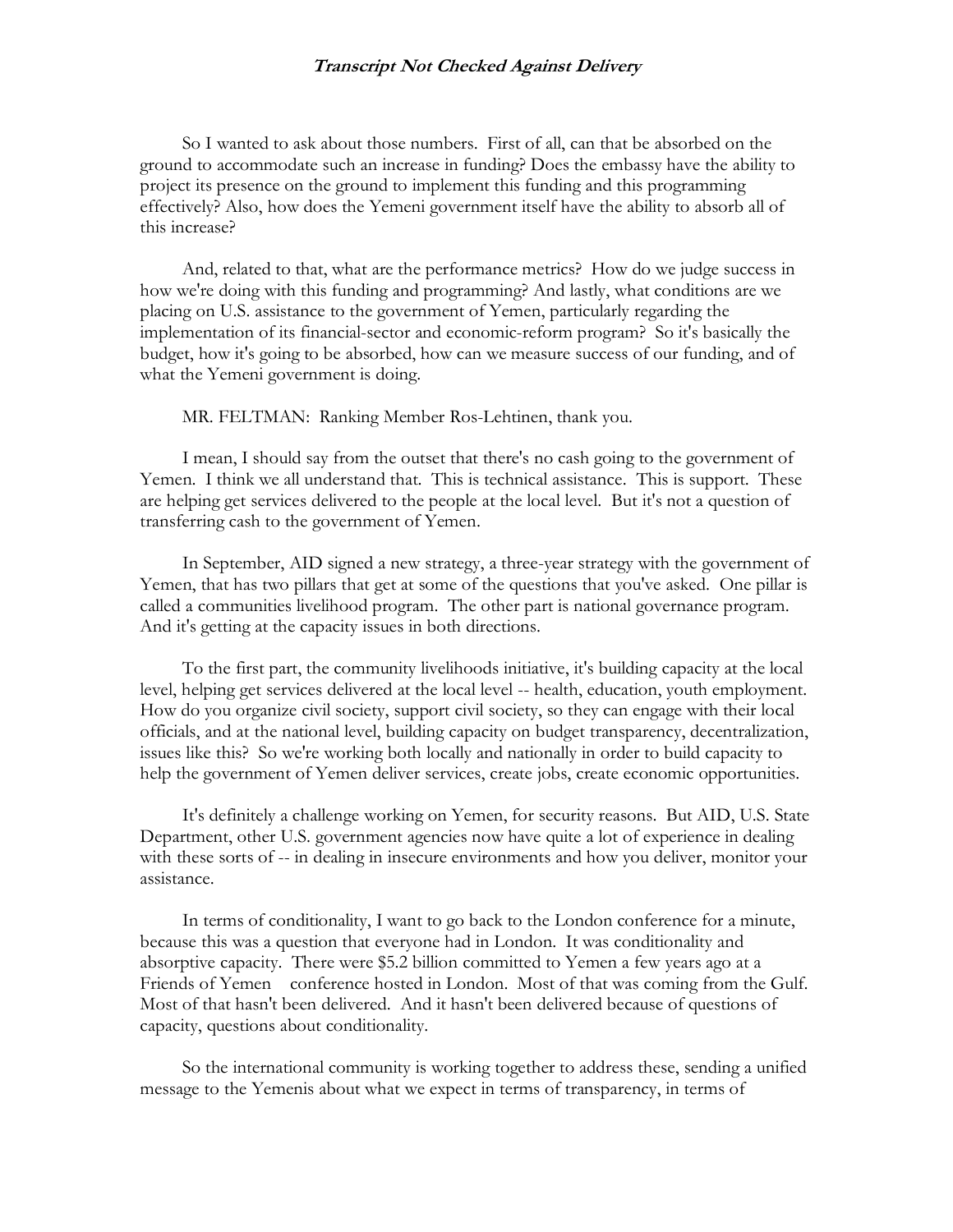responsiveness to real needs, in terms of delivering services across the country, and a unified message in terms of help in building the capacity of the government.

 So it's more than just the United States that are sending a message to the Yemenis about their need to deliver. It's all of us working together.

REP. ROS-LEHTINEN: Thank you very much.

REP. BERMAN: The time of the gentlelady has expired.

 The chairman of the Middle East and South Asia Subcommittee, the gentleman from New York, Mr. Ackerman, is recognized for five minutes.

REP. GARY ACKERMAN (D-NY): Thank you, Mr. Chairman.

 Wow. First, you talk about the risk of doing nothing. And I couldn't agree with you more on that. But I think, as we all know, there's a risk of doing everything. And it seems to me that we've been trying to do everything, everywhere, mostly by ourselves in a lot of instances. And we're starting to lack the resources or the ability or the will of the American people to do that. But you still can't do nothing.

 But I think we should be looking at the problem of trying to do everything. This place -- I don't know if I would call it looking like it's going to be a failed state. I don't know that they ever got to the real state status in order to become a failed state afterwards. I can't remember when.

 I mean, you know, you got the Hatfields and the McCoys. You got the Houthis and the whatevers, and you've got the separatists, and you have al Qaeda filtering or flooding in, depending on your perspective. And these people spend the afternoon getting away from reality by the whole country getting high, and, like, "Wow, we got no problems. Just we're running out of gas. We're running out of water. We have no resources of ourselves, so let's forget about it."

 I think we have to look around in the neighborhood and try to figure out what we do to help. And, you know, there are the Saudis, who are unrealistic about the whole thing to begin with. I think -- and somebody has to tell our friends over there that they have to be part of the solution, the real solution, not just throwing some money into the thing. But maybe they should go into one of these airport machines and do a full-body scan and figure out that this place next door is really a wart that's on their butt. And they'd better do something about it, because it's starting to turn malignant. And I understand you could even spread it through someone else's underwear. This thing is highly problematic.

 My question is, instead of looking -- or in addition to looking for allies within the government in Yemen, why aren't we doing more looking for allies within Saudi Arabia and getting them to focus not just on throwing a billion dollars and let's see what happens, but helping to provide some infrastructure, some technology, some help, some support, to try to build the place? Because it seems to me they're a heck of a lot closer than we are, and you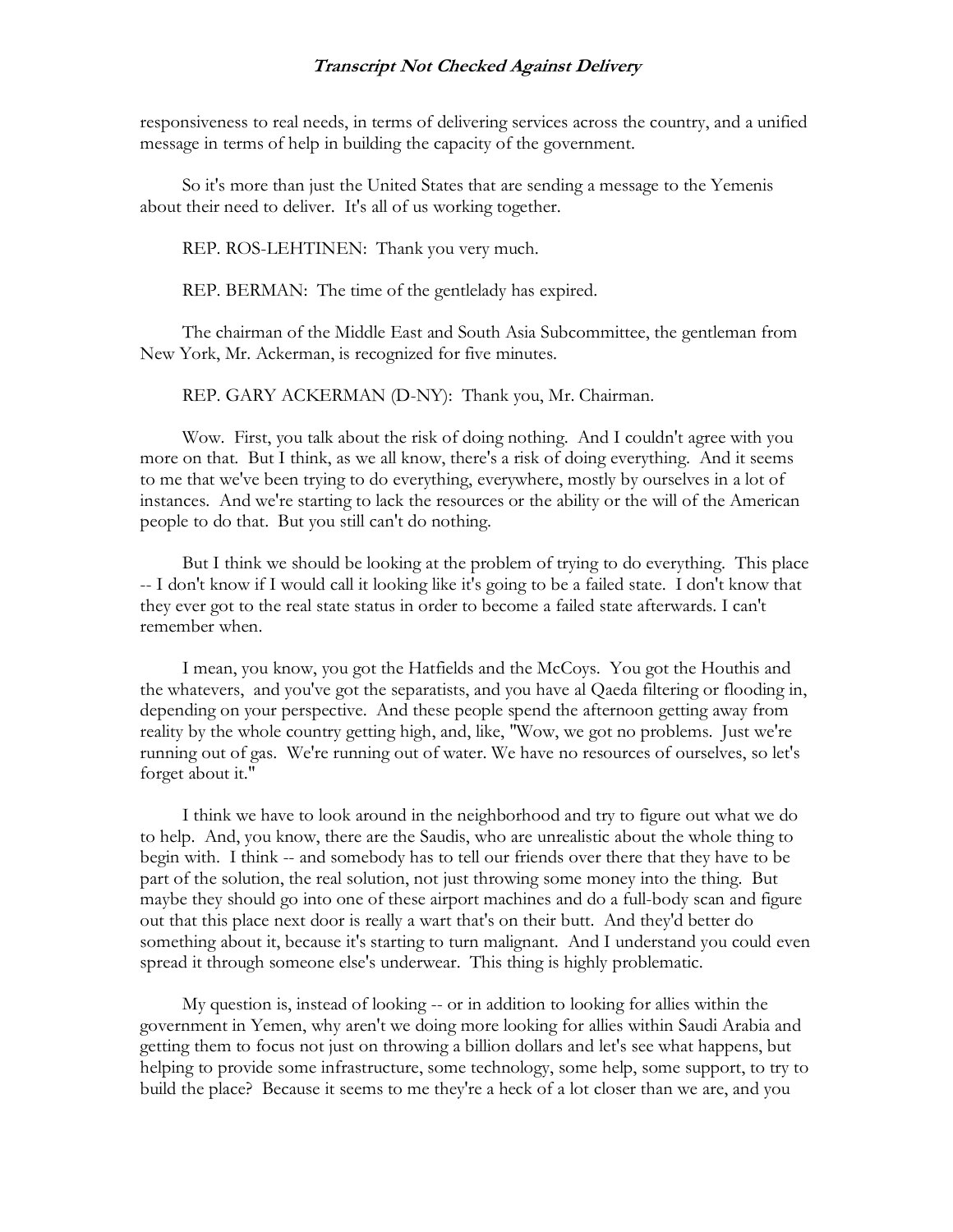don't need one of these long flights to mess up Saudi Arabia. And I think they really know that, but I don't think they're focused on real solutions.

 Do we have a partner there? Can we spend more time walking them through what they should be doing or how we could help them do what they know they should be doing?

 MR. FELTMAN: Congressman Ackerman, I don't have the solicitous turns of phrases that you do, but I will --

 REP. ACKERMAN: Whatever that means, I take it as a compliment. (Laughter.) But maybe you could provide an answer in whatever terms --

 MR. FELTMAN: But we agree with you. We agree with your basic point. The GCC countries, Saudi Arabia in particular, with the GCC as a whole, have vital interests in Yemen. They are the immediate neighbors of Yemen, and they have faced the immediate threats that emanate from Yemen. You know, Ambassador Godec mentioned the August attempted assassination of Deputy Minister of Interior Prince Muhammad bin Nayef in Saudi Arabia. And Saudi Arabia and the GCC have to be part of the solution.

 Part of the discussions at the meeting in London last week was how do we initiate a process? We don't want simply a meeting; we want a process of addressing the long- and short-term security and development and governance challenges in Yemen. The GCC countries have stepped up as a response to London and said okay, fine.

 We're going to have a meeting February 27th and 28th, the GCC meeting in Riyadh to talk about Yemen, in house with the Yemenis talking about Yemen. We see a new seriousness on the part of the GCC countries to work directly with the Yemenis on their own, and also to work with us in the international community.

 REP. ACKERMAN: But the history of that seems to be, just send them in some money and here you go, guys, fix your problem. It's hard to tell a patient, you know, here's a million dollars go cure yourself. I think we have to have a more serious bilateral discussion with the Saudis in particular, others as well. But sit down in a room with the Saudis.

 My suggestion -- and say look guys, here's what I think you really have to do. Not just put money in there, but you have to do A, B, C, and D to help build this place into a real place with some sense of leadership, with some sense of being able to build a state that can control themselves. There's a -- they're living in a world of disillusion over there.

MR. FELTMAN: We agree with you on working with the Saudis, 100 percent.

 REP. BERMAN: The time of the gentleman has expired. The gentleman from Arizona Mr. Flake is recognized for five minutes.

REP. JEFF FLAKE (R-AZ): I thank the chairman.

 I thank the witnesses, and I'm sorry I wasn't here to hear your testimony. I've not had a chance to really go through it. So, forgive me if you've gone through this already. We've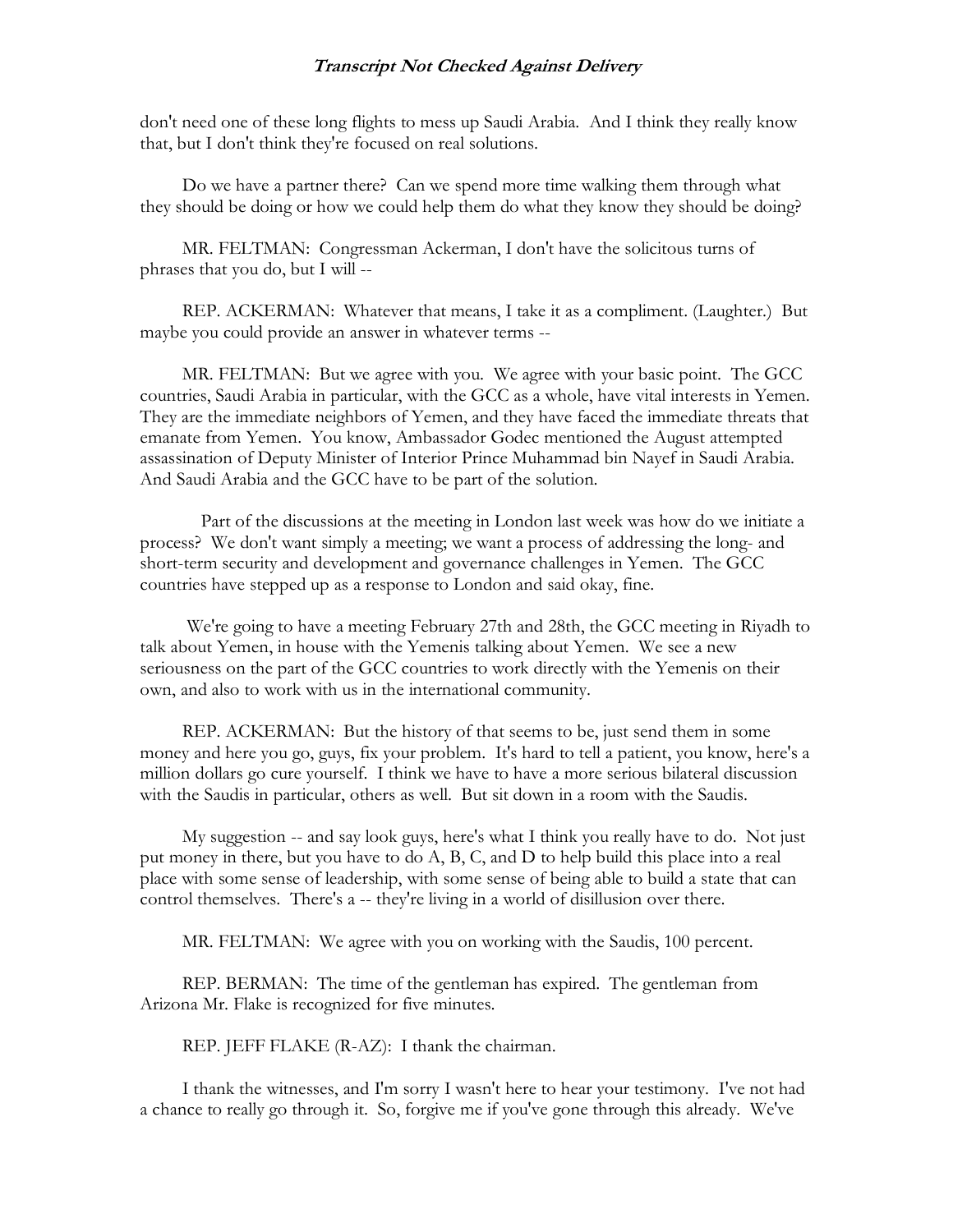known for -- well, really since this Fort Hood shooting, and suspected before that that there were problems there in Yemen.

 Can you tell me what has -- what State was doing, is doing now that it wasn't doing before? How have -- is it just a matter of intensity? We've got to build institutions faster, we've got to work with the government there, we've got to get neighbors involved. Or is it a complete change in focus? What has -- is happening today that wasn't, you know, six months ago?

 MR. FELTMAN: Sorry to monopolize the hearing, Bob. In fact, the administration came into office last year and looked at, and you know, looked around the world and focused on Yemen as one of the priorities very early on in the administration. Both in terms of development and governance challenges, and in terms of the security challenges.

 There have been a series of meetings that Ambassador Godec and I have -- and our bosses have attended since last year. A lot of meetings on Yemen, where we developed this two-pronged strategy I was describing earlier, addressing governance and development challenges and addressing security challenges. What's happened since December 25, though, is we have the ability of really engaging the region and international partners.

 It was as a result of the December 25 attempted attack that led British Prime Minister Gordon Brown to issue the invitation, issue the call for the Yemen conference that I attended last week with Secretary Clinton. And this is allowing us to coordinate our approach, coordinate our messages, get international support. Basically, using the international community and regional partners as increased leverage to address these challenges in Yemen.

 So the December 25 attempted attack was not -- did not wake up the United States or the United States' administration to the challenges in Yemen; but it did allow us to use the international community in new ways.

 REP. FLAKE: We had a number of successful predator strikes in Yemen of terrorists over the years, over the past couple of years. It's been my understanding, is that -- how does that impact the work that the State Department does? Is it understood by the government that -- and how much of those moves by the U.S. supported by the government there such as it is?

 MR. GODEC: Congressman, I think I would just underscore that the United States is cooperating very closely with the Yemeni government in a variety of ways on the fight on counterterrorism. They understand the contributions that we're making by way of training and assistance; they value it. I know they find it very important and we've been working very closely with them to address the threat, which they take now very seriously. And I do think that recent developments -- the actions of the government have underscored just how seriously they take it and how they do intend to address this problem.

 REP. FLAKE: So to the extent that there was pushback from government, that's lessened now after recent activity? Or was there no pushback early on? Have they been cooperating all along?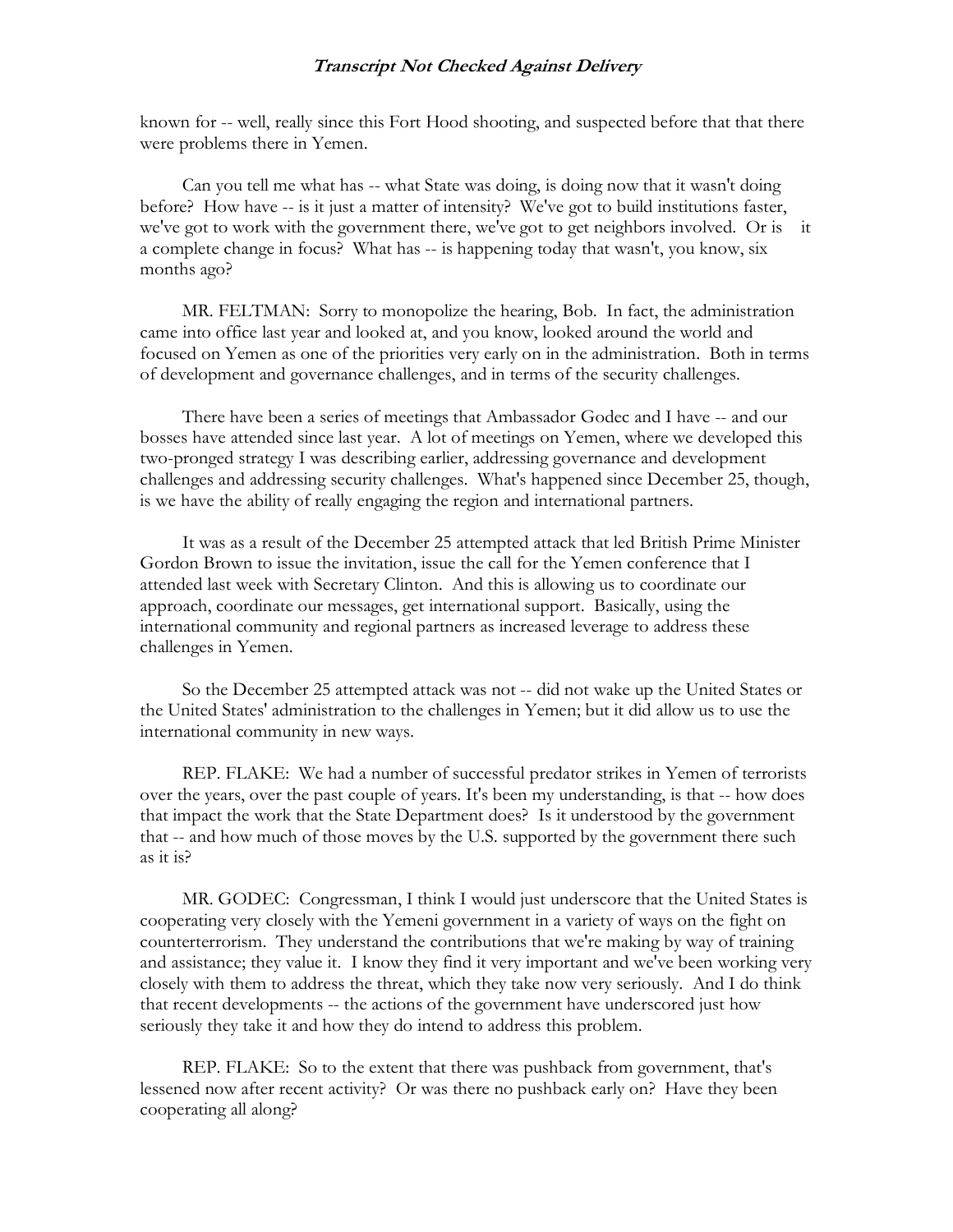MR. GODEC: I think it's fair to say that the cooperation across time has been uneven. That -- there have been instances and times and places in the past where the cooperation is not everything that we hoped it would be. I do think that their recent actions however show on the part of President Saleh and the government a new commitment and a strong commitment to cooperate with us on counterterrorism.

REP. FLAKE: Thank you. I yield back.

 REP. BERMAN: The gentleman's time has been yielded back. And now the gentlelady from California, Ms. Lee, is recognized for five minutes.

 REP. BARBARA LEE (D-CA): Thank you very much Mr. Chairman. Let me thank you both for being here. And just reiterate the fact that the implications of this country's stability on U.S. policy in Yemen and the surrounding region and the larger context of our efforts to curb extremism around the globe, you all are really, I think, charting a new course and a new direction.

 The presence of al Qaeda in Yemen and elsewhere in the Arabian Peninsula really further illustrates the difficulties, of course, that we'll face in sustaining efforts to reduce extremism if the United States engages these challenges with military-centric solutions. I can't help but wonder, and I want to ask you this question about any thoughts or discussion with regard to any authorization to use force against Yemen. Of course we, you know, conducted military actions in Afghanistan and Iraq as part of our strategy. It's very similar now in terms of what's taking place in Yemen.

 And I wanted to find out, have -- I hope not, but have -- has that been on the table for discussion? Secondly, I don't know if you mentioned the numbers of al Qaeda members that we think are in Yemen versus Afghanistan to get a sense of, you know where the real fight is. And thirdly, I'd like to just ask about the increase in funding aimed at building Yemen's military and counterterrorism capacity. But also, the zeroing out of development assistance; and what that means given our overall strategy in terms of what we're trying to do on the development front which you've laid out.

 MR. FELTMAN: Representative Lee, first of all, the president has been clear, Admiral Mullen has been clear, General Petraeus has been clear. We're not talking about U.S. combat boots on the ground in Yemen. We've made -- you know, the -- we're not looking at a situation -- Iraq, Afghanistan, something like that. We are looking at supporting a new determination by the government of Yemen to go after the al Qaeda threat.

 We are providing support to the government of Yemen in its own fight against al Qaeda that certainly is in our interest. The number of al Qaeda, you asked specifically, I'll quote the foreign minister of Yemen, Foreign Minister Qirbi of Yemen has said that they estimate, the Yemenis estimate 200 to 300 is what they're talking about. And I don't have anything more to add on top of what Foreign Minister Qirbi would say in terms of numbers. On the development --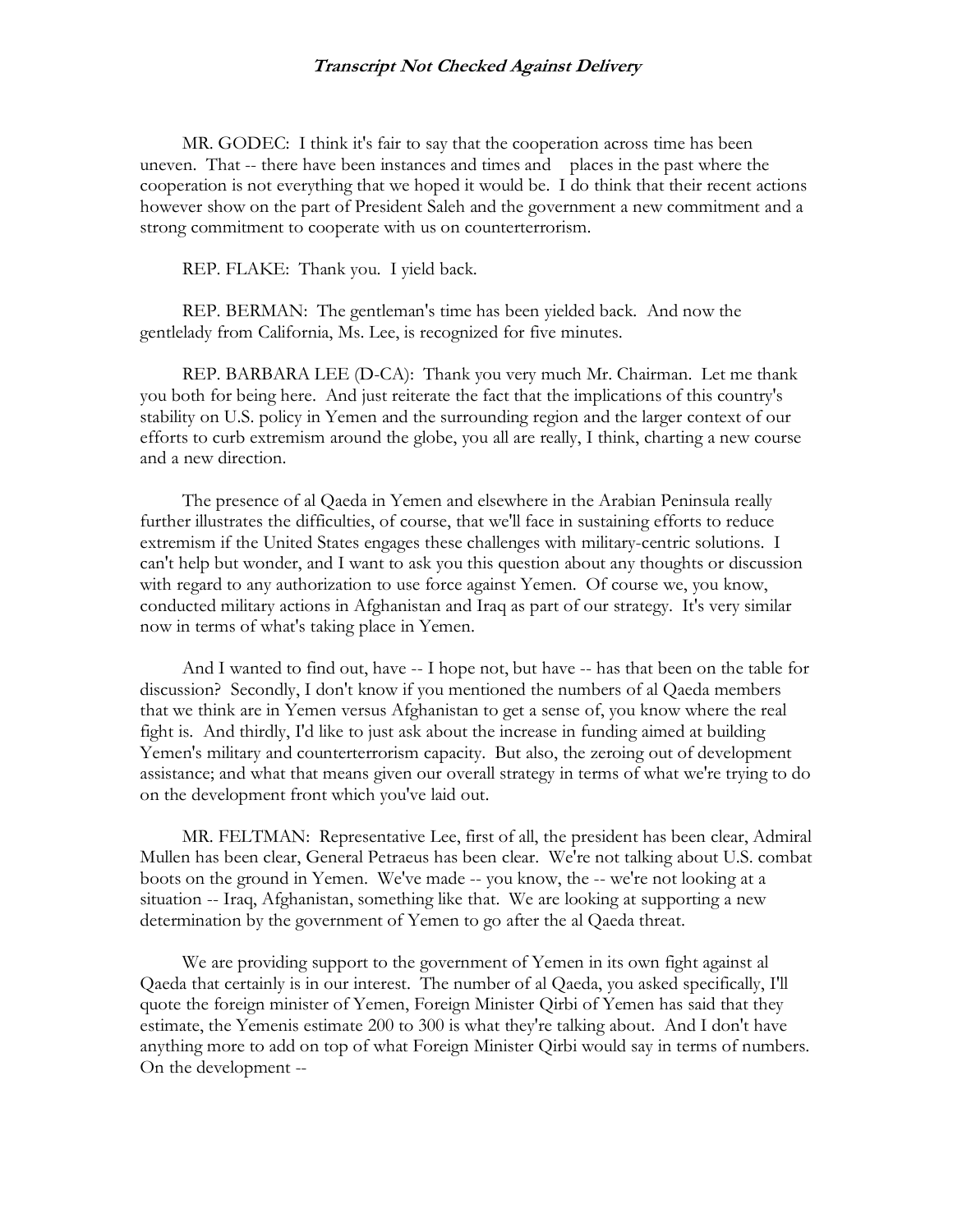REP. LEE: Excuse me, but then correct me if I'm wrong, but there are fewer in Afghanistan than -- fewer al Qaeda members in Afghanistan than in Yemen.

 MR. FELTMAN: I'll defer to -- since my writ ends at Iran, I'll defer to Ambassador Godec.

 MR. GODEC: I think that, you know, there are many al Qaeda, unfortunately, around the world in a range of places. They do pose a threat. It is not always easy to get a precise handle on the exact number of al Qaeda in any given location. They do obviously pose a real threat, whether it be in Yemen or Afghanistan.

REP. LEE: Okay, so we don't know the numbers in Afghanistan at this point or not?

 MR. GODEC: Congresswoman, I'd be happy to get back to you with an estimate on that if you'd like. We'd be happy to take that back.

REP. LEE: Yes, I'd like that. Okay, thank you.

 MR. FELTMAN: Representative Lee, on the -- you asked about the development assistance. If you note what we've done is we've increased the ESF. That we're moving into a situation where we're using, where we're using ESF as our tool rather than development assistance. So the overall levels of assistance have been going up since Fiscal Year 2008. There's some, you know, shifting between the budget lines.

 But the overall level is going up in order to help the government of Yemen address the challenges -- and particularly, as I said earlier, to try to work at the local level, to try to show delivery of services at the local level and do job creation at the local level.

 REP. LEE: Okay. But it's my understanding -- correct me again if I'm wrong -- that even with the ESF funds and the development assistance account, we're still looking at a reduction of about \$6 million.

MR. FELTMAN: Yeah, overall --

REP. LEE: From the previous year.

 MR. FELTMAN: I don't believe that -- I'll look at the numbers carefully, because the overall assistance, if we go -- not counting the 1206 money -- in fiscal year 2008, we were providing about 17 million, fiscal year '09 about 40 million, fiscal year '10, we're doing 67 million. And then the president's budget request that was just submitted has 106 million for fiscal year '11.

 So in fact, we're on a steady increase on both the -- on both tracks of our policy, which is providing security assistance and providing assistance for development.

 REP. LEE: Okay. Finally, let me just ask you, how many Americans are living in Yemen? Do we have an idea?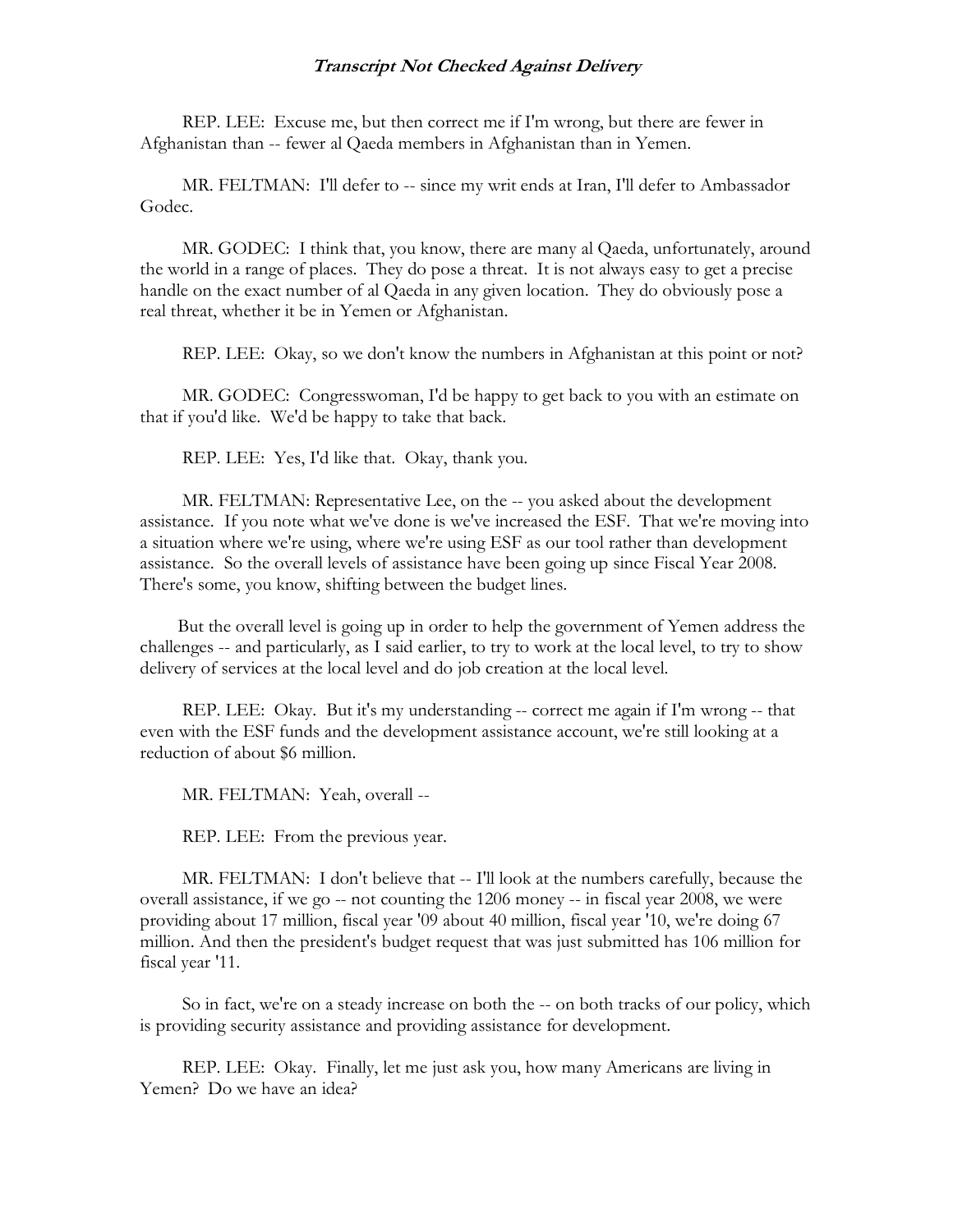MR. FELTMAN: Yeah. Our embassy would definitely have an idea and I'll have to get back to you on what they -- what they report their estimates are.

REP. LEE: Okay. But primarily, are they U.S. government workers, personnel?

 MR. FELTMAN: I -- Representative Lee, it seems that the estimates in the embassy in the Consular Affairs section is 40 to 50,000.

REP. LEE: 40 to 50,000. Okay, thank you very much.

I yield the balance of my time.

 REP. BERMAN: The time of the gentlelady has expired. The gentleman from Indiana, Mr. Burton, is recognized for five minutes.

REP. DAN BURTON (R-IN): Thank you, Mr. Chairman.

 Going back to the chairman's question about Iran, Ambassador Feltman, you described Iran's activities as "misbehavior." Misbehavior? And that the U.S. has asked regional neighbors not to interfere in Yemen's internal affairs.

 That hasn't seemed to work in Lebanon or Iraq or North Africa -- are we underestimating Iran's interest and activities in Yemen?

 MR. FELTMAN: Representative Burton, I'm sorry if my -- if my choice of words didn't properly convey how serious the challenge Iran poses to U.S. interests in the region are, because it's enormous.

 I was ambassador to Lebanon. I saw up close how damaging to Lebanon's security the presence of Hezbollah and Iranian support for Hezbollah is. I do not underestimate the challenge that Iran poses for us in the region.

 REP. BURTON: Well, the reason I bring that up is, is the attitude of the administration has been to try to talk to all these people around the world and work out our differences verbally and continue to go on and on and on saying, you know, that we're going to do this or going to do that. We're going to impose sanctions if they don't change, stop their nuclear development program, stop the terrorists in Yemen and so on and so forth - or stop their assistance to them.

 And things don't change. It just continues to get worse. We have had two attempts in the last year by people who were at least partially involved or trained by al Qaeda terrorists in Yemen. And it just seems like we ought to use stronger language and really be stronger in our interrogation of these people.

 One of the things that has concerned me is officials over in the Senate testified that an elite interrogation team created to replace a controversial CIA program dismantled by President Obama last year is now operational.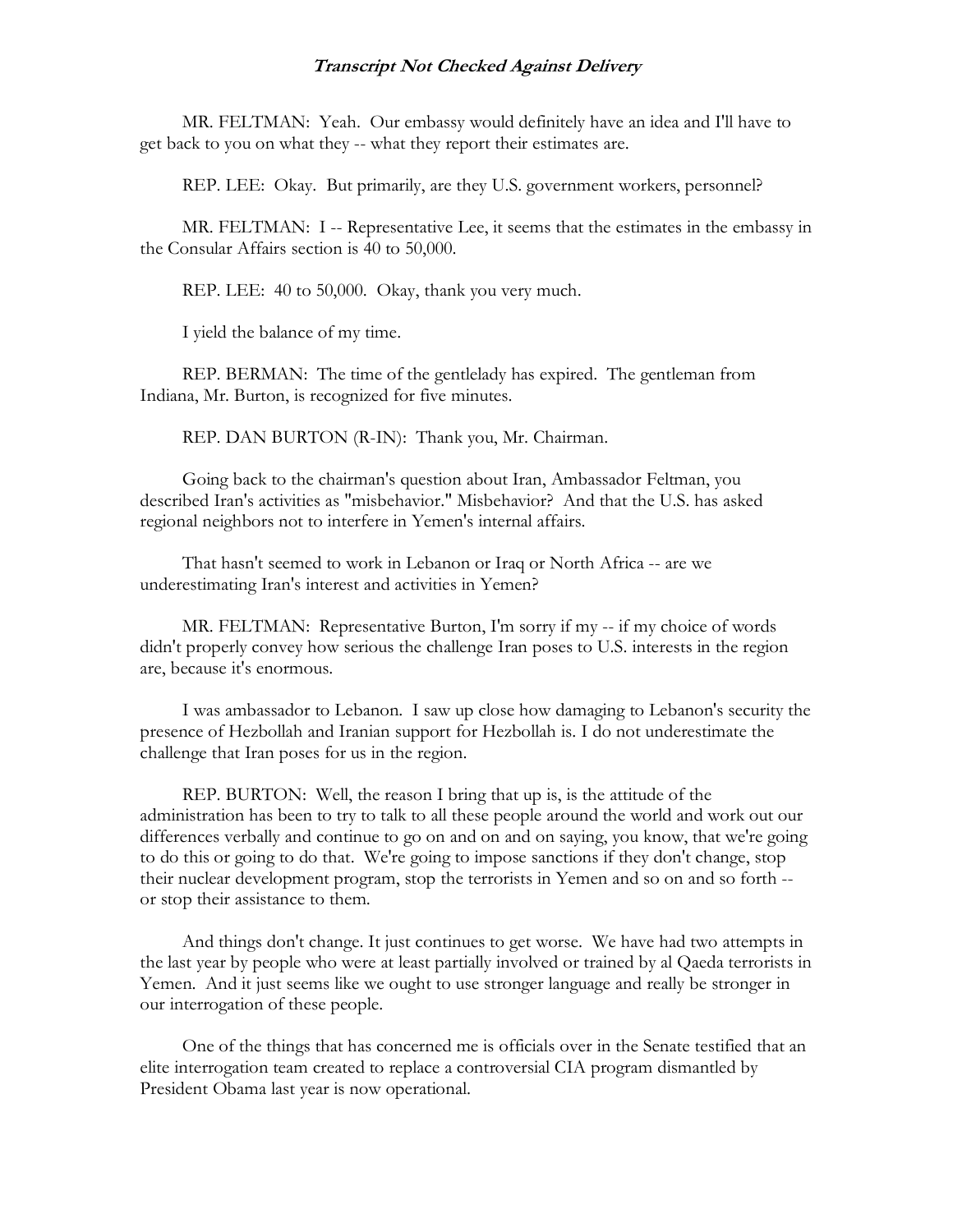It's not operational, is it? Does anybody know who it is? I have no idea who it is. Have you heard of who that is -- either one of you? I mean, is it operational and if so, who have they been interrogating and have they gotten any information and, you know, what's the result?

 MR. GODEC: Congressman, I am aware that there is an interrogation team. I believe that it is -- at least testimony yesterday about it that it is operational. We can certainly get back to you with additional details about it. REP. BURTON: Well, over in the Senate officials testified that this interrogation team really wasn't operational. And then they came back and said a couple days later that it is operational.

 And so you know, once again we're hearing -- it's like a ping- pong ball. It is operational; it isn't operational. And I'd like to know, really, if it is. And if so, I'd like to know what they're doing in Yemen and elsewhere to get information about these terrorists before they try to blow up a plane here in the United States or kill a bunch of people at Fort Hood.

 I mean, you know, if we've got an interrogation team and we know al Qaeda's there or a subsidiary of it is, why in the world isn't our intelligence people and our military people catching these individuals and really digging the truth out of them -- and also, using technology and procedures that are going to be able to get information?

 I know the president said, well, waterboarding is inhumane. And I saw a television commentator on television actually going through waterboarding. And he said it was very scary, but he survived it and it didn't seem to bother him too much. And yet, when we used it, they said, oh, my gosh! It's inhumane and it's a terrible approach to getting information.

 I think when you're dealing with terrorists who want to kill 250 people or so on a plane, or terrorists that are instructing somebody at Fort Hood to kill a bunch of American military personnel, that we ought to do whatever is necessary within certain bounds to get that information. And I'm one of those that believes we ought to use waterboarding or whatever it takes to get that information, because once they kill a bunch of Americans, everybody's going to say, why didn't we do something about that?

 And that's why I'm very concerned about this interrogation team, because I don't believe it exists and I believe they're scrambling around right now trying to get it together so they can say, oh, yeah. We've been doing that and we've had it for awhile.

 And one more thing, Mr. Chairman, if I might: This guy that got his Miranda Rights after he got on that plane -- or after he got off the plane, and he got a lawyer paid for by the United States of America. The FBI said they went over and they talked to his parents and that gave them the information necessary to elicit more information to him -- from him about what was going on in Yemen where he was trained.

 Are we going to be sending FBI agents around to parents all over the world to get information like that? That's ridiculous! If we get a person who's a terrorist who tried to blow up a plane, we need to get on him right away -- quickly, fast!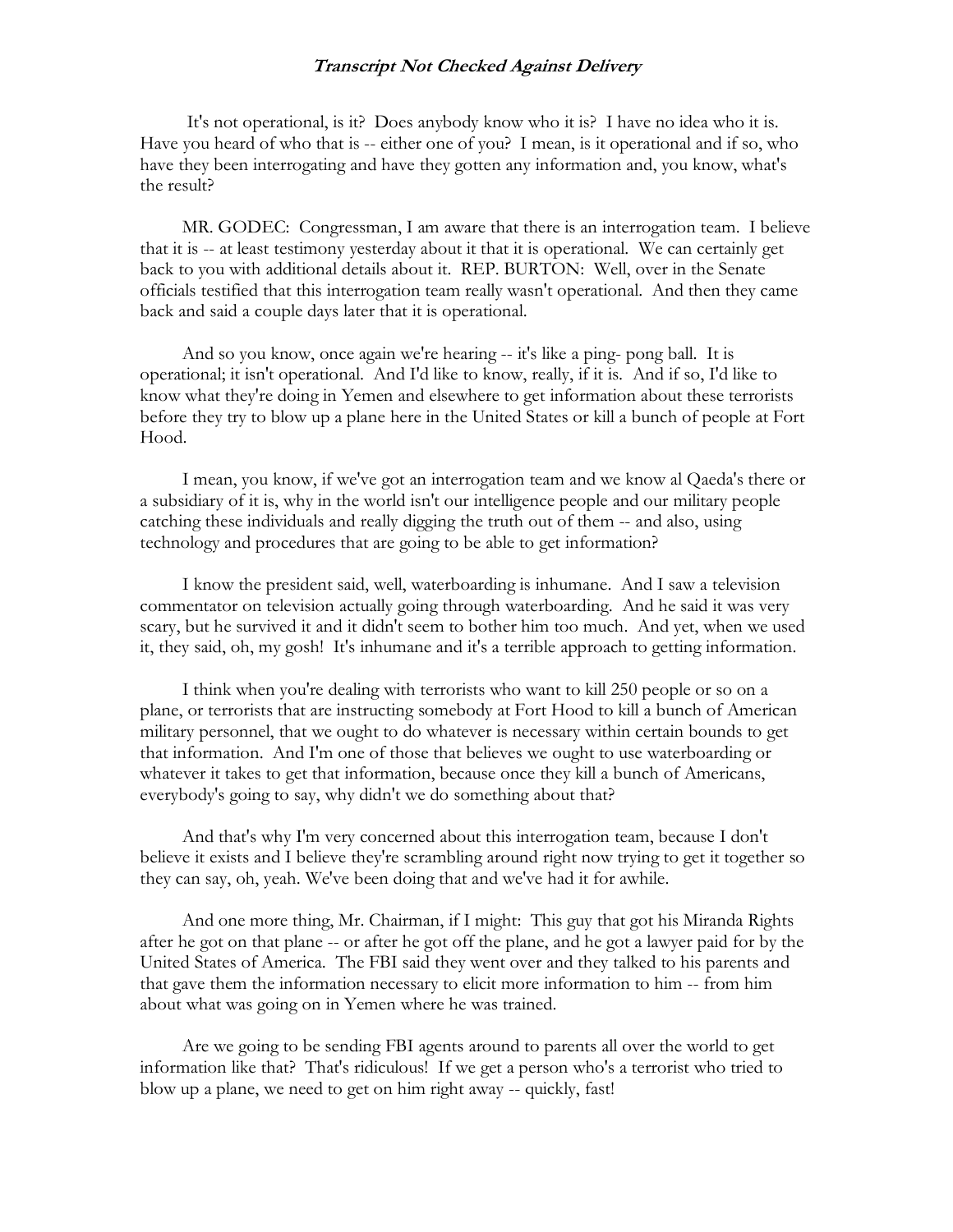REP. BERMAN: The time of the gentleman has expired. The gentleman from Georgia, Mr. Scott, is recognized for five minutes.

REP. DAVID SCOTT (D-GA): Thank you, Mr. Chairman.

And welcome. I'm over here.

 Last year, I traveled to Yemen, walked the streets of Yemen -- along with our Navy SEALs, of course. And the thing that struck me was as we moved through the city, at exactly 1:00, all of the men that we could see were reaching in bags getting this green stuff, sticking in their jaws. And it was so disfiguring -- grotesquely -- that you could see it all over where we looked on the streets. And these weren't just young kids. These were police officers, they were businessmen.

 The issue that I want to ask is: What are we doing to address this issue? It's more than just a leisure thing. Khat has become the primary degradation of their poverty. It requires an immense amount of water, which there's a shortage for. Their number one economic asset, being oil, will be depleted in seven years. It takes so much land to grow the khat that they can't even grow food.

 So it seems to me that this is a fundamental situation that I think we've got to address, because it is the driving characteristic of that economy, of that culture that is not only making Yemen a failed state, it has become a failed state and this is a driving force for it.

What is our strategy to deal with khat?

 MR. FELTMAN: Representative Scott, I think you've described the problem very articulately. You know, this -- khat is depriving incomes from families. It is preventing people from effective employment. It is, as you said, using up precious water resources.

 The World Bank and others are working on ways to combat this, to tackle this. It's hard. You know, this is a cultural thing, as you yourself witnessed when you were there. And you know, we're -- we're working behind this. We're working to back up the World Bank and other people's efforts on this, and we're trying to complement it by this -- the new AID strategy I described with you, which will have some focus on small business development and agribusiness development to try to create new opportunities and new markets to provide incentives to get people away from this.

 This is a severe problem. It's a long-term challenge and you are absolutely right that all of us need to be working together to address it. I don't think there's any short-term fix to the long-term khat problem.

 REP. SCOTT: Well, thank you. Mr. Godec, let me ask you to comment on the accuracy of the size of al Qaeda there. Last week I read in the New York Times where a member of the Obama Administration stated that we have killed approximately 20 percent of they -- and they put an accurate figure of between 300 and 400 al Qaeda operatives in Yemen.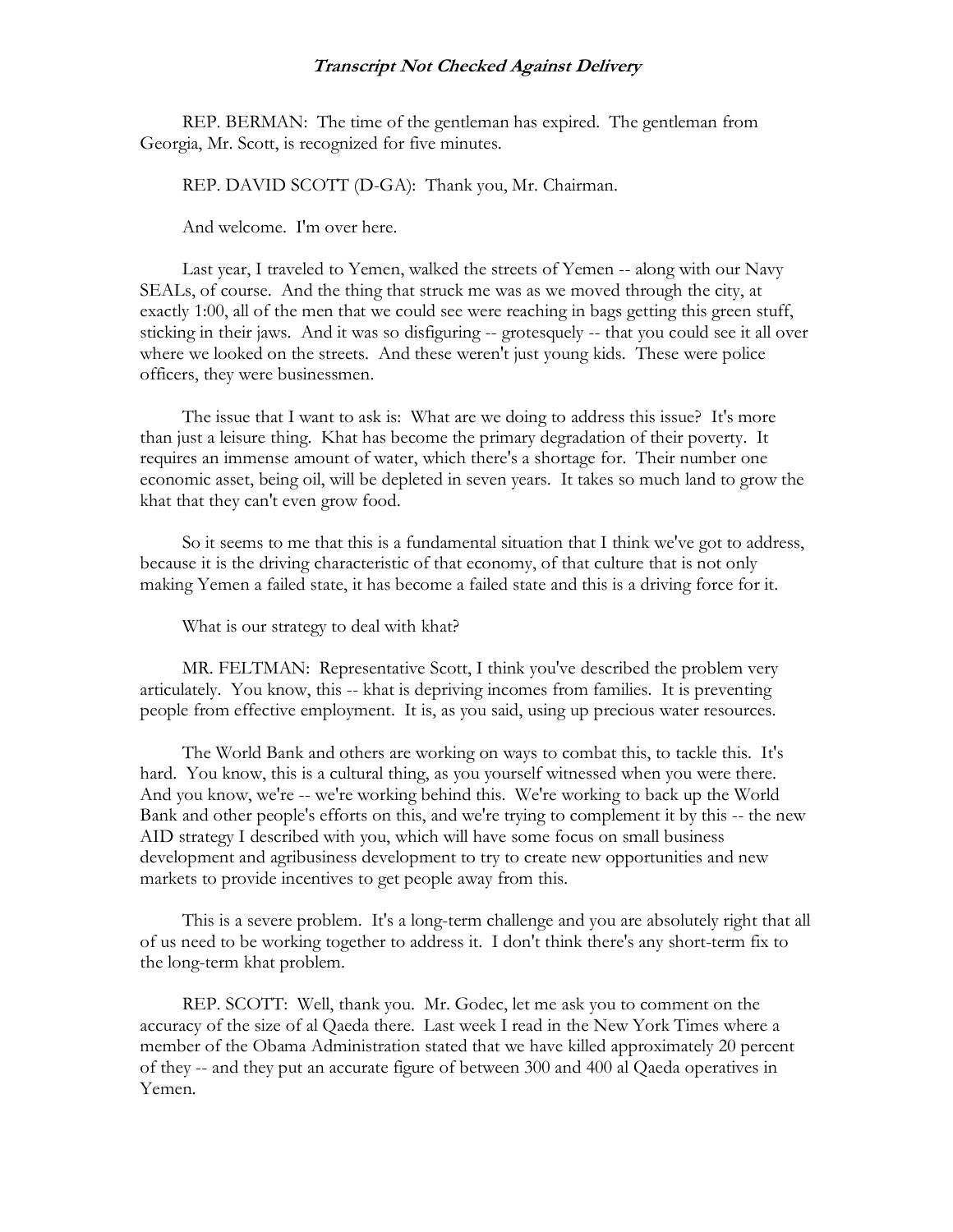First of all, is that accurate? Did we -- do we -- have we eliminated in the past few months 20 percent, number 1, and number 2, is the 3 or 400 the accurate figure of the number of al Qaeda in Yemen?

 MR. GODEC: Congressman, as Secretary Feltman said, the number that we have on al Qaeda in Yemen is from the foreign minister -- from Foreign Minister Qirbi. What he said was 2 to 300. Several hundred was a specific reference, and that's the best number that I have available this morning. And obviously, as I said, the government of Yemen has taken a number of steps to address this threat. There have been a number of actions, military, and law enforcement, and others. A number of al Qaeda have been taken off the street, a number of them have been killed, a number are in prison.

I can't give you --

REP. SCOTT: Okay.

 MR. GODEC: -- confirmation that the 20 percent number is accurate. It may be accurate, but clearly ongoing actions are in fact taking al Qaeda off the streets in Yemen right now, and this is -- this really is a commitment by the government of Yemen to address this problem.

 REP. SCOTT: Yeah. In my last ten seconds, I hope I can get this in. It's a regional situation. Have we involved the nations of Kenya, Ethiopia, Oman, and Saudi Arabia as well -- (inaudible) -- to impact a regional effort at -- dealing with Yemen?

 REP. BERMAN: I think the time is expired. Maybe you can work that answer into an answer to someone else's question.

The gentleman from Florida, Mr. Bilirakis, is recognized for five minutes.

 REP. GUS BILIRAKIS (R-FL): Thank you, Mr. Chairman. I appreciate it very much. I'm sorry that I'm a little late. Recently I visited the prison at Guantanamo Bay -- this is for the panel -- and ended up with the feeling that it was probably the best living conditions the terrorist inmates had ever experienced.

 Dozens of those inmates have been released from Guantanamo to Yemen and have been reintegrated with al Qaeda in Yemen, and despite all the terrorist activity taking place within Yemen, they're still eager to accept up to 100 additional inmates.

 My question is, can Yemen really be serious about wanting to assist us in eradicating al Qaeda when it's eager to welcome Guantanamo inmates? And I understand we are not sending those inmates now, and I agree with that policy, but if you can answer my question.

 MR. FELTMAN: Congressman, I know that in my region, which is the Near East region from Morocco, you know, through Iran, that all countries that have nationals who are incarcerated in Guantanamo, all countries' policies are that they want their nationals back. That's a standard policy across the region. It varies from place to place about why that is, you know, what they would do with them, et cetera, but it's not unique to Yemen that the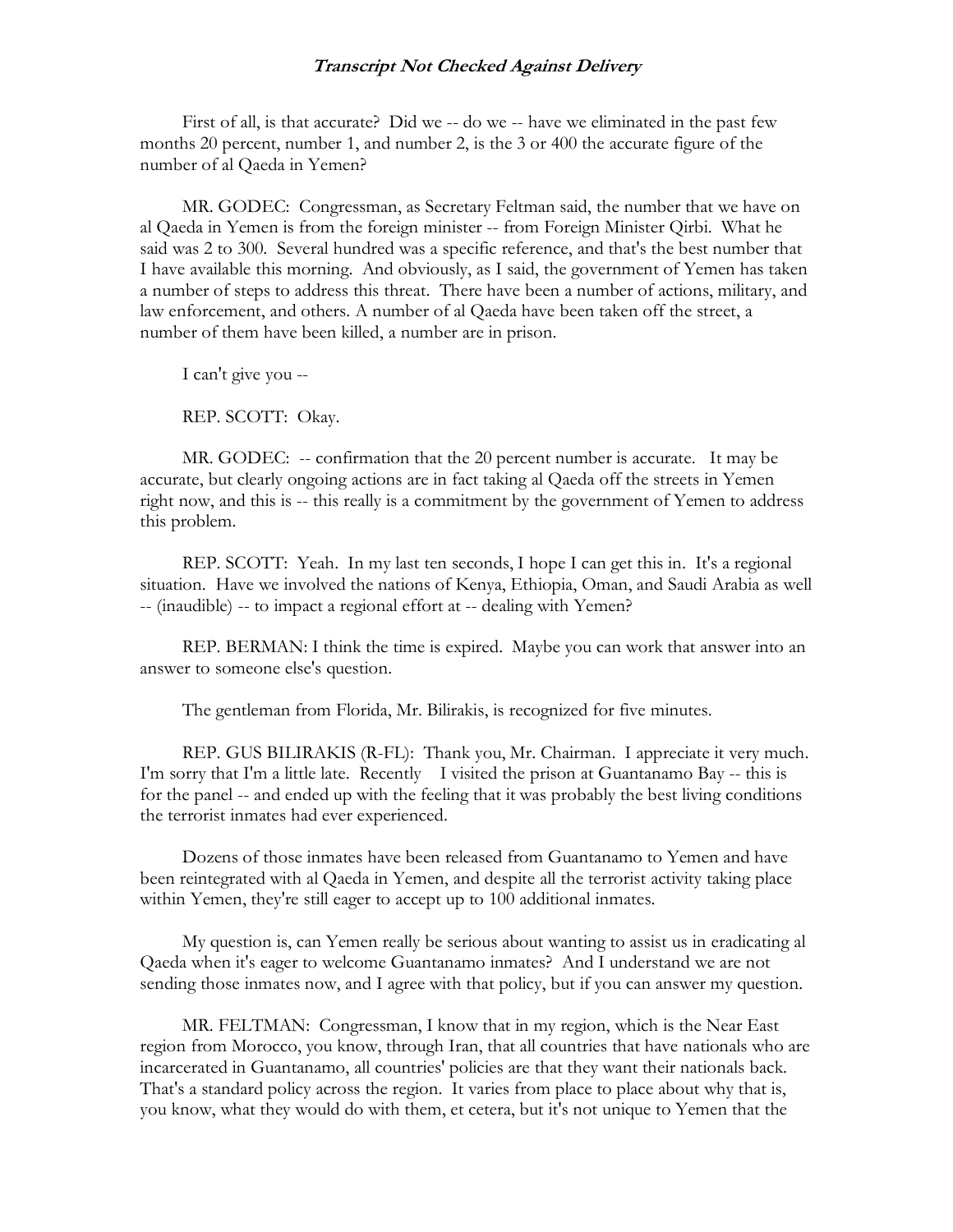Yemeni government says, please send the Yemenis back to Yemen. But as you pointed out, the president on January 5th made the decision that because of the security environment, because of threat considerations, that he was suspending the return of any Yemeni Guantanamo detainees back to Yemen.

 The previous administration had sent 14 detainees back to Yemen. This administration has sent seven back to Yemen, including one in September that was under court-ordered release. But all of these decisions that the administration has made were done by consensus, evaluating the threat environment, evaluating the individuals in question, and taking into account all the information that we have.

REP. BILIRAKIS: Thank you.

#### Would you like to comment on it as well?

 MR. GODEC: I would just indicate that -- you know, I share Secretary Feltman's views and comments on this. I agree with him. I think there has been a very intensive process in this administration, a review of all of the detainees in Guantanamo by a task force of sixty lawyers, experts, and various sorts, and anyone sent back anywhere was done so by unanimous agreement. But the key point, I think, with regard to Yemen at this moment is that as Secretary Feltman said, the president announced on January 5th that he is suspending the transfer of detainees back to Yemen.

REP. BILIRAKIS: Thank you.

 My second question is that recent events in Yemen coupled with past events suggest that Yemen is not a partner in the war on terror. I want to get your thoughts on that and see if you believe this is a working relationship which can be salvaged, and if it's worth salvaging, what type of preconditions would you put on any aid we might provide?

 MR. FELTMAN: Congressman, we would agree with you that Yemen has been -- I would describe it as an inconsistent partner. There have been times when Yemen has focused on the al Qaeda challenges. There have been times when Yemen hasn't been as focused as we believe they should. We are -- but we are encouraged by the determination the government of Yemen has taken over the past couple of months.

 We believe that the leadership in Yemen from the president on down now understands that al Qaeda is the pre-eminent threat in Yemen to Yemeni interests. We want to build on that. Our security assistance goes hand and hand with our development systems in Yemen, but it is based on a partnership that must address these challenges.

REP. BILIRAKIS: Would you like to address that as well?

 MR. GODEC: I would just underscore the importance at looking at Yemeni actions, and I think that those actions recently have been very clear, and they have been taking the fight directly to AQAP, and frankly, given that it is ultimately Yemenis who have suffered most from AQAP attacks, more Yemenis have died because of their attacks than others, I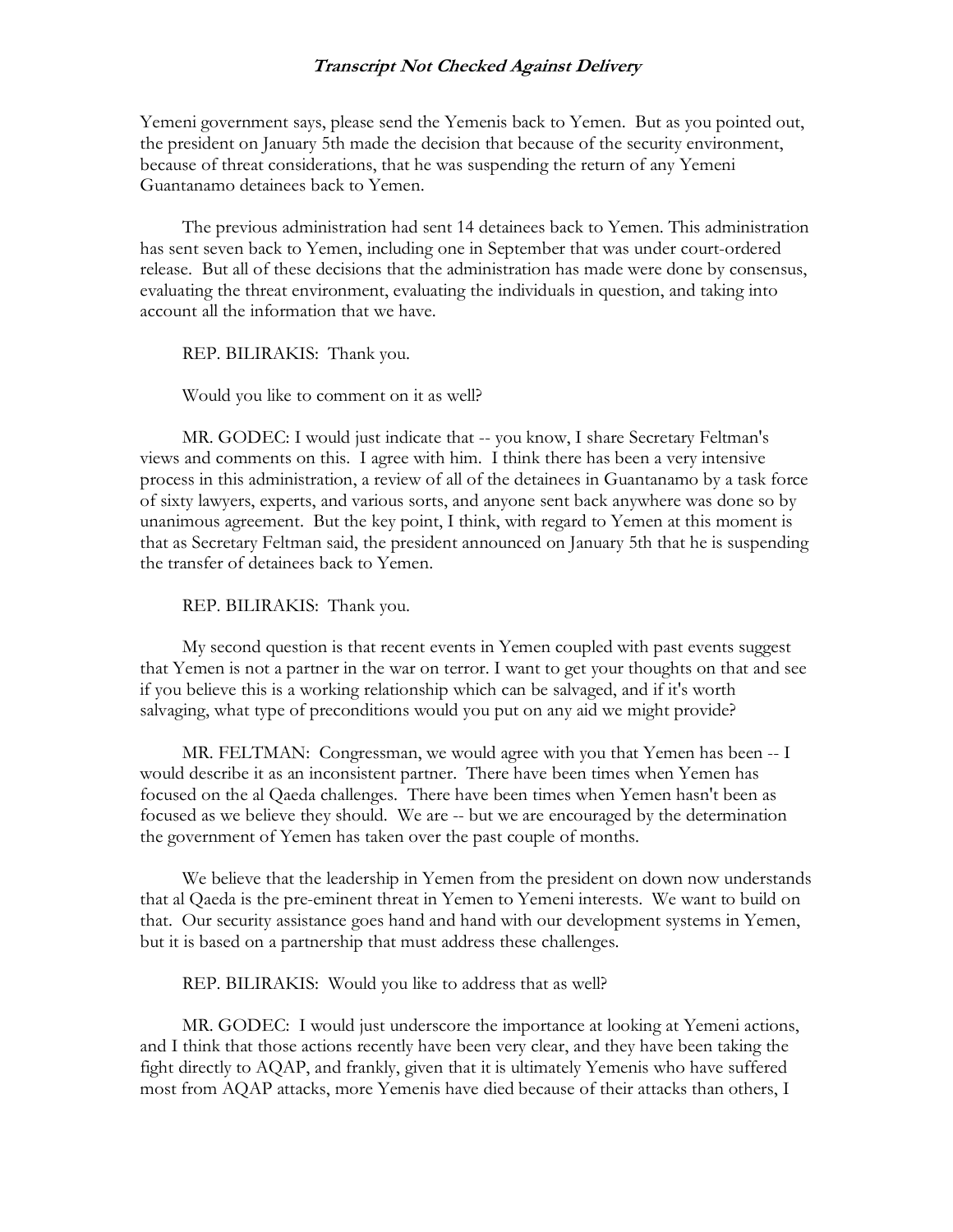think that that commitment is a good thing, it's a positive thing, and it does indicate, I think, that it will continue.

REP. BILIRAKIS: Okay. Thank you very much.

Thank you, Mr. Chairman.

 REP. BERMAN: The time of the gentleman has expired. I remind the committee that we have an excellent panel of expert outside witnesses to testify after the secretary and ambassador are finished, and I recognize the gentleman from Virginia, Mr. Connolly for five minutes.

REP. MICHAEL CONNOLLY (D-VA): I thank the chair.

 I thank you both for appearing here today, and I'd ask unanimous consent that my opening statement be entered into the record at this point.

REP. BERMAN: Without objection.

 REP. CONNOLLY: Mr. Chairman, before I begin asking some questions of the witnesses, I just want to respond to my good friend, Mr. Burton, and I respect him.

 But I do not agree. I profoundly disagree with the idea that the United States of America would engage in torture to wring confessions out of would-be suspects. Torture - waterboarding is torture -- is not an America value. We have always striven in this republic for the higher plane. We represent values. That's what makes Americans Americans. Not our ethnicity, not our religion, not our credo, but our values. And torture is never and must never be an American value.

 The facts of the case of Abdulmutallab, as a matter of fact, would be contrary to what was suggested. The visit to his parents elicited cooperation. The reading of his Miranda rights was no different than the reading of the Miranda rights to the shoe bomber, Mr. Reid, which occurred in the previous administration, I might add, not once, but four times.

 And as a matter of fact, we now have the cooperation of the suspect in sort of singing his song about his contacts and the network. It's been an effective strategy. Not torture, but good, hard investigative techniques.

 I wouldn't want anyone watching this hearing, Mr. Chairman, to believe for a second that the idea that torture is okay for the United States of America as a weapon in the fight against terrorism, because torture actually can turn against us. It puts every America who travels abroad at risk. It costs us the high ground, and as a matter of fact is counterproductive.

 And so I just wanted to say that at the beginning, Mr. Chairman, because I wouldn't want anyone to think that that view was representative of most of us I think in the United States Congress, on both sides of the aisle.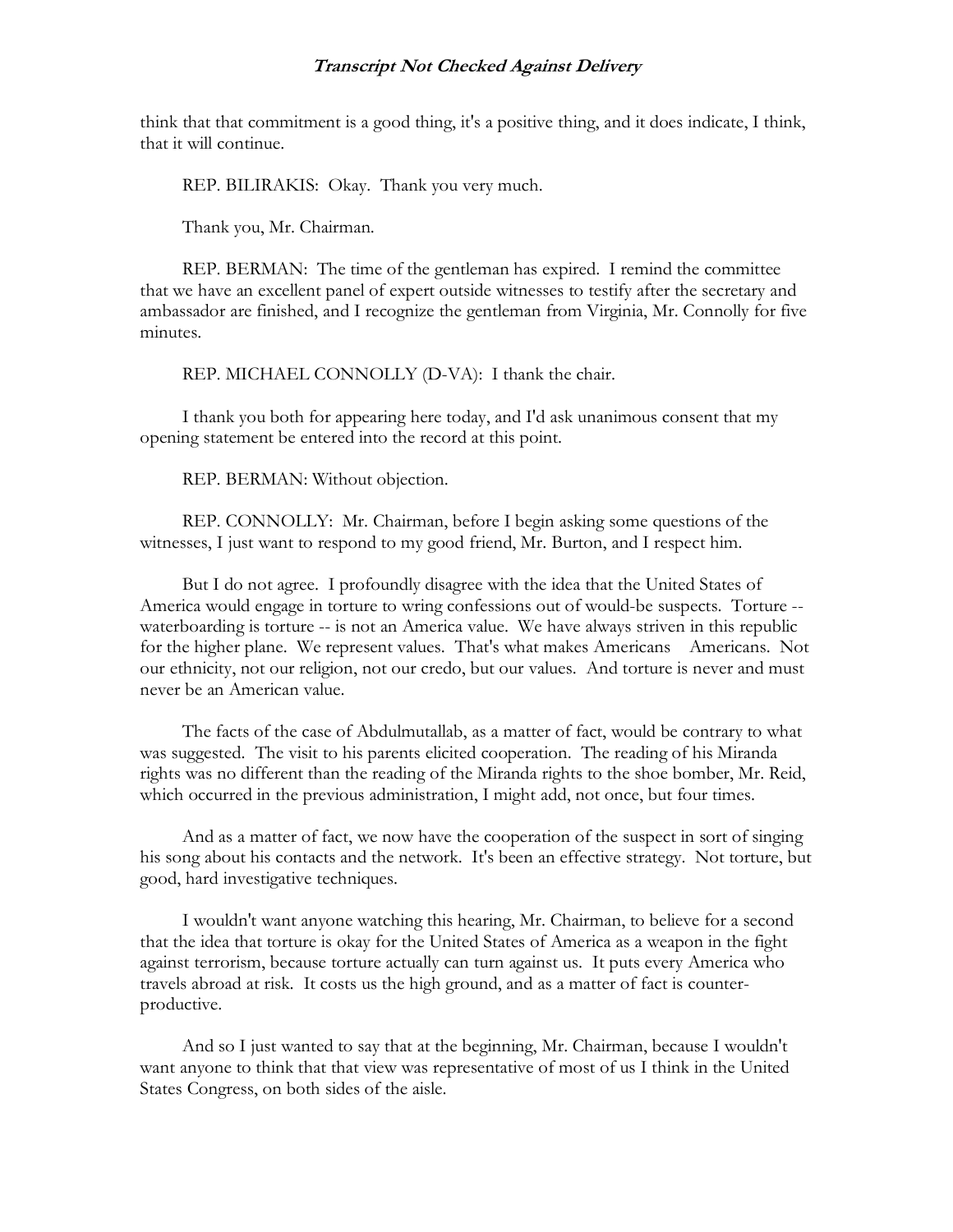Now, if I may ask, isn't the problem in Yemen one of governance? I mean, is there a functioning government we can work with? You know, there's so many things one can point to that would suggest serious disfunctionality. If we don't have a functioning government to work with, how do we secure our interest in what is now yet another boiling pot in an obscure part of the world?

SEC. FELTMAN: The -- there are many problems facing Yemen; there are many problems inside the government. I'll quote a former ambassador to Yemen, Barbara Bodine, who last year -- who last week or two weeks ago described Yemen as a fragile state rather than a failed state. There's a history of trying to solve problems locally; there are 21 different governments. The 21 different governments have different cultures, geography, relationships with the central government, but there is, in fact a government.

 It may not be a government that is functioning as well as we would all like it to; it may be a government that there are certain grievances against it by different parts of the population, but there is a government. And it's a government that we want to work with in partnership on all of these areas. We don't only want to work with the government, and that's an important point. There are 7,000 civil society organizations in Yemen. This is a very vibrant civil society. We are working with those as well. There are local governments that address local challenges, we're working with that as well. So we're not relying -- we're not relying exclusively on the central government, even as we partner with the central government to face some security and development challenges.

 REP. CONNOLLY: Is it a government that is cooperating with us, Mr. Assistant Secretary, to your -- in your opinion?

 SEC. FELTMAN: It is. As we've said here, we've seen new determination that's encouraging in the fight against al Qaeda, and we've also seen new determination that's encouraging in trying to improve the governance and its own capacity.

REP. CONNOLLY: Mr. Ambassador, we have 44 seconds.

 MR. GODEC: I would just underscore again that we have seen, I think, some real changes recently in the government of Yemen and in its determination to cooperate with us in key areas, areas that are of great importance to the United States. First and foremost, the fight against AQAP. And I think that this is new and that it's a very positive development, and we hope going forward that we can deepen this cooperation, certainly in the security area but also in the development area. It is essential. We need to work with the Yemenis very closely and we need the assistance of our friends and allies in the region in order to address the challenges.

REP. CONNOLLY: Thank you. My time is up, Mr. Chairman.

 REP. BERMAN: The time of the gentleman has expired. The gentleman from Illinois, Mr. Manzullo, is recognized for five minutes.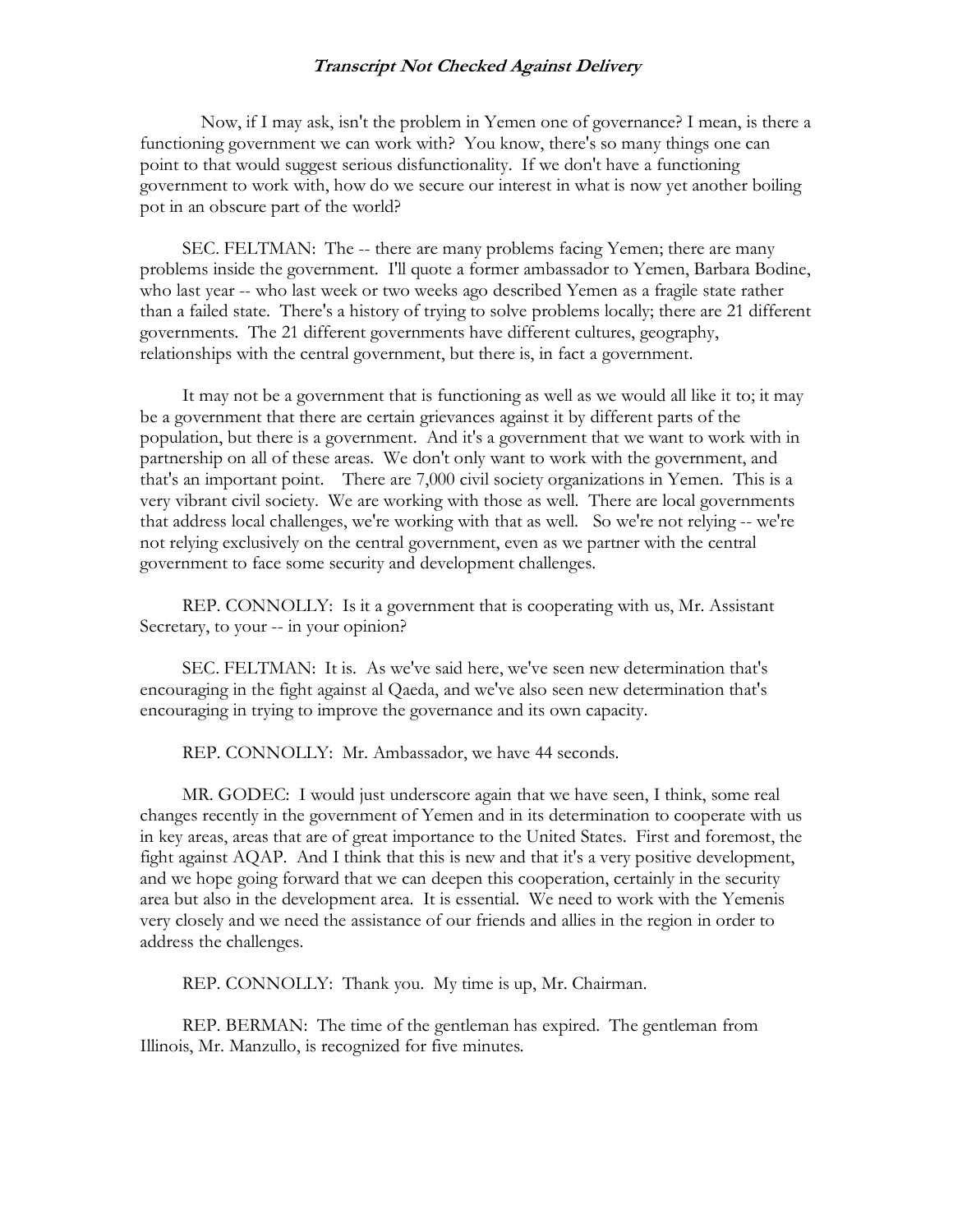REP. DONALD MANZULLO (R-IL): Thank you. I'm sorry that I got here late. A combination of trying to figure out what happened in Illinois in the election last night and trying to figure out what happened in Illinois in general in the past 100 years.

 There was an article written November 19th of this past year in the Washington Post concerning two brothers from the country of Yemen. One of the brothers had been detained at Guantanamo for the past eight years, alleged to have been involved in the USS Cole incident, the other brother living in Yemen,

 And the brother in Yemen had talked about the promise of the president to close Gitmo. And he says if the president does anything less than closing Gitmo, that is moving Gitmo to the United States, that the hatred and animosity that the terrorists and possible recruits for the terrorists have towards Gitmo would be transferred to the U.S. facility ostensibly in Thompson, Illinois. And he said moving that facility will make the Yemenis even more prone towards terrorism than they are now, and even exacerbate and increase the recruitment of al Qaeda.

And I was wondering if you could comment on that.

You don't have to fight over who's going to answer the question, you know.

 MR. GODEC: Congressman, I think I would just underscore that there is a real commitment on the part of the administration of President Obama to close Guantanamo. I think there is no doubt that it is a real problem for us around the world, the existence of Guantanamo and the facility there, and our senior military leaders have indicated that in fact --

 REP. MANZULLO: I understand that. I'm asking if you could comment on what the Yemenis themselves thinking where one brother is incarcerated, the other one is out, on the attitude of transferring that hate from Gitmo to Thompson, Illinois.

 MR. GODEC: Congressman, I'm not aware specifically of any Yemeni reaction to -- REP. MANZULLO: Well, this is a Yemeni reaction.

MR. GODEC: -- the question of the possibility of transferring the facility.

 REP. MANZULLO: Mr. Ambassador, the -- what I quoted you was actually -- let me give you the exact quote -- it's Uthman Abdul-Rahim is the person at Gitmo. His brother is Arif, said he was confident Obama would close Gitmo in one year. If he doesn't, or if Uthman and other detainees are sent to a prison in the U.S., many families would consider it an even greater betrayal. Quote, "Their families, their friends, their tribesmen would have more hatred for the United States," Arif said, "and perhaps the will consider taking the same path as the extremists."

 So my question to you is to comment on that statement coming from the Yemenis themselves.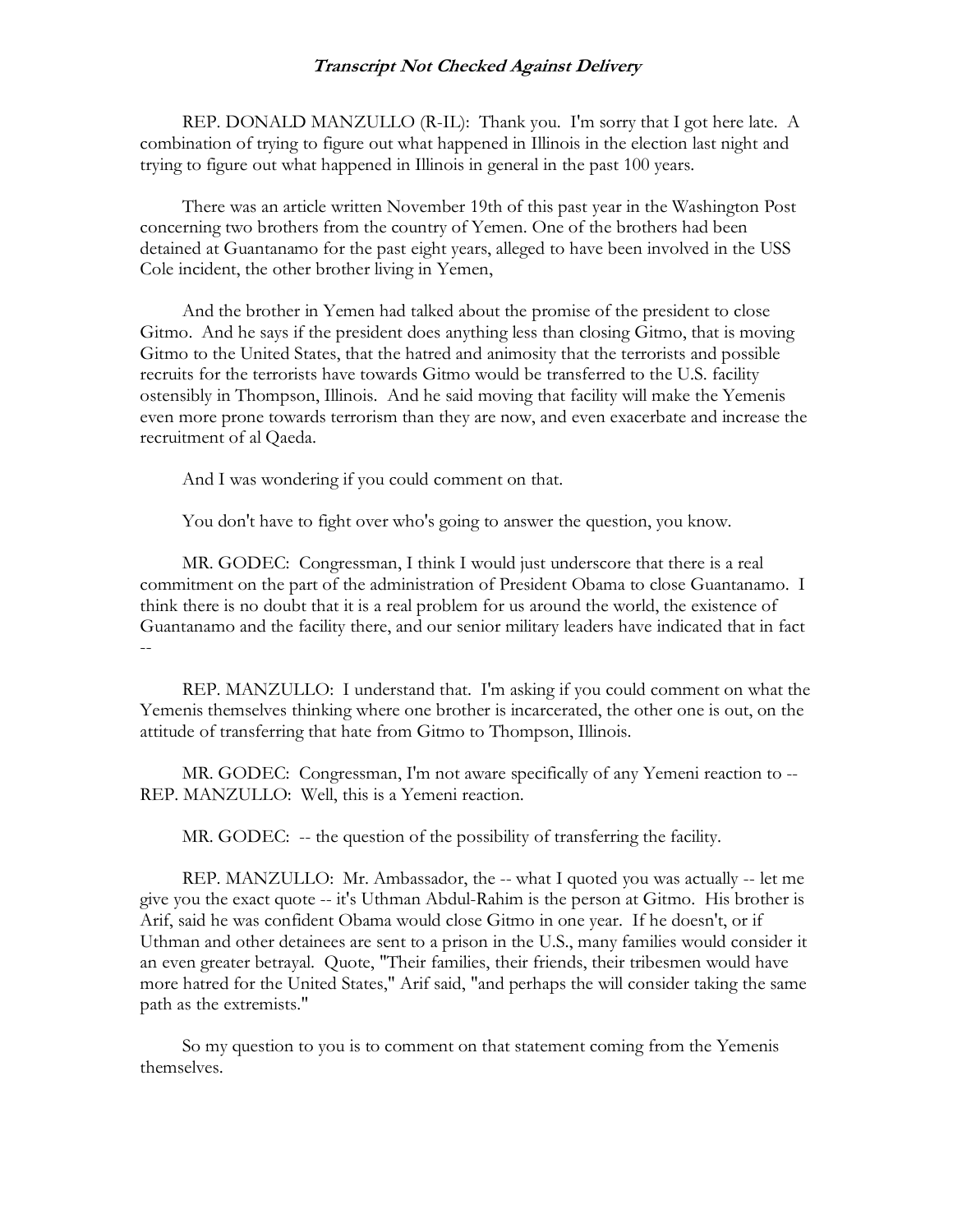MR. GODEC: Congressman, I think that obviously we have a situation where there are individuals in Guantanamo. Something needs to be done with them and the administration is considering --

REP. MANZULLO: No, I understand.

MR. GODEC: -- all of its options.

 REP. MANZULLO: I'm just asking you to comment on this. This is not a difficult question.

MR. GODEC: I'd be happy to take the question if I could, Congressman.

 REP. MANZULLO: I really don't -- this matter has been around for months. It's been discussed publicly; it's not something that you would -- I'm going to give to you and you can take back and answer me in six weeks. I'm asking -- I mean, you're familiar with the area more than anybody. It's very intimate; this is one brother who is saying his brother is at Gitmo and if Gitmo is transferred to the United States the hatred will transfer. That's a very simple question. Do you agree with him or not?

 MR. GODEC: Congressman, I would just have to repeat or reiterate that I would really have to take that question back for consideration. I'm not sufficiently familiar with this specific case or these two brothers.

 REP. MANZULLO: Mr. Ambassador, that's the problem. Okay? I represent Thompson, Illinois, and I had 12 hours notice that it was going to be moved to my congressional district. I've got nothing less than obscure answers every time I ask a question. I'm asking for it -- I mean, do you agree or not? This is a statement of a Yemenese himself. If he hates Gitmo and Gitmo is transferred, will he hate Thompson, Illinois? REP. BERMAN: The time of the gentleman has --

REP. MANZULLO: I would ask -- I would ask to have 30 additional seconds.

 REP. BERMAN: I'm sorry. I don't understand how the Ambassador can answer a question coming from someone that he's not familiar with and evaluate whether it's an accurate statement or not.

REP. MANZULLO: Well, it's unfortunate --

 REP. BERMAN: But in any event, that is -- my feeling is irrelevant. The time is expired. The gentlelady from California, Ambassador Watson, is recognized for five minutes.

REP. DIANE WATSON (D-CA): Thank you, Mr. Chairman.

 Over the past several years, U.S. foreign policy to Yemen has averaged between \$20 and \$25 million annually. However, in Fiscal Year 2010, the Obama Administration requested about \$50 million in aid. The assistance to Yemen in this fiscal year has already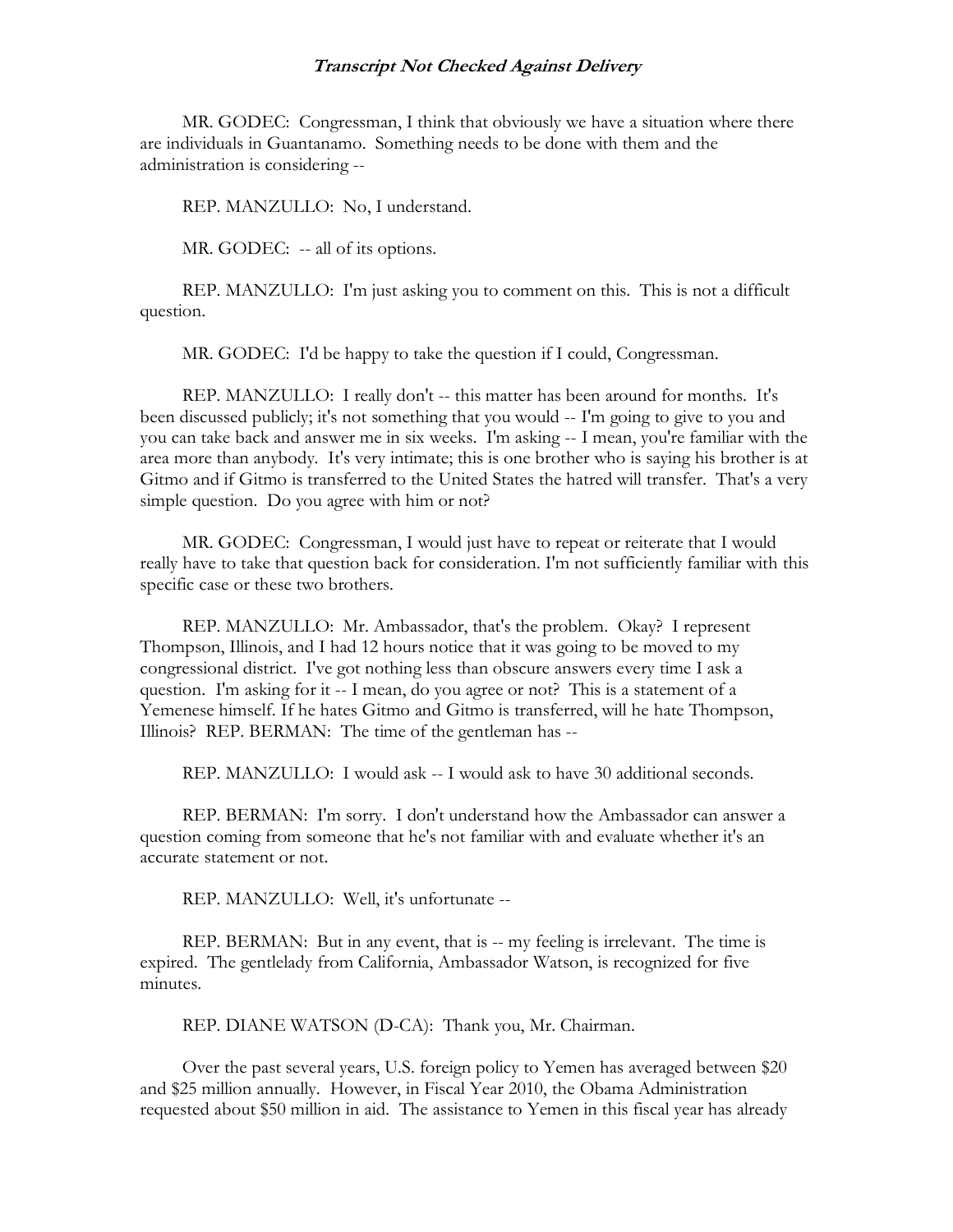reached \$67 million and the fiscal year 2011 request is closer to \$100 million. So keeping these increases in mind, should we be expecting a Yemen supplement later this year and can you mention, either one of you, who our partners are in Yemen, and what can we expect from them in the next few years?

 MR. FELTMAN: Representative, thanks for the question. The money for Fiscal Year '10 and the president's request for Fiscal Year '11, for the budget for Fiscal Year '11, are in the regular budget. They're part of our regular foreign assistance numbers, and of course we've had to evaluate how best to devote those resources and came up with those figures for Yemen. So I would not expect a supplemental for Yemen.

 In terms of the partners, it's a good question because we do have to leverage our assistance with others. The -- in terms of Europe, the British are major donors.

 The British have announced 50 million pounds starting in 2011. That's about \$82, \$83 million for Yemen. So it's in the ballpark with what we're doing. The Netherlands and Germany are big donors. The World Bank is involved.

 The major donors are the Gulf countries, Yemen's immediate neighbors -- Saudi Arabia, the UAE, and others. The UAE announced a 600 million-plus pledge to Yemen just recently.

 So the London conference that I attended with Secretary Clinton last week was an important milestone because it started out a process by which all of us will be working together in order to support development, stability, economic opportunities in Yemen, which we hope will start to reverse some of the really appalling social and economic indicators in Yemen that can feed into the very hatreds and problems that we've been talking about.

 REP. WATSON : I understand that about 50 percent of the children are malnourished, and illiteracy is high, and piracy has traveled -- Somalia into Yemen in the last few years. Income from oil is failing, and as in my own district, Los Angeles, California, water scarcity is a growing problem.

 And with respect to these problems, what has been the result of the aid that we have given, the aid that the partnership is involved in, and how do we intend to improve the impact of this aid? And is it -- tell us how it relates to our best interests, too.

 MR. FELTMAN: I'll answer the last first, which is we firmly believe that if we just look at Yemen tactically, we're not going to be able to solve any of the addresses, and if we only lack at Yemen from a security perspective, that's also insufficient to actually address the security challenges. We need to look at Yemen over the long term to address the sort of development challenges, the grievances, the despair that people have that can feed in to the - - to a negative security environment.

 So we want to address security and development governance at the same time. We have a new strategy in terms of our assistance strategy to Yemen. We assigned it with the Yemeni government in September. So before the Fort Hood attacks, before the December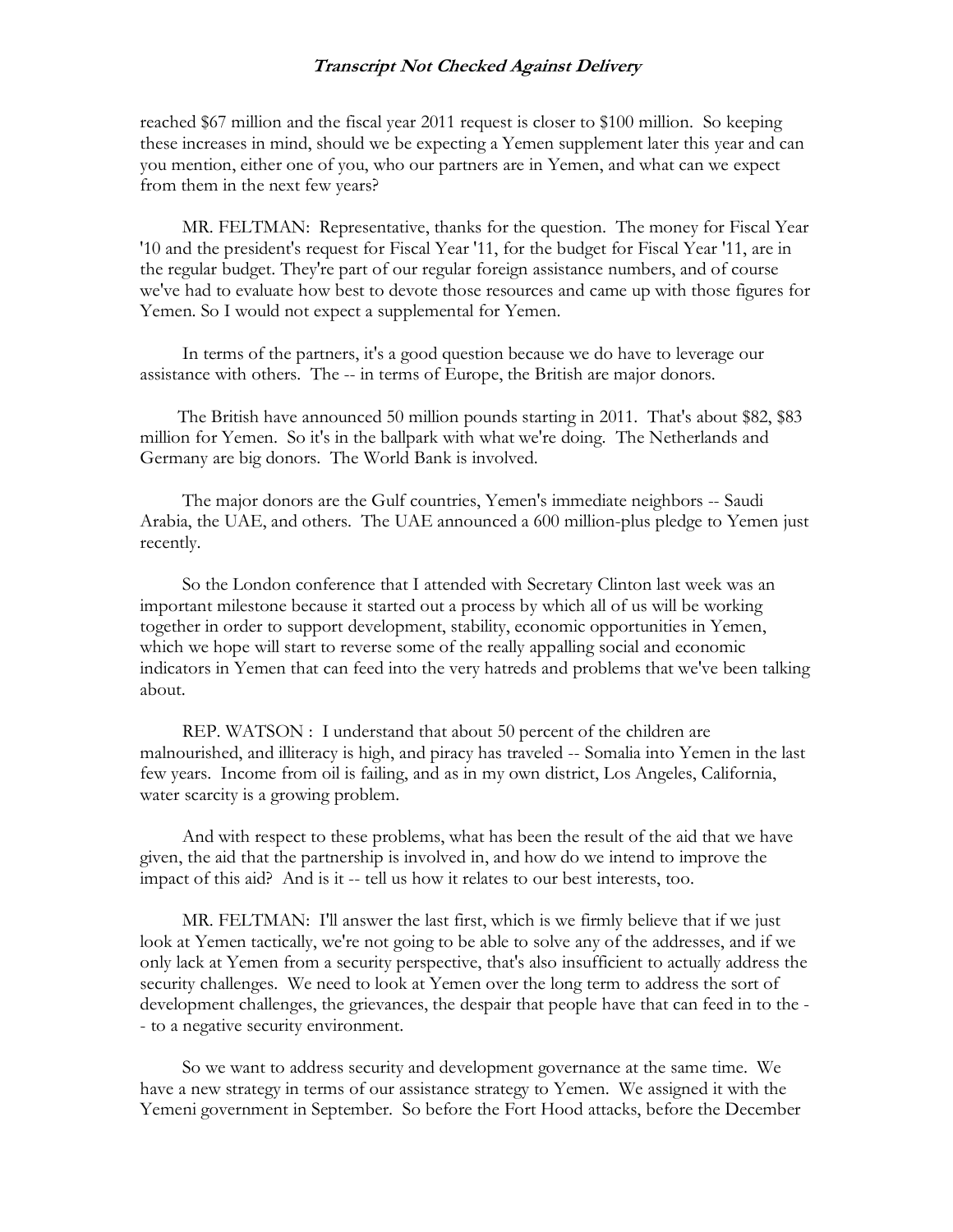25th attempted bombing, we were already looking at new ways in order to most effectively get assistance delivered to the people on the ground. Because you pointed out the social indicators yourself. They're appalling. REP. WATSON: Yes.

 MR. FELTMAN: The government of Yemen admits they're appalling. And we need to find ways to make sure that health, education, job opportunities are available at the local level.

REP. WATSON: Thank you. I'll yield back my time, Mr. Chairman.

REP. BERMAN: The time of the gentlelady has been yielded back.

 I was advised and actually remember that a previous member on the majority side was -- because I wasn't alert, was given about 50 extra seconds to question, and so I'm going to reverse the ruling of the lower court -- (laughter) -- and give Mr. Manzullo 50 seconds to pursue his question.

REP. MANZULLO: Thank you, Mr. Chairman.

 As the administration's top experts on the Middle East and on counterterrorism, how will transferring the entire Guantanamo Bay Detention Center to the U.S. make our nation any safer when there are clear warnings, such as what happened on December 25th?

 MR. GODEC: Congressman, I think that, you know, it's clear that al Qaeda needs sort of no further excuse than it already got to attack the United States. I mean, it is constantly plotting and planning to attack the United States.

It poses a real threat to us in its many manifestations.

REP. MANZULLO: You're not answering the question. 19 seconds.

 MR. GODEC: I would just emphasize that Guantanamo needs to be closed. It's essential that it be closed. I think that, obviously --

 REP. MANZULLO: I want to say how disappointed I am in your unwillingness to answer this very simple question. I'm out of time.

 REP. BERMAN: The time of the gentleman has expired. The gentleman from California, Mr. Royce, is recognized for five minutes.

REP. ED ROYCE (R-CA): Thank you, Mr. Chairman.

 Recently -- I'll just ask this question -- the New York Times ran that story on Iman University, and 4,000 men gather there in a football-sized mosque every week. And as they say in the story -- in the Times -- Zindani, the headmaster who is the theological adviser to Osama bin Laden -- after all this, this is a guy who is a designated terrorist by the U.S. Treasury. He sort of oversees this operation.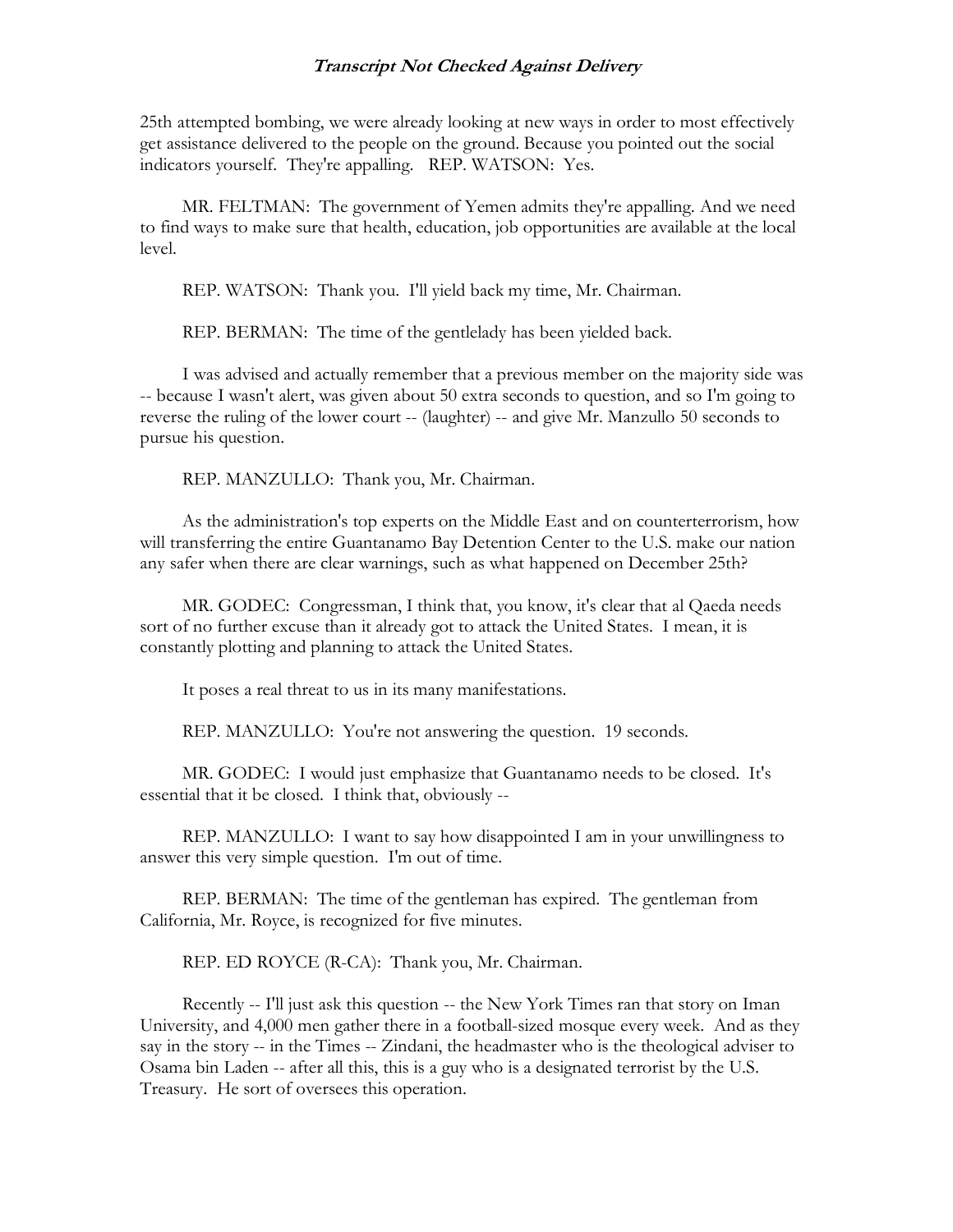And this is where John Walker Lindh studied before fighting us in Afghanistan. It's where the Internet preacher, Anwar al-Awlaki, who preached to the Fort Hood shooter, got his -- got his ability to give lectures. He also was tied to the Nigerian who attempted to hit us on Christmas Day.

 And now we have reports that up to three dozen Americans who have converted to Islam during incarceration in the U.S. are currently in Yemen, and they have traveled in Yemen -- to Yemen to study Islam. Now, I assume that means the were going to the Iman University where these other terrorists were trained.

 And law enforcement officials have been concerned. They say they have dropped off the radar for weeks. Now, in the past, President Saleh has been lobbied to have Zindani removed from the terrorism list. And I don't know what he's thinking about this university, but I would think that, it might be time to do something, since this is being used to train terrorists.

 And I wanted your opinion in terms of your feelings about that and maybe what steps you're taking.

 MR. FELTMAN: Congressman Royce, thanks. Let me make a couple of comments and ask Ambassador Godec to add.

 I mean, you know, as you know, Yemen is a sovereign country. And so part of our dialogue with Yemen, our request of Yemen, of course, are associated with things like how you build an effective counter- radicalization program. Ultimately, these decisions are Yemeni decisions but, yes, we are engaged with the government of Yemen on exactly the sorts of recruitment tools that we see happening in Yemen.

 We've also talked to them about -- the Yemenis -- about watching their own immigration rules. I think that the Yemenis have recently picked up some Americans, in fact, for immigration violations for people who have overstayed their visas, which is an encouraging --

 REP. ROYCE: Well, you've got 36 quotes from the story -- blonde- haired, blue-eyed Americans who our government said we thought we had this place blanketed, we thought we were working it very closely, but now they've fallen off the radar.

 So, you know, I understand we're appealing to them but, in the meantime, terrorists are being trained, apparently.

MR. FELTMAN: No, it's -- without question, this is a concern. There's -- there's very little ability, I think, of the U.S. government. You'd have to -- you'd have to talk to the immigration officials to prevent the travel by U.S. citizens. So we have to be in touch with the governor of Yemen about their -- about any violations in their own rules.

 But we're also doing things to promote counter-radicalization in Yemen. We're working on programs. The Democracy, Human Rights, and Labor Bureau of the State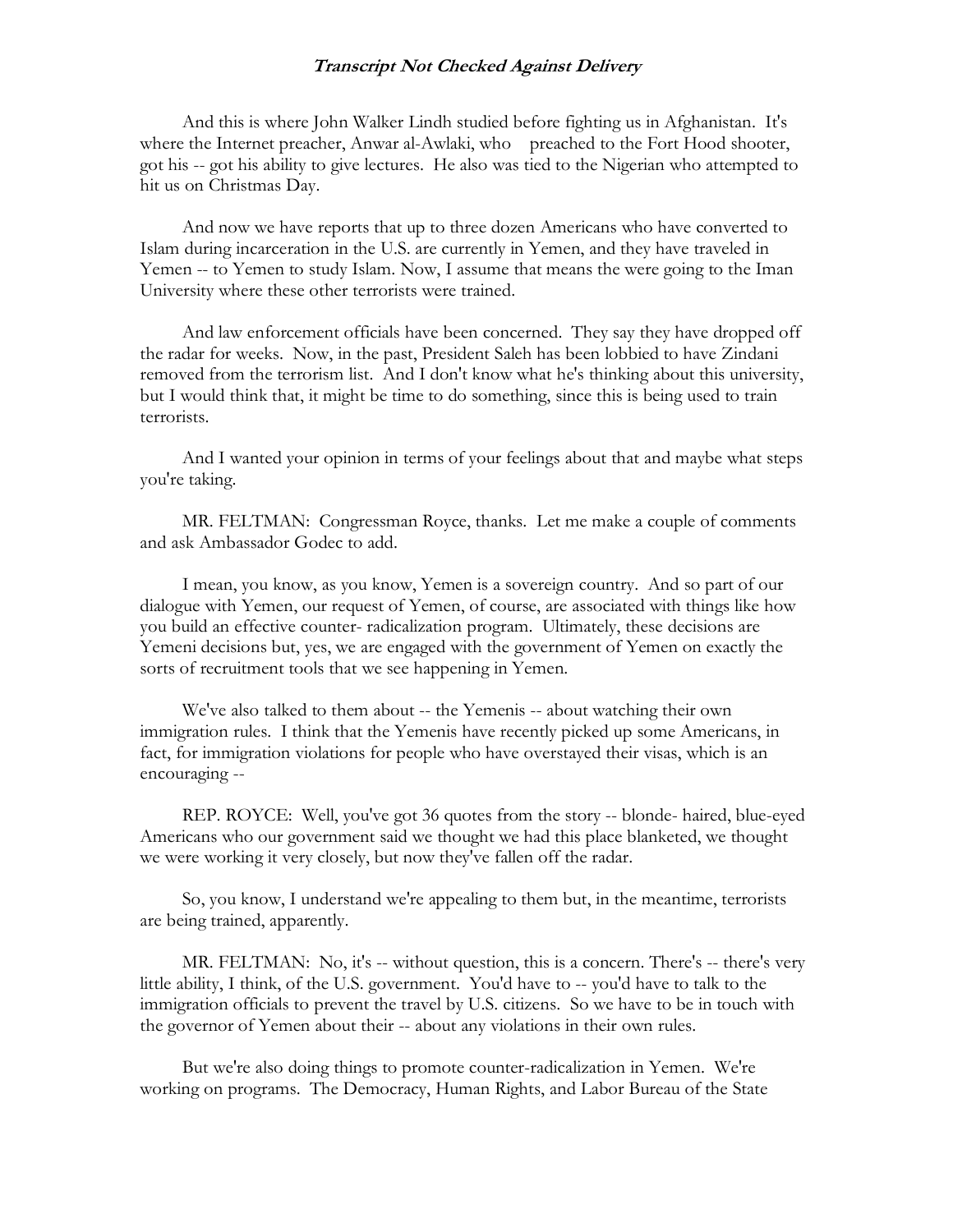Department, for example, runs a very effective program on religious tolerance in Yemen. So we're doing this -- we're working on this problem through a couple --

 REP. ROYCE: Yeah. I understand. But you've still got 4,000 people meeting every week in a football-sized mosque where, if the New York Times is correct, they are being encouraged by the -- what would we call it? -- the brain trust for al Qaeda to launch terrorist attacks. And that's still going on. Right?

 MR. GODEC: I would just underscore what Assistant Secretary Feltman said. We're deeply concerned about this. We are very well aware of this and other institutes and schools and universities which are engaged in transmitting or teaching the extremist message.

 And it is something that we're seized with -- we're working with the government on this. We're looking for a variety of ways to address the problem. It is real -- it is a serious issue.

 REP. ROYCE: In the meantime, with al-Shabaab, you've got these Yemenis from this same university are training and fighting with al- Shabaab right now.

Thank you, Mr. Chairman.

REP. BERMAN: The time of the gentleman has expired.

We -- remember, for the remaining members who haven't questioned yet, we do have a second panel, and now it is the gentleman from American Samoa, Mr. Eni Faleomavaega, who is recognized for five minutes.

 REP. ENI FALEOMAVAEGA (D-American Samoa): Thank you, Mr. Chairman, and I appreciate your leadership and initiative in having this hearing this morning.

 And I do want to say that I think too often, we don't say enough to express on behalf of the members, and certainly our colleagues, to those of our fellow Americans who serve in the foreign service, Secretary Feltman and Ambassador Godec for your commitment and your dedicated service on behalf of our country. I mean that sincerely, because in this part of the world, for any given day, any of you could be, your lives could be taken. The sacrifices that your families make, I think sometimes we tend to overlook that. We do deeply appreciate the services that you give to our country.

 Yemen has 24 million people, a failed state, and several incidents and instances where our country has given some kind of connection in such a way that has not been necessarily positive. Just to make sure, for the record, if I have any sense of understanding, the al Qaeda movement, was this initiated by Osama bin Laden to your understanding, gentlemen? I just want to make sure I know what I'm talking about.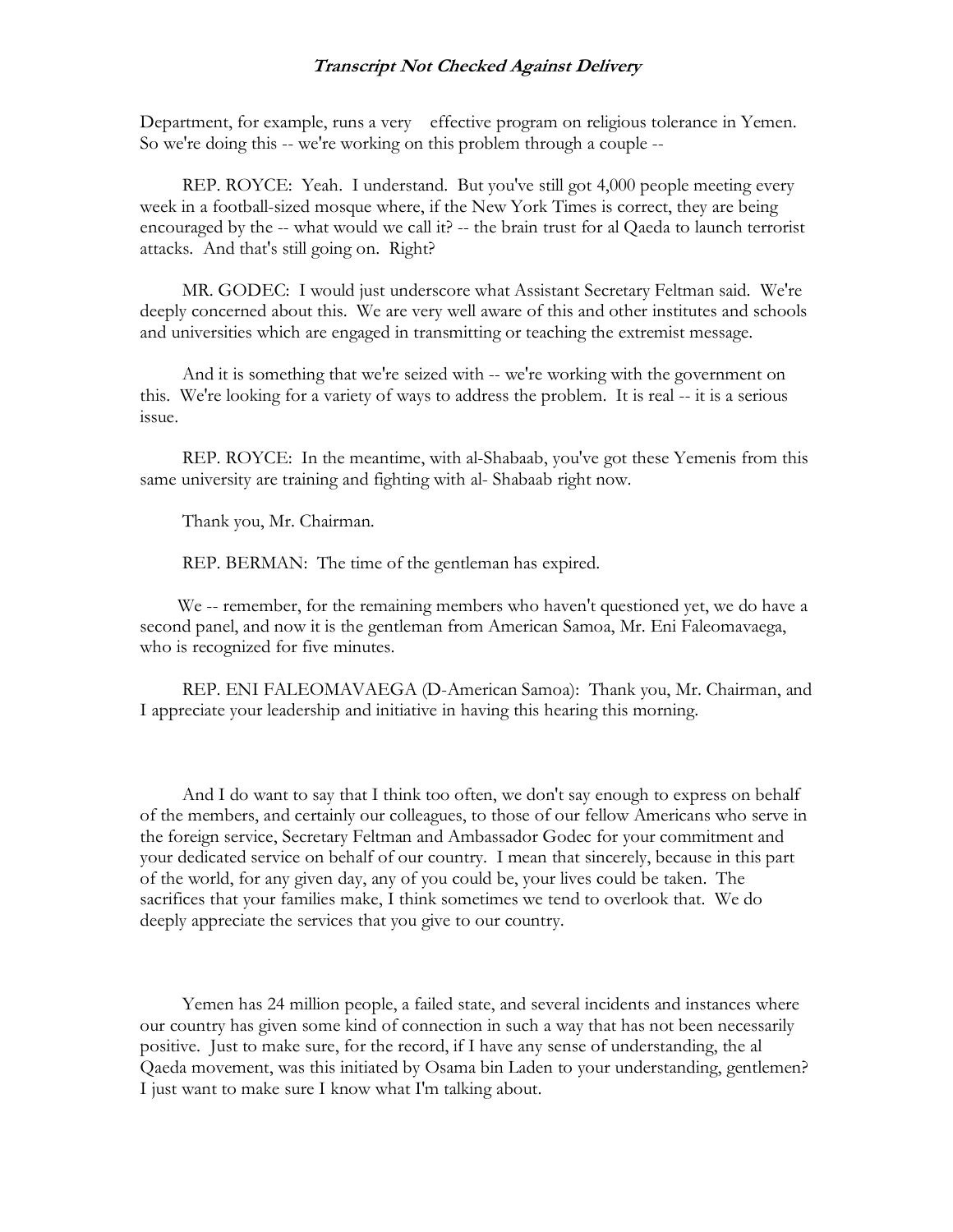JEFFREY D. FELTMAN: Yes, I mean, he certainly was one of the founders, yes.

 REP. FALEOMAVAEGA: Okay. Would it be safe for me to say also that one of the deepest concerns that our country has raised is that Yemen has become a breeding ground for al Qaeda? And then, I would like to ask, what is the estimated number of al Qaeda now present in Yemen?

 MR. FELTMAN: The number that we have is from the foreign minister of Yemen, Foreign Minister Qirbi, and he has said that there were several hundred, 200 to 300, specifically al Qaeda in Yemen right now. That's the number that we have.

 REP. FALEOMAVAEGA: I want to make this connection and I am not trying to be parenthetical about what I'm especially concerned about. If the media reports are accurate, there's some 27,000 Taliban in Afghanistan and a couple of hundred al Qaeda, we already have 68,000 soldiers on the ground in Afghanistan, and we're about to send another 30,000 soldiers to Afghanistan, totaling probably approximately 100,000 soldiers that are going to be looking for these 27,000 Taliban and a couple of hundred al Qaeda, and I suspect in the given 18-month period, that's going to be another added \$100 billion dollars that we're going to have to spend to look for these people.

 My question to both of you gentlemen, is there some kind of a policy about proportionality? How many Yemens are we going to be chasing all over where the al Qaeda is going to be acting, or given its presence, whether it be in Africa or in other parts of the world. My concern is that, is there some point where the administration is making a determination to say, "Ah, we've got a couple hundred al Qaedas in Yemen, so therefore, boom. We've got to do everything that we can."

 Is the issue of al Qaeda just in terms of security, or is it more than just that? What is that gives these people to join the al Qaeda movement? I'm sure it's not just for the fun of killing Americans. I think it's deep seated ideologies, thousands of years of traditions, tribal rivalries and all of these things have played into the factor. But here, our whole objective is security on our part, protect the security of the American people. Who doesn't want that?

 But in the meantime, we're going to be killing these people who have no idea what democracy is about, nor do they care. And I just want to ask you gentlemen just a question. We're going to be doing this to Yemen by giving more economic assistance, more of the same thing that we're doing to Afghanistan, but is it going to solve the problem of al Qaeda? Gentlemen?

MR. FELTMAN: I think that --

REP. FALEOMAVAEGA: Here's my problem.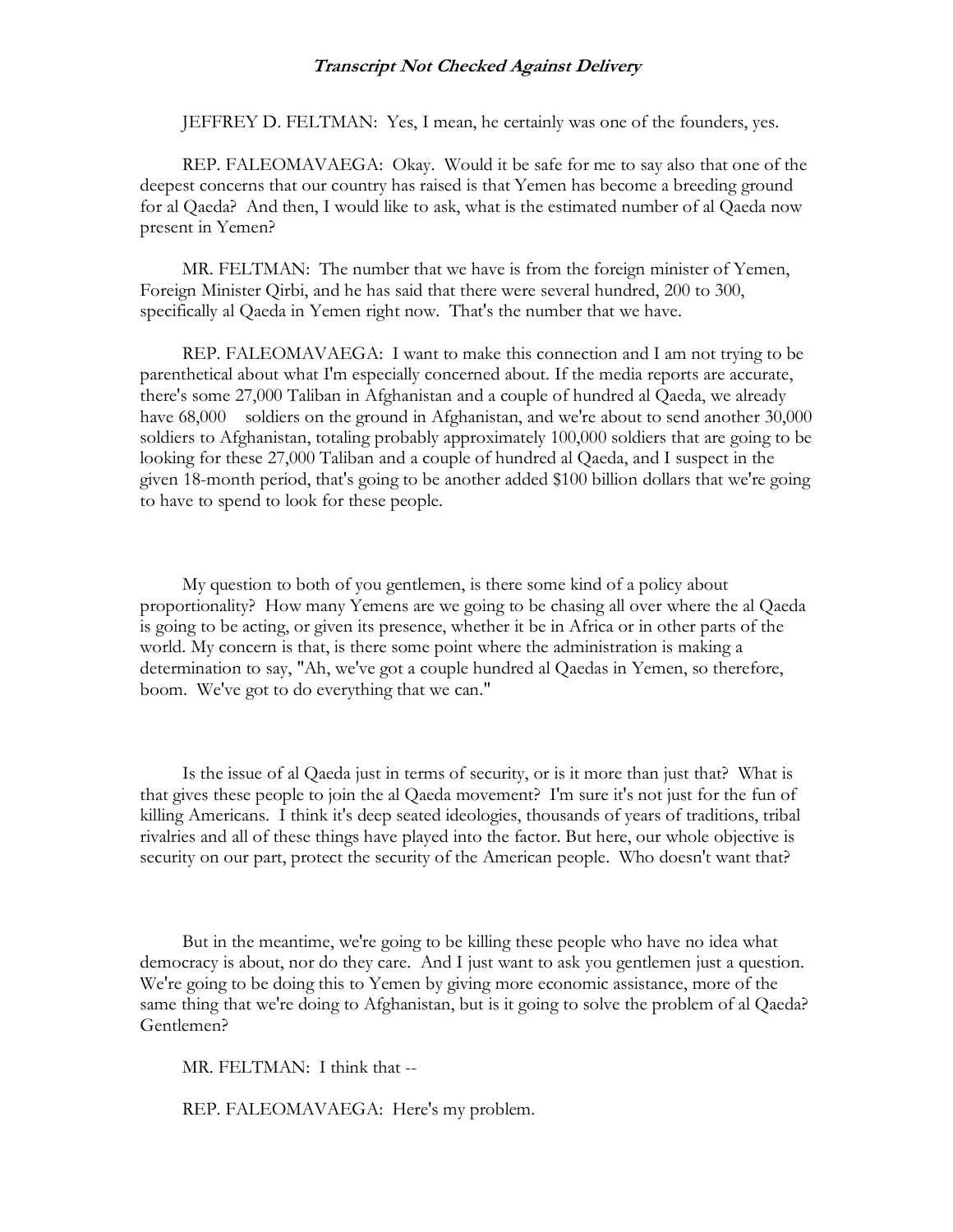MR. FELTMAN: Go ahead, please.

 REP. FALEOMAVAEGA: There's no such thing as Afghans. There are 12 million Pashtuns, seven million Tajiks, almost three million Uzbeks and three or four other major tribes that make up the population of Afghanistan. And right on the border of Afghanistan and Pakistan are 27 million Pashtuns, even though they may be Pakistani citizens. So is it any wonder why Osama bin Laden has been freely roaming between Afghanistan and Pakistan? We couldn't even find him after eight years. What makes you think that we're going to be able to solve the Afghanistan problem by sending 100,000 soldiers to do this task?

 MR. FELTMAN: I know we're running out of time, but I would just like to note, Representative, if I may, that Yemen is different.

 REP. BERMAN: You have -- you've made that point, and you've run out of time. (Laughter.) REP. FALEOMAVAEGA: All right. Thank you.

 REP. BERMAN: And the gentleman from North Carolina, Mr. Miller. And both of our witnesses have to leave at 11:15.

 REP. BRAD MILLER (D-NC): Thank you, Mr. Chairman. There have been a lot of questions this morning about governance in Yemen and at sometime in the past, Yemen led the region in Democratic governance reforms, and that obviously is not the case now. Whether you call it a failed state or a fragile state, it's pretty clear that much of Yemen is ungoverned and all of it is lightly governed.

 General Zinni, Anthony Zinni said that ungoverned areas were a Petri dish for extremism and radicalism, and that certainly appears to be the case in Yemen. There's a recent Washington Post article that said there was a London conference to encourage or insist upon very broad political and economic reforms in exchange for a package of longterm development and security assistance, not just from the United States, from other nations.

What is the nature of what we're asking Yemen to do? What do they appear to do? Are other nations supporting us in our demands? Are we supporting the demands of other nations? And then second, you mentioned earlier the neighbors of Yemen are the natural donors that got the money to do it. There was a conference in 2006. There were pledges of \$4.7 billion in assistance to Yemen, but the most recent information is only seven percent of that pledged aid has arrived, and why is that?

 MR. GODEC: On the last question, we believe the figure is more like a third. That's still only a third of what became \$5.2 billion (dollars). There were some extra pledges that came in. And part of it is questions of capacity, part of it is questions of governance, lack of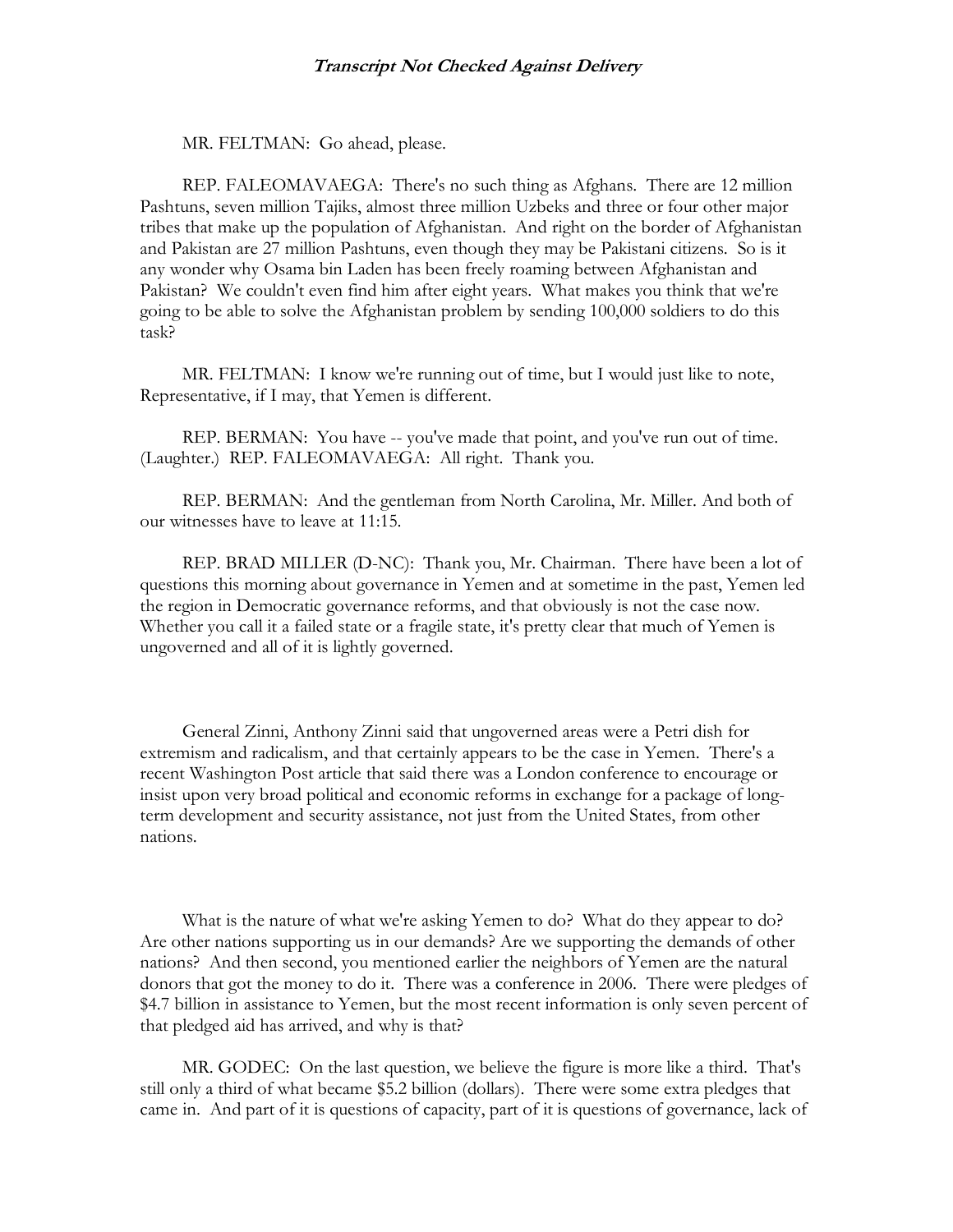confidence in some of the institutions of the state. So part of our challenge now is working together, sending a collective message to the government of Yemen about what do we expect in terms of how they would manage this assistance, and providing assistance and actually managing donor funds, managing accounting for donor funds, and delivering services.

We ourselves believe that we need to be working across Yemen. You -- I would describe Yemen as being poorly governed in many cases. We're working, for example, in, through our Middle East Partnership Initiative in 14 governments. We are, AID's new twoprong strategy is trying to get at some of the areas where there has been an absence of government functions, in a way to try to build those functions so that there is a sense by the local population that their grievances are being addressed, that their needs are being met.

 The -- what's encouraging out of London was the consensus among the regional partners, the international community and the international organizations that were represented there, which is that we need to be working together. We need to be working, not to interfere in Yemen, not to be imposing international mandate or something on Yemen, but to encourage the Yemenis to put in place the types of systems that are responsive to the real needs of the people.

 In addition, we are working through the civil society organizations to help them organize themselves to be able to make demands of the Yemeni government. Yemen has elections next year. April, 2011, there are parliamentary elections in Yemen, and we hope that those elections involve the sorts of groups that would make those elections credible. You know, responsive political parties, active civil society, full engagement by women in the electoral process. In the international community, we'll be sending these sorts of messages and trying to serve assistance as we move ahead.

 REP. MILLER: Who are these 200 or 300 people? AQI, al Qaeda and Iraq, appears to be entirely indigenous. They aren't going anywhere. They're just going to stay there. But are these 200 or 300 Yemeni mostly? Are they from elsewhere? Have they fought in Afghanistan?

 And, more broadly, are they being -- are they native to Yemen or are they being given sanctuary by other Yemenis, which -- by Yemenis, which suggests more support for them and less support for the government?

 MR. GODEC: Congressman, many of them are Yemeni, but some do come from other places. Some of them are Saudi; as we know, at least one of them is also a dual Yemeni-American citizen. They're from a range of places. Some of them do have experience or training in other regions, in South Asia, for example, but many of them are Yemeni and they have built, over time, their relations through the tribal, and marriage, and other ties.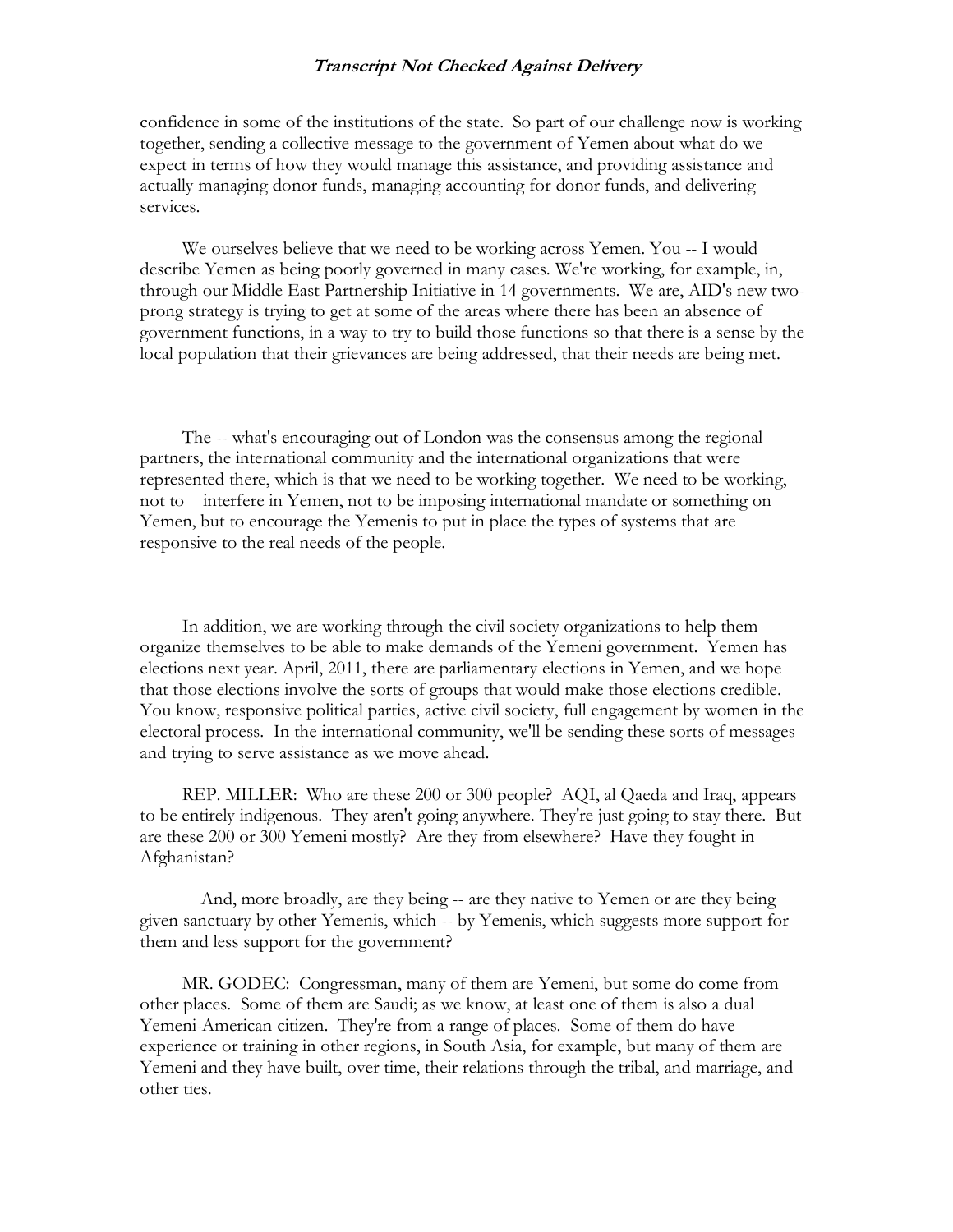REP. BERMAN: The time of the gentleman has expired.

 At 11:15 I'm going to excuse both witnesses, and any members who have not been able to question them will be the first -- I have the first opportunity to question, assuming that that's the appropriate way to work it out for the next panel.

The gentleman from Florida, Mr. Klein, is recognized for five minutes.

REP. RON KLEIN (D-FL): Thank you, Mr. Chairman.

Mr. Secretary, nice to see you.

And, Mr. Ambassador, thank you for being here.

 I think we all understand that there's a clear price to pay if we don't increase our attention to this part of the world. We also know that we have a responsibility to commit serious and rigorous oversight over what we are doing and the resources that we're putting into that area.

 The language in the Yemen-U.S. End Use Monitoring Agreement basically says that the equipment can be used for a mutual threat or for, quote, "internal security, individual defense or civic action," close quote. I don't know if I'm alone in thinking this, but the language sounds somewhat ambiguous, and I understand this is standard language for State Department commitments like this.

 There was a recent story in The New York Times that talked about Yemeni extremist groups have no trouble in buying or stealing equipment from Yemen's military, which has struggled to maintain its morale, discipline in a region torn by tribal allegiances, and largely beyond control of its government.

 Again, I want to be clear, this is the epicenter of what could be a serious problem with al Qaeda, and in other areas. So I'm very committed to the goals here. But we also know we have to be very smart. We've had experiences in the past where we put military equipment, resources in a particular country that isn't stable, and that equipment gets into the hands of people that are not only going after our men and women -- and supplying terrorists.

 So the question is, tell me about this End Use Monitoring Agreement -- how we're using it. Has it been revised to reflect an increased commitment to Yemen -- and obviously a need for transparency? And what oversight do we have in making sure that these resources and equipment are going to be used for the purposes intended?

 MR. GODEC: Congressman, we are obviously very concerned about the possibility of the misuse of our assistance, whether it be, sort of broadly, developmental assistance or security assistance. We have a variety of controls that are in place in both cases. And specifically, with respect to security equipment, we do have these end use monitoring agreements. We have a "Blue Lantern" program in effect.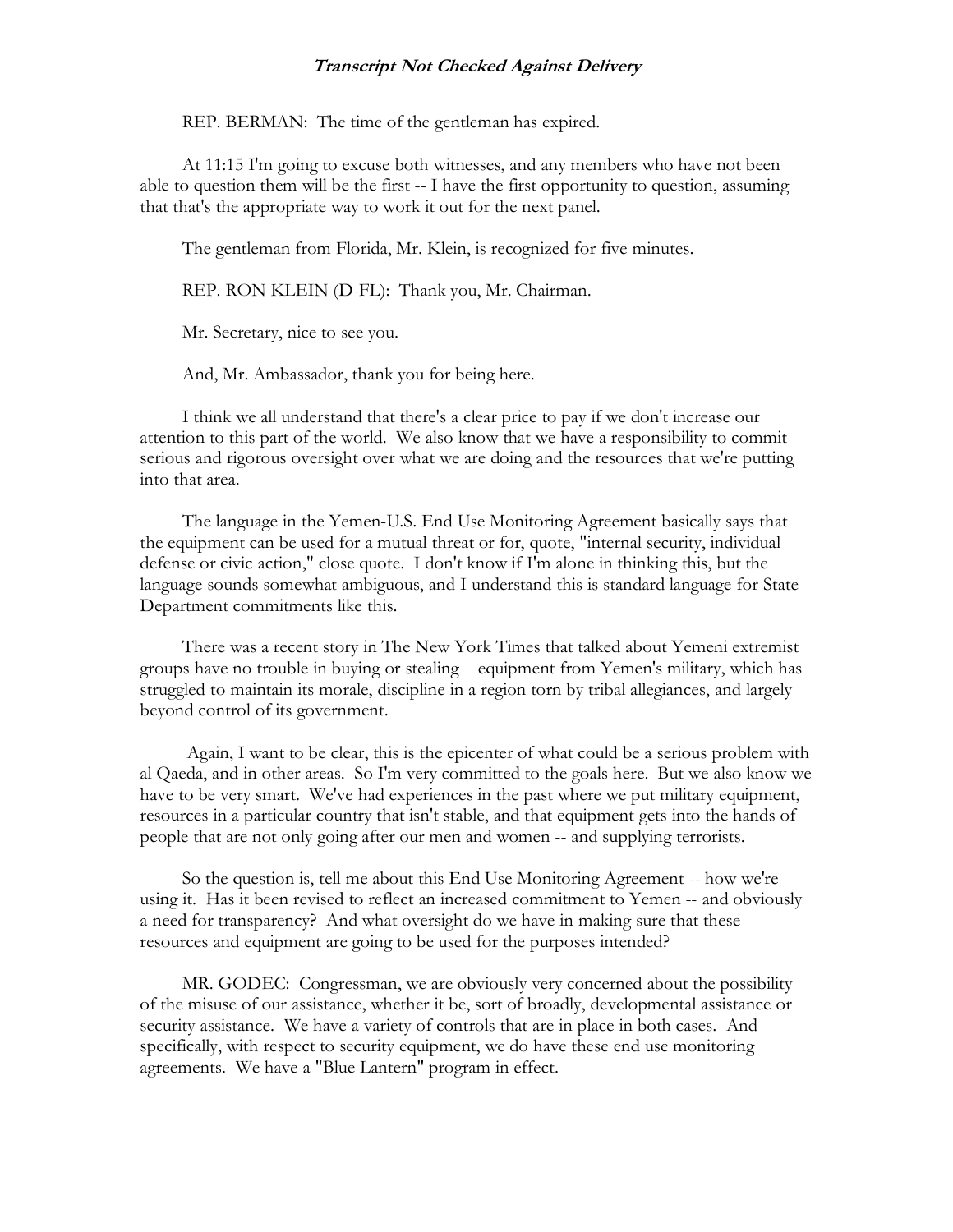And so we do have the opportunity to follow up. So it's not just a matter of give the equipment, and then it's sort of there, and we don't ever get to see it again. We do have an opportunity to check up on it and to ensure that it's being properly used. And I can assure that, you know, we're quite vigorous in our efforts to help ensure that there is proper use of the equipment that we're giving -- the security equipment.

 We do not want it misused. We do not want it transferred or given away, or for other things to happen which would be inappropriate. So it is a serious concern on the part of the embassy. It's a serious concern, I know, on the part of the Department of Defense and others, and we are aggressively working through the various programs that we've got -- "Blue Lantern," and others, to follow up.

 REP. KLEIN: Mr. Ambassador, are the challenges different in Yemen, in terms of this oversight? Obviously, each country has its different set of challenges, but knowing what we know about Yemen, and the level of involvement that the government has in controlling the military or how the military's operating, and the threats and the extremist groups there, are you comfortable, at this stage, that we're doing everything we can?

 Or not only just language and a commitment agreement, in fact, action is obviously are the key here. Are you comfortable we're doing every single thing we can, or is this an ongoing process to evolve making it as safe as possible?

 MR. GODEC: Well, clearly, Congressman, I think it is an ongoing process. It's something we have to evaluate constantly. We have to look at, Are we doing this as well as we can? And in my experience, there's almost always opportunity for improvement in human life, so there may be some opportunities for improvement.

 But I am comfortable that we are aggressively following up on this, that we're focused on it, and that there is a genuine effort to ensure that this equipment is being put to the purpose that we -- you know, the administration, that the Congress, and that the American people want that equipment put to, which is helping to enhance the security of Yemen and, therefore, ultimately the security of the United States.

REP. KLEIN: Mr. Secretary, do you have any thoughts on that?

MR. FELTMAN: I concur with what Ambassador Godec said. You know, we're very aware of the human -- of a poor human rights record in Yemen. We're very aware of the fact that the country is awash in a black -- in a black market on weapons. So these factors very much play into how we do the monitoring. And like Ambassador Godec, I'm comfortable with where we are, but this is something we need to watch all the time.

 REP. KLEIN: I would ask -- obviously, this is a very important issue, and the worst thing we can have for our country, and our troops, and our interests over there is to find that U.S. weapons are being used against us. So just be vigilant about it, and we'll stay in touch. Thank you.

REP. BERMAN: The time of the gentleman is expired.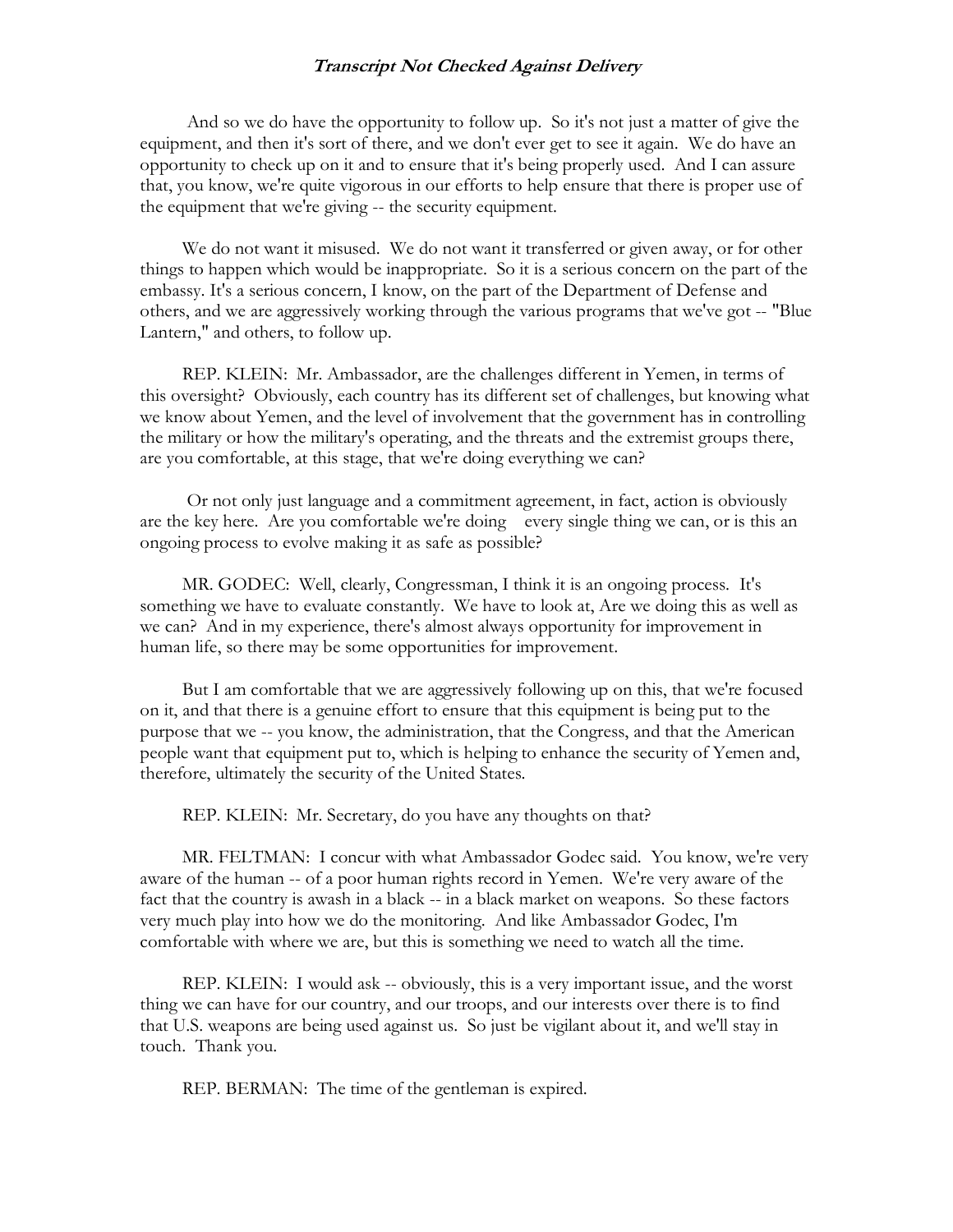The last questioner, for two minutes, will be the gentlelady from Texas, Ms. Sheila Jackson Lee. Then we'll bring on our next panel.

 REP. SHEILA JACKSON LEE (D-TX): Thank you very much to both of you for your service.

 Let me commend President Obama for modifying the nation's Yemens policy by asking the National Security Council to undertake a comprehensive review, quite contrary to our friends who've indicated that has not been the case, and quite contrary to the ignoring of Yemen for the last couple of years. Putting that on the table, I believe this is serious. I think it's at a crisis level. And I would ask you to engage the Yemenis, to let them know that it is at a crisis level.

 Number one, who are our allies to help us with the Yemen policy about the crisis of al Qaeda and terrorists in Yemen? Who are we working with? Who are we pumping up? Who are we saying, This is in your best interests as well? And finally, their actions have cost lives. I'm very unhappy about it. I don't think we should take them lightly, and I'd like to hear you tell me how we are not taking them lightly. Thank you.

MR. FELTMAN: First, our partners with al Qaeda are virtually everybody -- all 20 countries, and five international organizations that were together in London last week with Secretary Clinton. Everybody recognizes that this is a threat to Yemen, it's a threat to the region, it's a global threat.

 So we have partners across the globe, vis-a-vis the al Qaeda -- the al Qaeda threat. And it's particularly important that, you know, the Saudis, and Yemen's immediate neighbors are very, very strong partners on this, and they themselves have been victims of the security threats emanating from Yemen.

REP. LEE: How are you highlighting the crisis -- you know, how are we ramping up? And how are we pushing Saudi to do more?

 MR. GODEC: I would just underscore -- I mean, we're in constant contact with the Saudis. I think it's regularly discussed with the Saudis, the issue of Yemen and how to address it. But I think the Saudis themselves, very much seized with this challenge.

REP. BERMAN: (Sounds gavel.) The time of the gentlelady has expired.

REP. LEE: Thank you.

 REP. BERMAN: I thank both of you for being with us. Very much appreciate your insights into the situation.

And I now want to welcome our second panel.

(Pause.)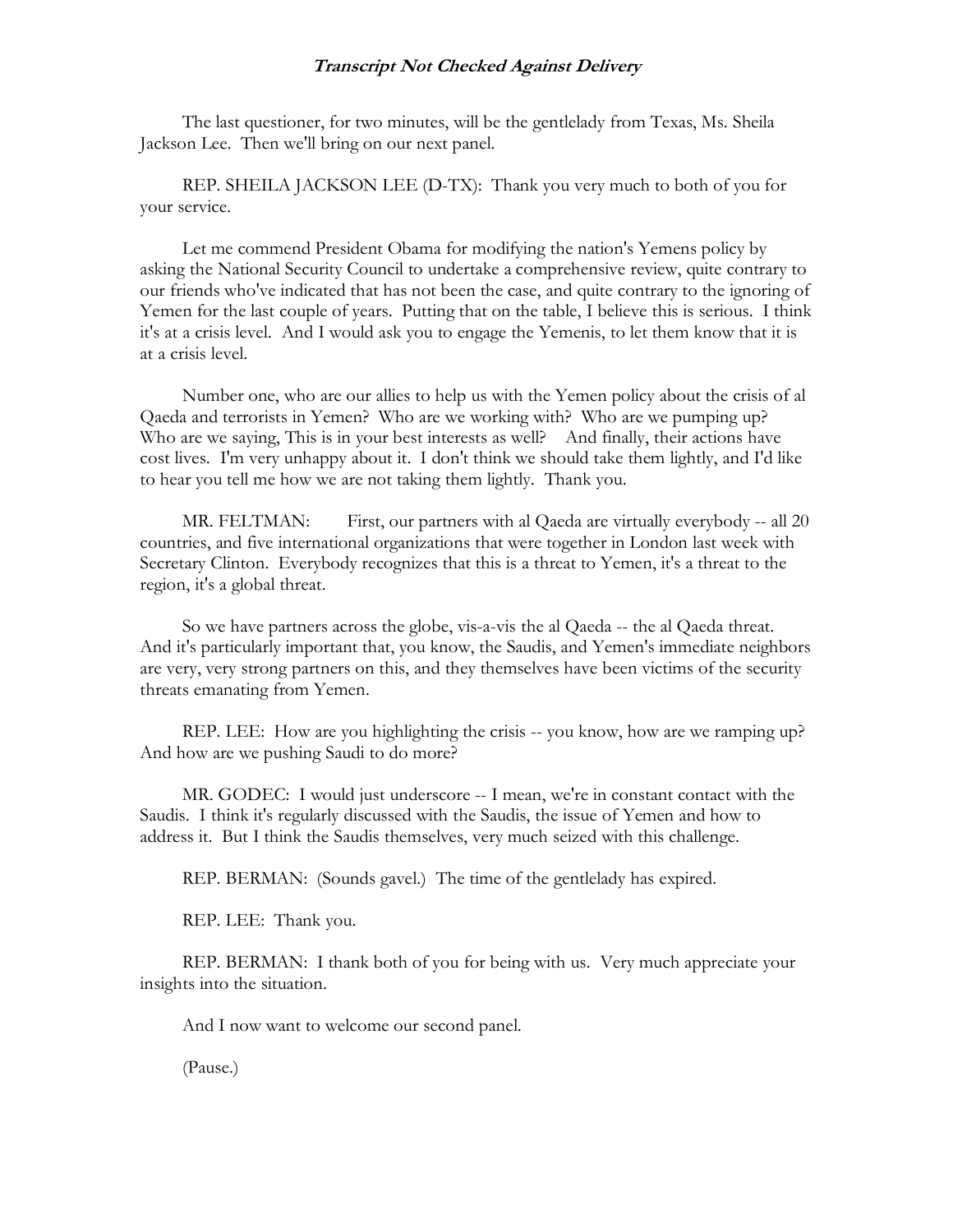We very much appreciate your patience, and your being here today, and taking the time to both prepare and share your insights with us.

 Dr. Christopher Boucek is an associate in the Carnegie Middle East Program, where his research focuses on regional security challenges. Before joining the Carnegie Endowment, he was a post- doctoral researcher at Princeton University and a lecturer in politics at the Woodrow Wilson School.

 Jonathan Schanzer is vice president for research at the Foundation for Defense of Democracies. Until recently, Mr. Schanzer was deputy executive director of the Jewish Policy Center and the editor of the JPC's journal, inFocus Quarterly. From 2004 to 2007, Mr. Schanzer served as a counterterrorism analyst at the U.S. Department of Treasury. Les Campbell is a senior associate and regional director for the Middle East and North Africa at the National Democratic Institute. Prior to assuming his current position in 1996, Mr. Campbell served with the NDI in Russia, Croatia, and Serbia. Mr. Campbell just returned from a trip to Yemen where he has been working on governance issues for over a decade.

We look forward to hearing about his experiences on the ground there today.

 And, finally, known, I think, to all of us is Bruce Riedel, a senior fellow in the Saban Center for Middle East Policy at the Brookings Institution. In 2006, he retired from the Central Intelligence Agency after 30 years of service. Mr. Riedel serves on the National Security Council staff as the senior adviser on South Asia and the Middle East under the last four presidents.

 He was a negotiator at several Arab-Israeli peace summits, including at Camp David and Wye River. In January 2009, President Obama asked him to chair a review of American policy towards Afghanistan and Pakistan, the results of which the president announced in his speech on March 27, 2009.

 Mr. Riedel has traveled extensively in Yemen, and it is interesting to note that his father served there with the United Nations during the last days of the British Colony in Aden.

Thank you all for being here.

 Dr. Boucek, why don't you start? Your entire statements will be made part of the record. You can summarize.

 MR. BOUCEK: Mr. Chairman, Madame Ranking Member, distinguished members of the committee, I'd like to thank you for the opportunity to be here today to discuss this very critical issue about the -- Yemen and American policy towards Yemen.

 I think, broadly speaking, Yemen is facing three critical challenges -- economic, human security and demographics, and hard security and terrorism. But I'd like to do very briefly is speak about the first two, about the economy and human security.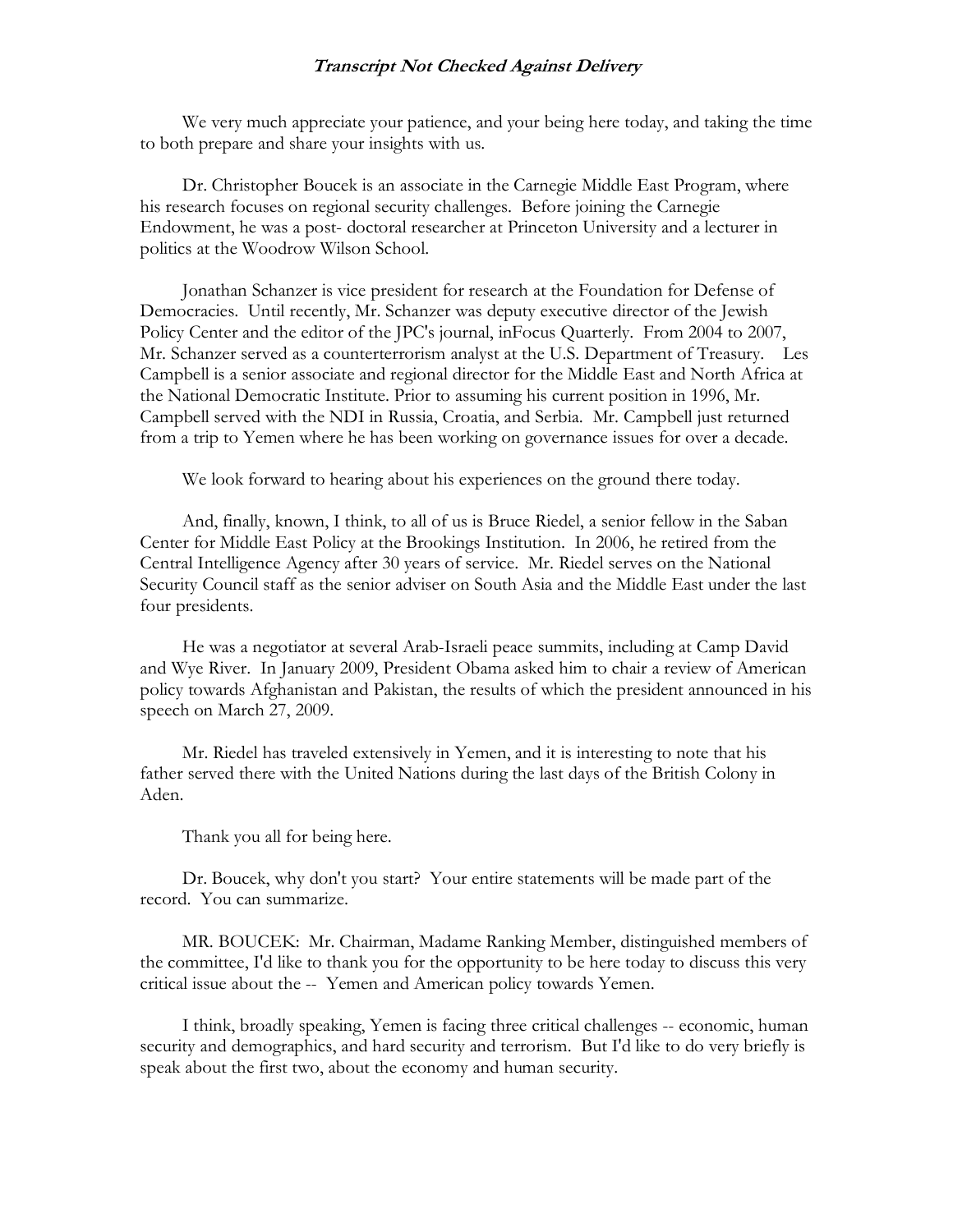I think one of the things that becomes very apparent when you're looking at Yemen is every issue in the country is connected to every other issue, and they compound one another and make one another worse. On the economy, this is the single-biggest challenge facing the Yemeni government.

 About 75 percent of the country's income comes from the sale of oil. Right now, the country is quickly running out of oil, as has been noted in the previous panel. Several years ago, the country was producing about 450,000 barrels a day. Right now, they produce about 180,000 barrels a day. And that's quickly running out.

 Within ten years, most likely five years, the country will be out of oil, and there's no planning for a post-oil economy. Right now, there's discussion about liquefied natural gas possibly taking the place of oil sales. However, it's unlikely that natural gas sales would either meet the current volume of sales of oil or would come online in time to -- that oil goes offline.

 Furthermore, inflation is current about 12 percent. That's down from 20 percent earlier this year -- earlier last year -- excuse me. Unemployment is official at 35 percent, which is on par with the Great Depression in this country. Unofficially, it's probably closer to 50 percent. And the economy suffers from a whole series of subsidies which fuel the other problems going on in the country.

 On human security, there's current 23 million Yemenis. In 20 years, there will be 40 million. And in three decades, there will be 60 million. There is no way that the Yemen economy can absorb all of this labor domestically. Yemen will have to become a net-labor exporter.

 Furthermore, education and health care is in a poor state. The Yemeni government is not able to provide social services throughout much of the country. Corruption in governance, as has been mentioned in the previous panel, is a major issue with the way in which the Yemeni government has historically governed has led to more and more problems in the long run.

 The biggest probably concern in my estimation is water. The country is quickly running out of water. 19 of 21 aquifers are not being replenished, and it's been estimated that 99 percent of water consumed in the country is extracted illegally. Right now, there is no system to govern the extraction of underground water, and this is something that needs to be focused on.

 As the chairman mentioned in his opening remarks, it is very likely that Sanaa will become the first capital in modern history to run out of water, and this is a catastrophic problem. Where 20 million Yemenis or 40 million Yemenis will go when they run out of water is a major concern.

 The last issue, hard security, I believe others on the panel will speak about in more depth. There's an ongoing civil war in Saada against Shias, i.e., the revivalists. There's a southern secessionist movement and a resurgent al Qaeda organization which has proved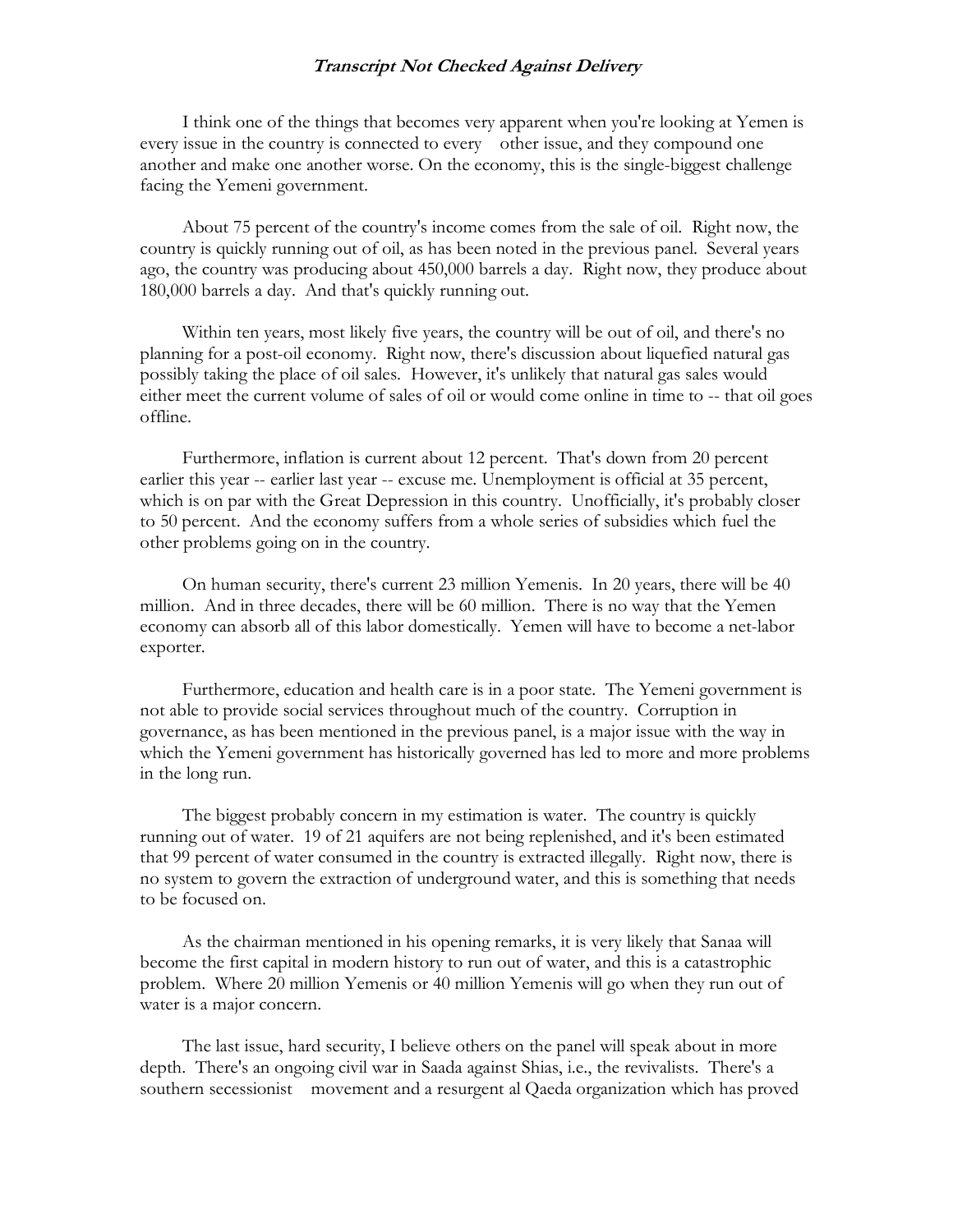over the last years to have the capacity to strike domestically inside the country, regionally inside Saudi Arabia, and now internationally.

 And I would just say one thing about the hard security issues, and that's the civil war in Saada is rapidly accelerating the economic collapse of Yemen. The country is spending money at an alarming rate, money that they don't have to spend on water, education, fighting al Qaeda, anything else.

 By some estimations, the country is spending over \$200 million a month of hard currency reserves which would equate to about a billion dollars over the course of the last round of fighting. Moreover, the conflict has led to a huge budget deficit forecast for this year -- 23 percent by some estimations.

 Over 80 percent of the Yemeni budget is things you can't cut, including salaries, pensions, and subsidies. And this war needs to end not only for the humanitarian reasons but for the immense damage it's doing to the Yemeni economy.

 I think I would like to conclude by saying that while we're looking forward and we're thinking about how to engage with Yemen and how to deal with Yemen looking ahead, we need to make sure that we focus on the systemic challenges to Yemeni security. And by that, I mean the economics and the hard security and the human security issues. We need to look at all of this in totality.

 It will not be al Qaeda that leads to the downfall of the Yemeni government. It will be these other issues. And, right now, we have the opportunity to get on the right side of this issue by focusing our attention to these long-term issues.

 Yemen has always been a weak state, but it has a strong society. I think that's something that we need to keep in mind. Furthermore, I would reiterate what was said in the previous panel that the American government needs to keep the pressure on the Yemenis to make the painful choices that it needs to make on addressing issues like governance, on corruption, on subsidies, and keeping its attention focused on al Qaeda.

 And it will be only through the international community keeping the attention on Yemen and leading this discussion that the Yemeni government will make this a priority.

 With that, I'd like to thank you again for the opportunity to be here, and I look forward to your questions.

REP. BERMAN: Thank you. That's an optimistic note to start off on. (Laughter.)

 Jonathan Schanzer? MR. SCHANZER: Chairman Berman, Ranking Member Ros-Lehtinen, and distinguished members of the committee, on behalf the Foundation for Defense of Democracy, I thank you for the invitation to address you today.

 I had the opportunity to visit Yemen in 2003 to conduct research on al Qaeda. During my visit, I met with high-level officials and journalists who made the convincing argument that Yemen was working hard to defeat the terrorist in its midst. Upon my return from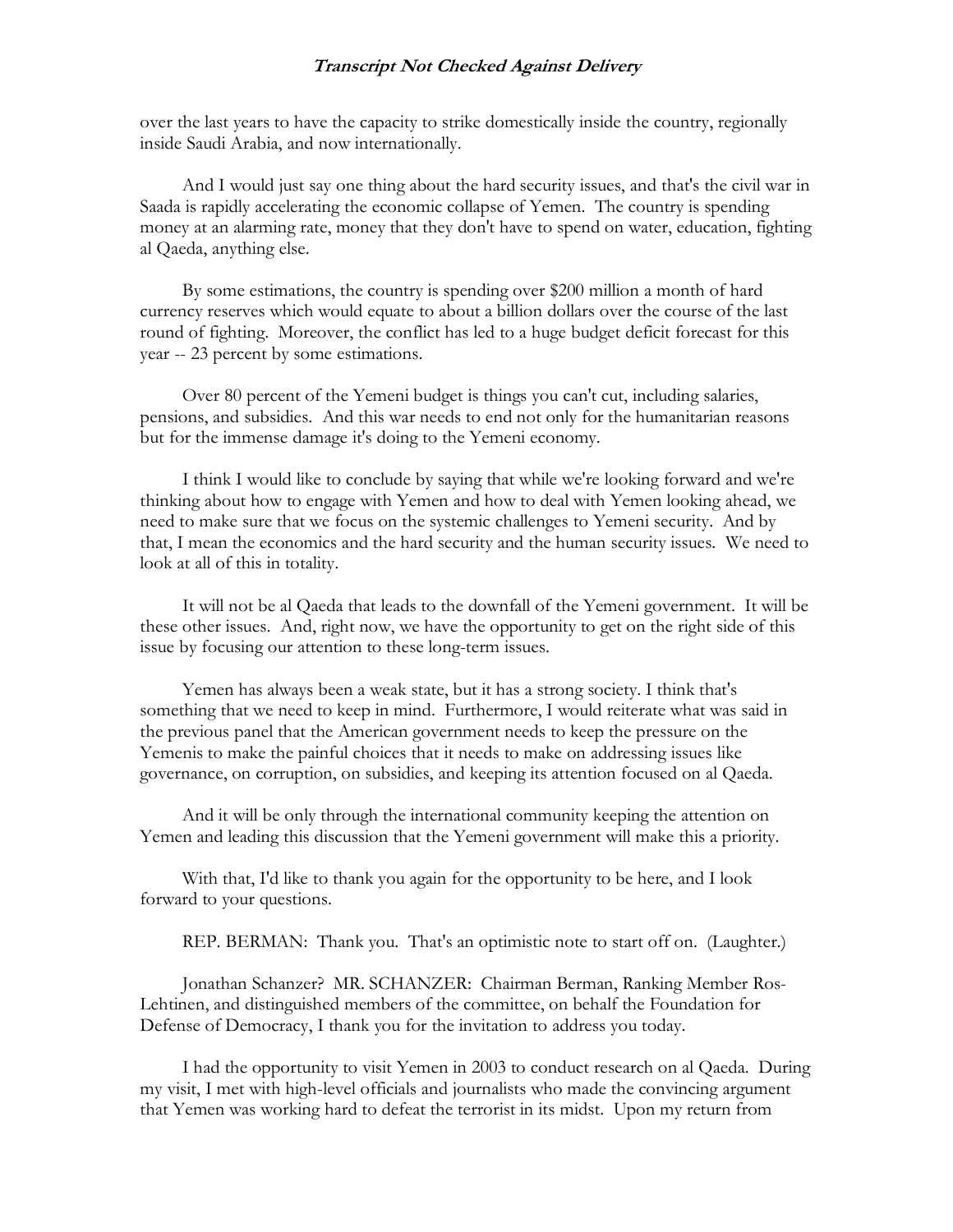Yemen, I even wrote several articles praising Yemen's effort, however, those efforts soon flagged.

 And today, I believe that Yemen's counterterrorism program is woefully insufficient. Al Qaeda has been active in Yemen since 1989. It attempted its first-known attack against U.S. soldiers in Yemen bound for Somalia in 1992. In subsequent years, al Qaeda used Yemen to house its businesses and logistical hubs. And by the 1990's, al Qaeda's affiliates in Yemen carried out several small operations before shifting their sights to high-profile U.S. targets, notably, the USS Cole in 2000.

 More attacks followed. In 2002, al Qaeda elements attacked the French tanker, the Limburg, and they nearly succeeded in shooting down a U.S. oil company's helicopter with SAM missiles and automatic gunfire.

 To be clear, the nature of the threat in Yemen is as serious as any country in the Middle East. Al Qaeda has long viewed this country as critical for training, financing, and executing attacks. Yemen's understanding of this, however, was initially slow and begrudging. Only after the Limburg attack did the Yemenis appear to understand the need to work more closely with us.

 Thereafter, Yemen developed closer ties with U.S. Special Forces, the CIA, the FBI. It allowed us access to airspace and its waters. It even monitored mosques and launched a public relations campaign whereby clerics convinced young radicals that jihadism was anti-Islamic in nature.

 In short, Yemen earned the millions of dollars that we provided them in counterterrorism in the early part of this decade. This effort yielded tremendous results. In November 2002, based on Yemeni intelligence, the CIA launched a hellfire missile on six high-value al Qaeda operatives from a Predator drone. Cooporation with Yemen also yielded many important arrests.

 This unlikely success story was remarkable, but it did not last long. In retrospect, this decline was not about a lack of capabilities, it was about Yemen's unwillingness to continue cooperating with the United States. In April of 2003, ten USS Cole suspects somehow escaped from a Yemeni jail. This was shocking. Jailbreaks almost never take place in the Arab world. This raised the question of whether Yemen had allowed the jailbreak to occur. Later that year, President Ali Abdullah Saleh announced he would release dozens of al Qaeda fighters if they simply pledged not to return to terrorism. What began as an influx of Yemeni fight years to the Iraq insurgency led to an increase in terrorist infrastructure.

 In 2006, another 20 jihadists broke out of jail. One of them, notably, was Nasir Wahishi, an associate of bin Laden, who went on to lead al Qaeda of the Arabian Peninsula.

 In 2007, even as Yemen rounded up terror suspects, it released other high-value prisoners, including bin Laden's former bodyguard and an organizer of the USS Cole attack. Meanwhile, Saleh has welcomed Hamas delegations on several occasions. He confirmed in 2002 that his country had raised \$7.8 million for Hamas. Recently, a Yemeni news agency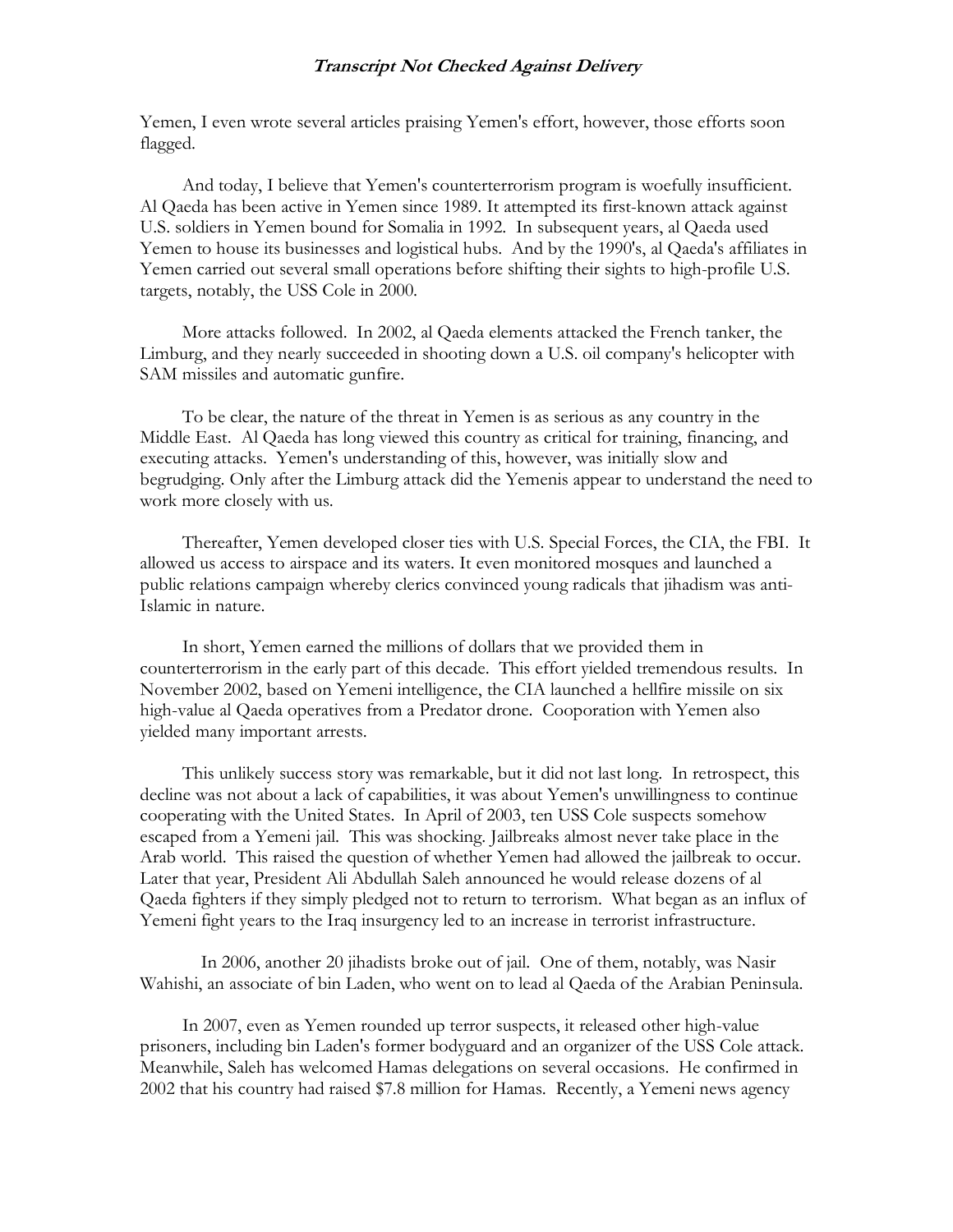announced that Yemen opened a paramilitary camp for foreign fighters to train in Gaza as well.

 Yemen has refused to seize the passports and assets of Abdul Majid al-Zindani, who we heard about earlier, after his designation by the United Nations as an al Qaeda financier. In fact, Zindani traveled to Saudi Arabia in December '05 for a summit of the Organization of the Islamic Conference as part of President Saleh's official delegation.

 The current thinking in Washington is that Yemen needs our help. It undoubtedly does; however, upping our aid to Yemen without strict preconditions is not the answer. If Yemen continues to allow terrorists to roam free, the problems in Yemen will continue to mount and it is up to the Yemenis to fix this. The government must prove it will put our taxpayer funds to good use rather than squander them as it has in recent years. The government must prove that it has a plan before we commit our taxpayer money.

 Indeed, Yemen must articulate how it will reverse the poor policy choices that have brought us to this position today. U.S. aid should never be guaranteed. U.S. allies must earn it. In recent years, Yemen has failed to uphold its end of the deal. It must now demonstrate that it is ready to get serious about combating terrorism again.

 On behalf of the Foundation for Defense of Democracies, I thank you for inviting me to testify here today.

REP. BERMAN: Thank you very much.

Mr. Campbell.

 MR. CAMPBELL: Thank you, Mr. Chairman and members of the committee. And on behalf of the National Democratic Institute or NDI, I also thank you for the opportunity to testify today. I returned from Yemen late last week after talks with government and opposition figures and exiled leaders from the south -- the former South Yemen. And my task there -- and NDI has been active in the country for almost 20 years -- my task last week was to seek dialogue and compromise among political leaders as a way of addressing the political concerns, which are at the heart of the war in the north and the unrest in the south.

 Unlike the failed states that Yemen is often compared to, the country laid the groundwork for a long-term solution to extremism years ago through democratic and political reforms. President Saleh's decision to establish basic democratic structures arose from a pragmatic decision after the 1990 reunification of north and south that democracy - or at least elements of democracy -- were necessary to govern a quarrelsome, stratified, armed and proudly independent population in a poor, rugged and diverse country.

 The existence of strong leaders from a variety of political groups and tribes, a history of dialogue and consensus building, a vibrant civil society and the existence of nascent democratic institutions all augur well for a comprehensive solution to the country's current instability.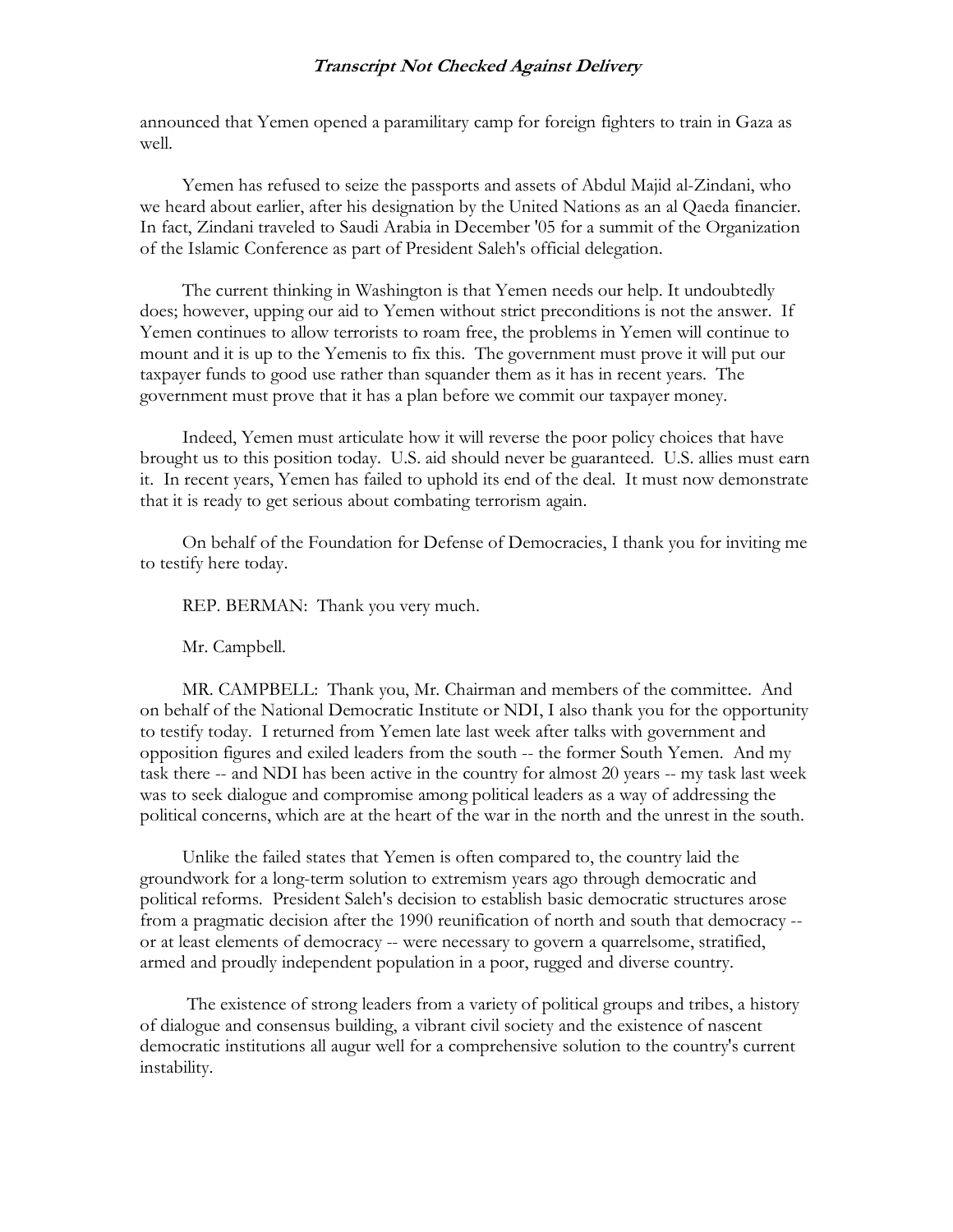As was mentioned by a previous speaker, Yemen once led the Arabian Peninsula in democratic reform. It has extended the voting franchise to women, established an independent election commission, held regular -- mostly fair -- elections, encouraged the formation of nongovernmental organizations, tolerated and even encouraged the development of opposition political parties and it has created elected local government councils.

 Yemen's parliament, while still developing, has become an important forum for seeking consensus on policy and it does exercise oversight over executive branch decisions, although that oversight is limited.

 In an initiative that has been noted as a potential democratic development model for the Arab world, Yemen's main opposition parties ejected extremists from their ranks and formed the Joint Meeting Parties coalition of moderate Islamists and former South Yemen socialists in 2003.

 Having said that, democratic institutions have atrophied and the Yemen government's increasing multi -- unilateralism, I should say, is exacerbating the country's challenges. While democratic institutions that have been built could be a part of a genuinely stable government, the limited democratic reforms have not weathered the political crises of the past several years well.

 Political debate is becoming polarized; elected local councils lack resources and training and they are hampered by the centrally appointed officials who still exercise control. There is an increasing suspicion that President Saleh is grooming his son -- Colonel Ahmed Ali Saleh, who currently heads the Yemen Republican Guard -- to ascend to the presidency when his term expires. Still others suspect that President Saleh may amend the constitution to extend his term, which should end in 2013.

 The current focus on security in Yemen allows the government to skirt responsibility for its own domestic failures. Perversely, some ruling party officials seem to welcome the country's infamy, believing that development aid -- controlled mostly by the ruling partydominated government -- and more military assistance will bolster their credibility.

 The ultimate antidote to Yemen's instability, though, in my opinion can be found in continuing the political reforms started almost 20 years ago. Inclusion and dialogue with the Houthis in the north and the former Southern Yemen leaders and the moderate Islamists combined with better governance will largely muzzle and constrain the extremists.

 Last week, I helped facilitate discussion between the ruling GPC and the opposition coalition, suggesting a formula by which the governing party and the opposition could form a joint dialogue committee to find an agenda for talks inclusive of all Yemen political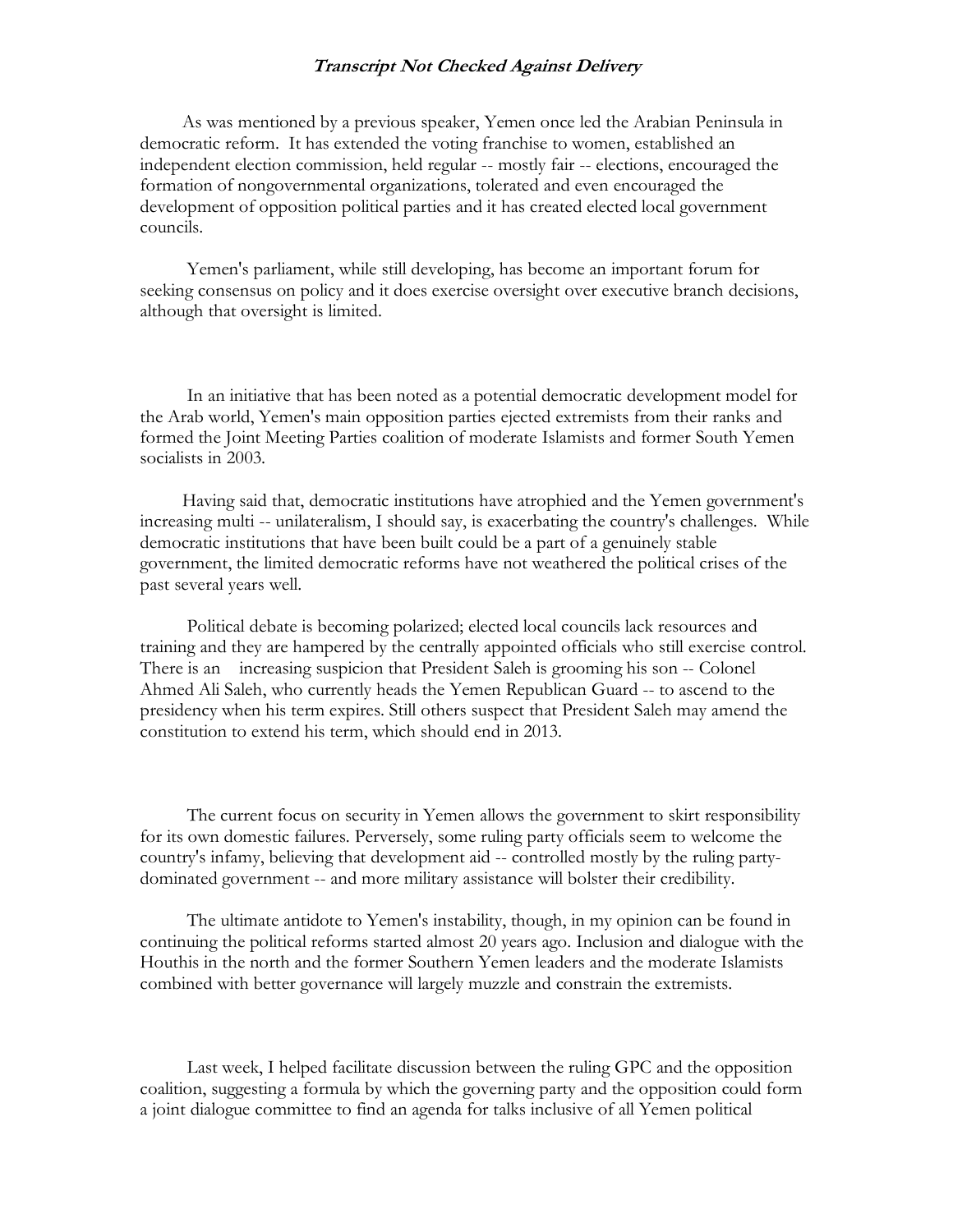factions -- including from the south and the Houthis tribal areas. President Saleh agreed to participate in such a dialogue, but full agreement on the process remains elusive.

 At a minimum, the Yemen government should release political prisoners in the south -- estimated at 900 by Human Rights Watch, mostly southerners who have been arrested for planning demonstrations -- as a sign of good faith. The opposition coalition should agree to move forward with a national dialogue if those prisoners are released. The principal dialogue is valid. There will be no lasting antidote to Yemen's instability without inclusive government and some form of power sharing.

 Quick recommendations: The ruling regime cannot solve the problems unilaterally. It must work through the existing institutions to help facilitate dialogue. The government of Yemen should enact policies that devolve district and government level, fiscal, social and governing authority to local elected councils that already exist to ensure that local development priorities are reflected in national policy.

 Addressing grand corruption must happen. It requires a serious commitment to investigate and prosecute corrupt actors at the highest level of government. And to build confidence in outcomes from the political process, the government of Yemen should implement previously agreed upon political and electoral reforms -- including agreements with the opposition that have been made previously.

 For the U.S. government, development assistance should include democratic reform and governance as a key pillar. Aid packages should include clearly defined, achievable benchmarks for democratic reform against which continuation of aid would be evaluated. And finally, security and stabilization strategies supported by the U.S. government and implemented by the government of Yemen should include stipulations to ensure that legitimate, peaceful opposition movements operating within the political framework are not defined as destabilizing political forces not repressed as they are currently.

Thank you very much, Mr. Chairman.

REP. BERMAN: Finally, Mr. Riedel.

 MR. RIEDEL: Thank you, Mr. Chairman. Thank you for the other members of the committee.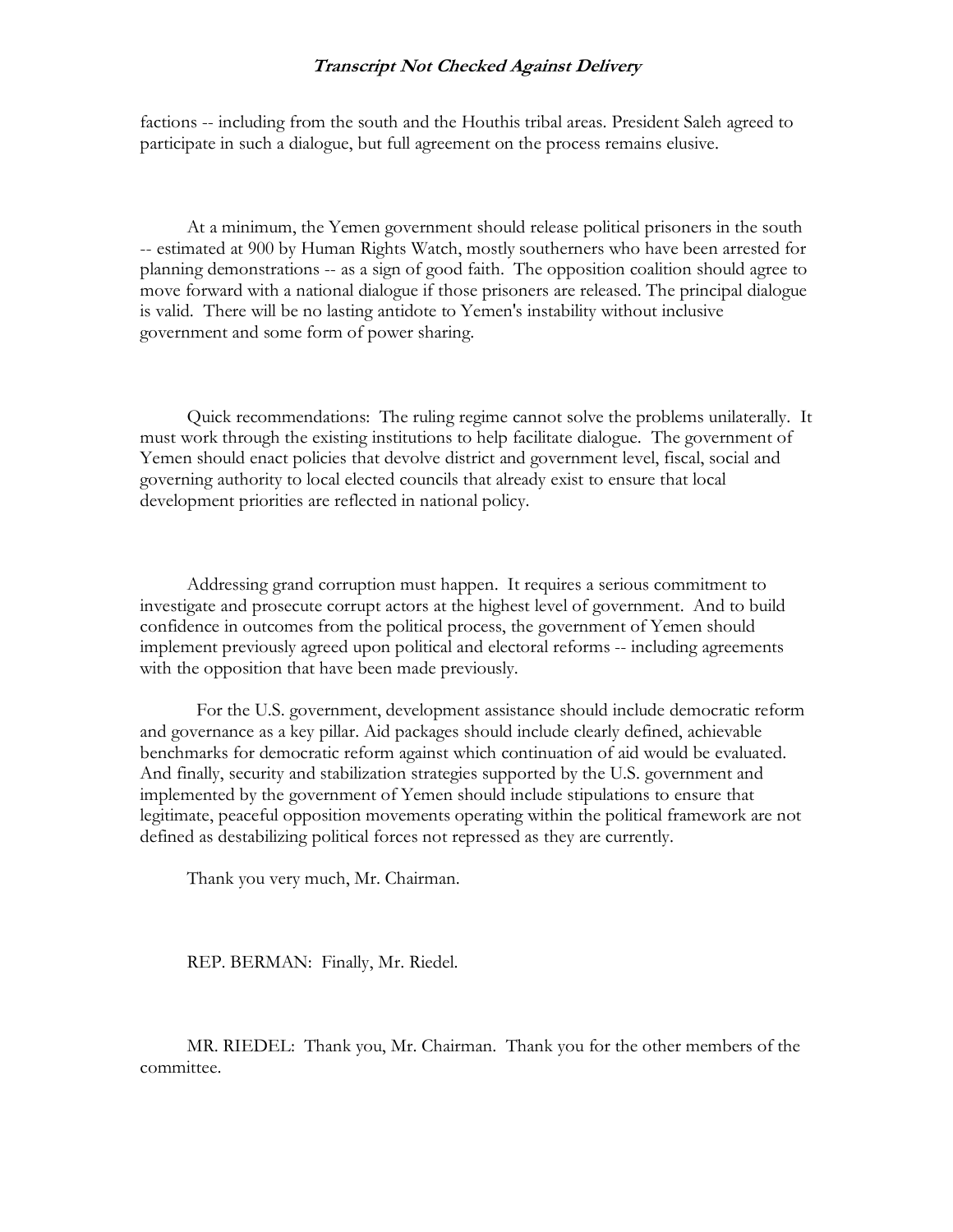I thank you for taking my written testimony into the record. And thank you, Mr. Chairman, for the shout out to my dad. He will deeply appreciate it.

 You've already heard how complex, difficult and indeed dire the situation is in Yemen. Much of what I've been listening to the last few minutes I completely agree with. What I'd like to do very briefly is cover three points: Our enemy, our partner and our allies.

 Osama bin Laden has had his eye on Yemen as a redoubt for al Qaeda since at least 1989. It's the historic home of his family; he's very familiar with it; he knows the situation there. In the last several years, he has made a concerted effort to try to revive al Qaeda in the Arabian Peninsula and he was behind the decision to merge al Qaeda in Saudi Arabia and al Qaeda in Yemen a year ago. It has turned out to be a force multiplier for both.

 Al Qaeda's goals in Yemen I think are twofold at least. First, they seek Yemen to become a base to threaten not just the Yemeni government, but more importantly, Saudi Arabia, the other Gulf States and now to strike globally.

 It was no accident that the first attack by the new al Qaeda in the Arabian Peninsula of significance was the attack on Prince Mohammed bin Nayef. He had successfully led the successfully led the repression of al Qaeda in Saudi Arabia and they sought to eliminate him.

 Al Qaeda in the Arabian Peninsula also operates within a network of traditional jihadist and other extremist religious elements. I wouldn't focus so much on the numbers. I think those numbers don't really tell you very much. I would focus on the jihadist networks -- not all of which are violent, but many of which are fellow travelers with al Qaeda and its worldview. The most dangerous element today is, of course, the recruitment of foreigners and Americans who operate against the United States. Secondly, al Qaeda wants to use Yemen to expand the global battle space against America. That is to stretch our resources even further; if possible, to bog the United States down in local conflicts in Yemen, which can become quagmires, and through all of this, relieve some of the pressure that the al Qaeda core in Pakistan and Afghanistan is under way today. The al Qaeda core continues to regard Pakistan as its number one priority, but there it is facing increasing pressure from American efforts.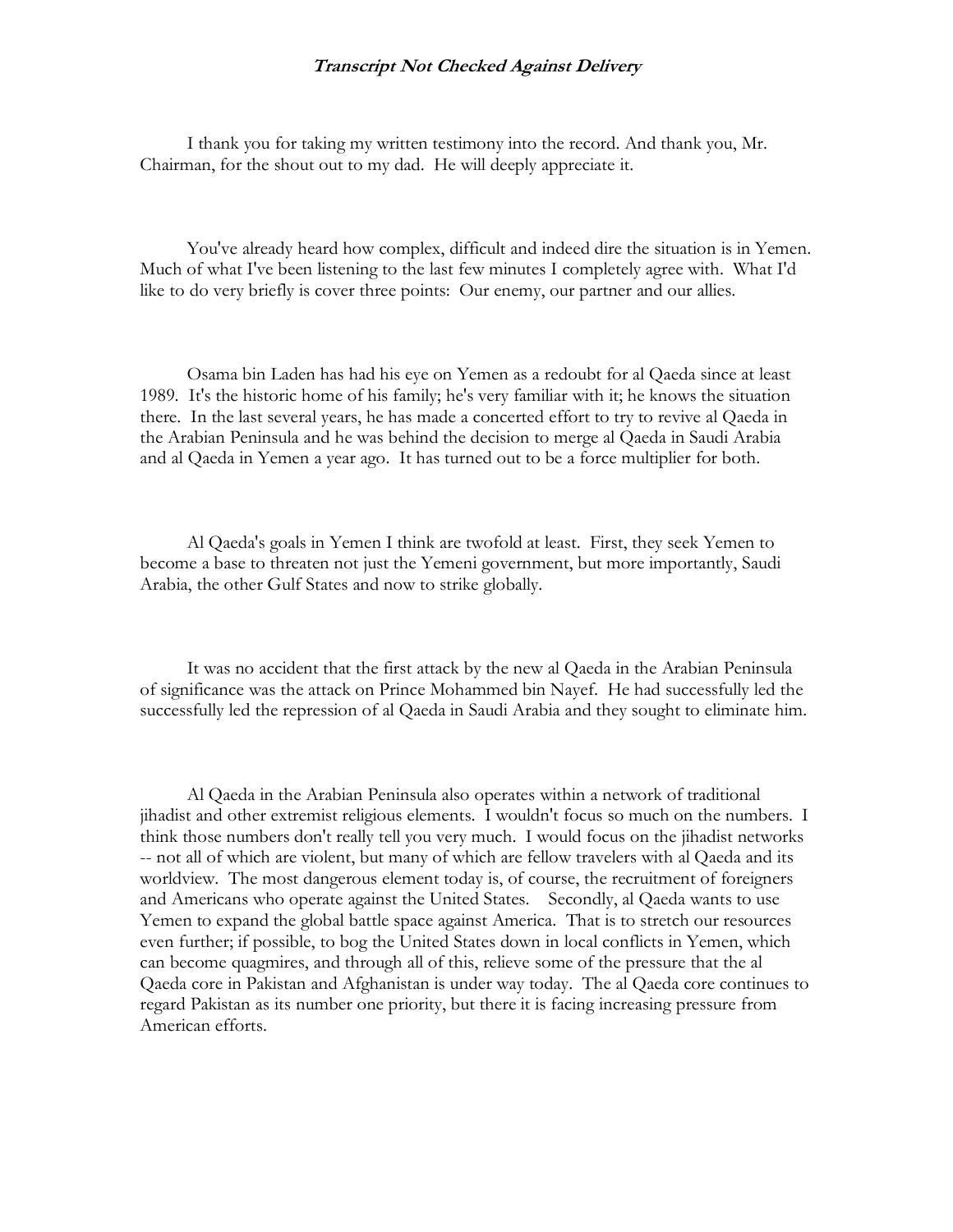The best case for al Qaeda would be to entice, to go -- to lure the United States into another bleeding war in Yemen as part of its grand strategy to wear down the United States through bleeding wars throughout the region.

 Al Qaeda's grand strategy is in short to do to the United States in the 21st century what they believe the mujahideen did to the Soviet Union in the 20th century. They would welcome large American deployments of combat troops on the ground.

 The United States clearly needs to be aware of this trap. And I think so far the Obama Administration and the American military and CENCOM has been well aware that there is no made-in-the-USA solution to this problem and that as difficult and complex as our partner is, Yemenis have to in the end be the ones who provide law, governance and order in their own country.

 Consequently, we need to work with the Yemeni government. You've heard already how flawed it is. Successive American administrations have found dealing with Ali Abdullah Saleh very, very difficult to do. He has his own agenda. He has a record of inconsistency. His sympathy for America is limited, to put it mildly. But he is the leader who is there.

 I'm glad to hear that he seems to be more focused on al Qaeda from the administration. That's a step in the right direction. But he continues to be much more concerned about two of his more local problems, the Houthi-Zaidi rebellion in the north, which has been an on and off problem for most of the last decade, which has now dragged the Saudis into the war, as well as secessionism in the south.

 Let me say one word about the problem in the north. That deals with the question that you raised of Iranian involvement. Iranian involvement in this conflict is certainly a plausible scenario. But so far the evidence of Iranian involvement is simply not there. We at the Saban Center have looked very hard at the evidence that we can find, and so far it doesn't add up to anything significant.

 That doesn't mean there isn't something there we don't know about. But we can't find it, and we would welcome more information from the Yemenis and the Saudi side. More importantly, though, seeing the Houthi rebellion as an Iranian machination is also a trap -- a trap to draw us into a local conflict which is not relevant to America's national security interests. We need to be careful not to be drawn into these local conflicts. And here, the Administration's efforts to encourage dialogue, to encourage a return to cease fires are steps in the right direction.

 Second, of course, Saleh is even more worried about southern secessionism. Yemen today is really a country created by a shotgun marriage in 1990 reinforced by a civil war in 1994. Al Qaeda in the Arabian Peninsula seeks to appeal to southern secessionism, seeks to use that as a way to increase its strength and its importance. Here again, you need to be careful not to be drawn into these local conflicts.

 A word about our allies. This is very much not just an American problem. Yemen sits athwart one of the most important strategic choke points of the global economy, the Bab-el-Mandeb. I had the opportunity just two months ago to sail through there. There is a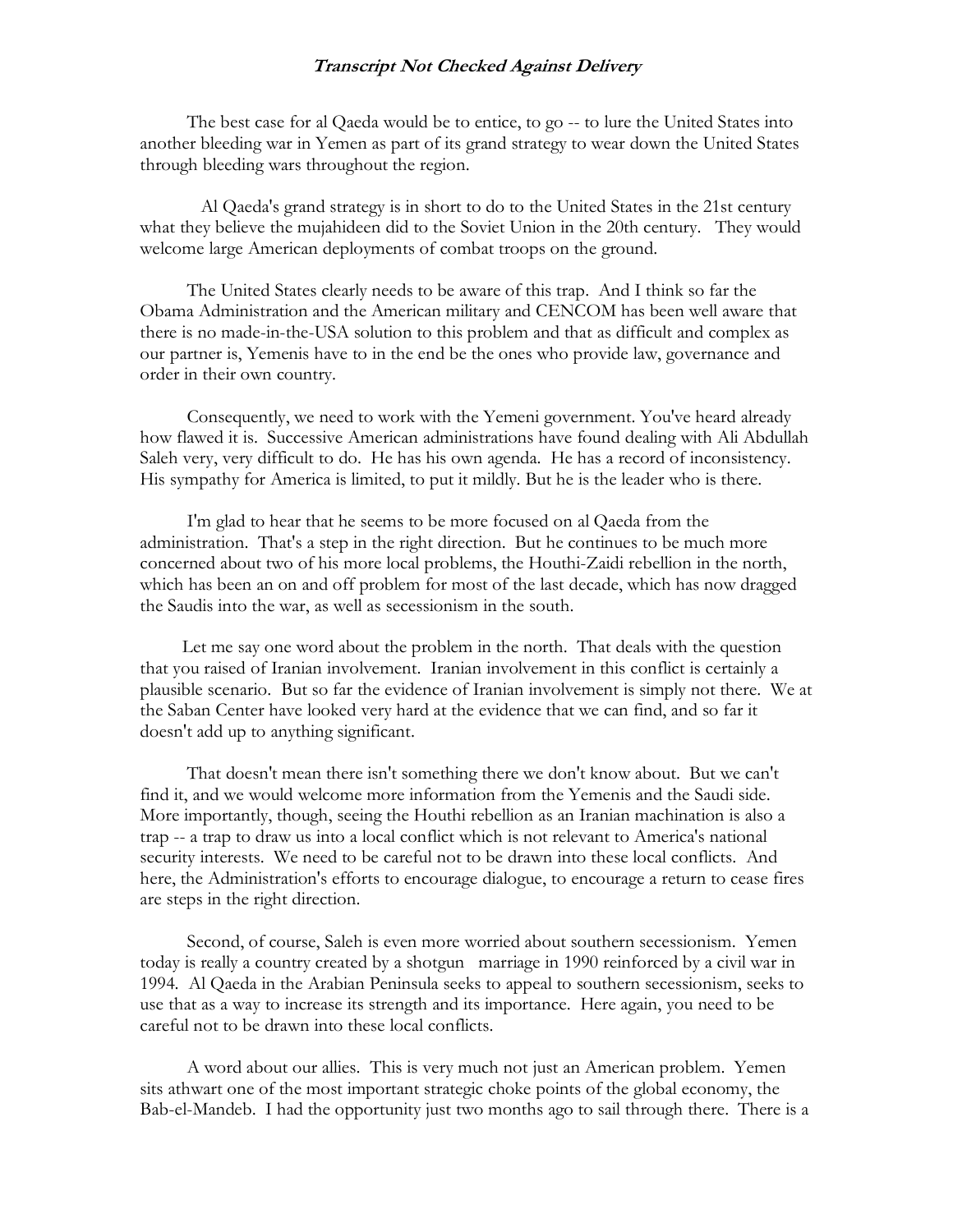very impressive international effort to prevent piracy in those waters today, but it's entirely defensive. We have no offensive effort to stabilize the northern and southern shores.

 Many, many countries around the world have an interest in stabilizing this -- China, India, the United States, Europe and others. Our challenge has to be to motivate all of them to work together on this. But in particular, the Saudis, the UAE, Qatar and Oman have to be motivated and pushed to take real steps -- not just pledges of support, but real steps to help stabilize Yemen. They need to open up their job markets to Yemenis. There will never be enough jobs for Yemenis in Yemen. But there are jobs in Saudi Arabia and the Gulf States. They need to deliver on their aid promises. They need to deliver on their promises to rebuild the Port of Aden in order to make it a thriving capital once again on the Indian Ocean.

 The Administration has made a strong start in London in this direction. But one thing we've learned over the last 30 years of U.S.-Yemeni relations is we've got to have constancy and consistency in our policy. We've got to keep our eye on the ball. It is too easy to lose interest in Yemen because after all it is a remote place on the far side of the world. But as events of the last few months have demonstrated, this is an important country to American national interest.

Thank you very much, and I look forward to your questions.

 REP. BERMAN: I thank all of you. And I'm going to recognize on the majority side Mr. Costa first and then Ms. Woolsey, and then on the minority side go in seniority order. So I now yield five minutes to the gentleman from California, Mr. Costa.

 REP. JIM COSTA (D-CA): Thank you very much, Mr. Chairman, for this important hearing today. Before I get to my questions to the witnesses, let me -- as it was discussed in the previous panel for the record and I'd like to submit it, indicate that notwithstanding the fact that Guantanamo is an emotional issue and has been both during this administration and the previous administration, there is bipartisan support for closing it.

 Robert Gates, Secretary of Defense in both administrations, said Guantanamo itself is a condemnation and will be an advertisement for al Qaeda as long as it's open. Admiral Mullen has said Guantanamo has been a recruiting symbol for extremists and jihadists who would fight us. General David Petraeus and serving both administrations again, "I oversee a region in which the existence of Gitmo has indeed been used by the enemy against us."

 Admiral Dennis Blair, "Guantanamo is a rallying cry for terrorist recruitment and harmful to our national security."

 And finally General Colin Powell who clearly served in the previous administration said, "Guantanamo's become a major, major problem for America's perception as it's seen and the way the world perceives America. If it were up to me, I would close Guantanamo not tomorrow but this afternoon."

 Clearly, this is an issue that notwithstanding its passion and emotion there is overwhelming bipartisan support for closing that facility.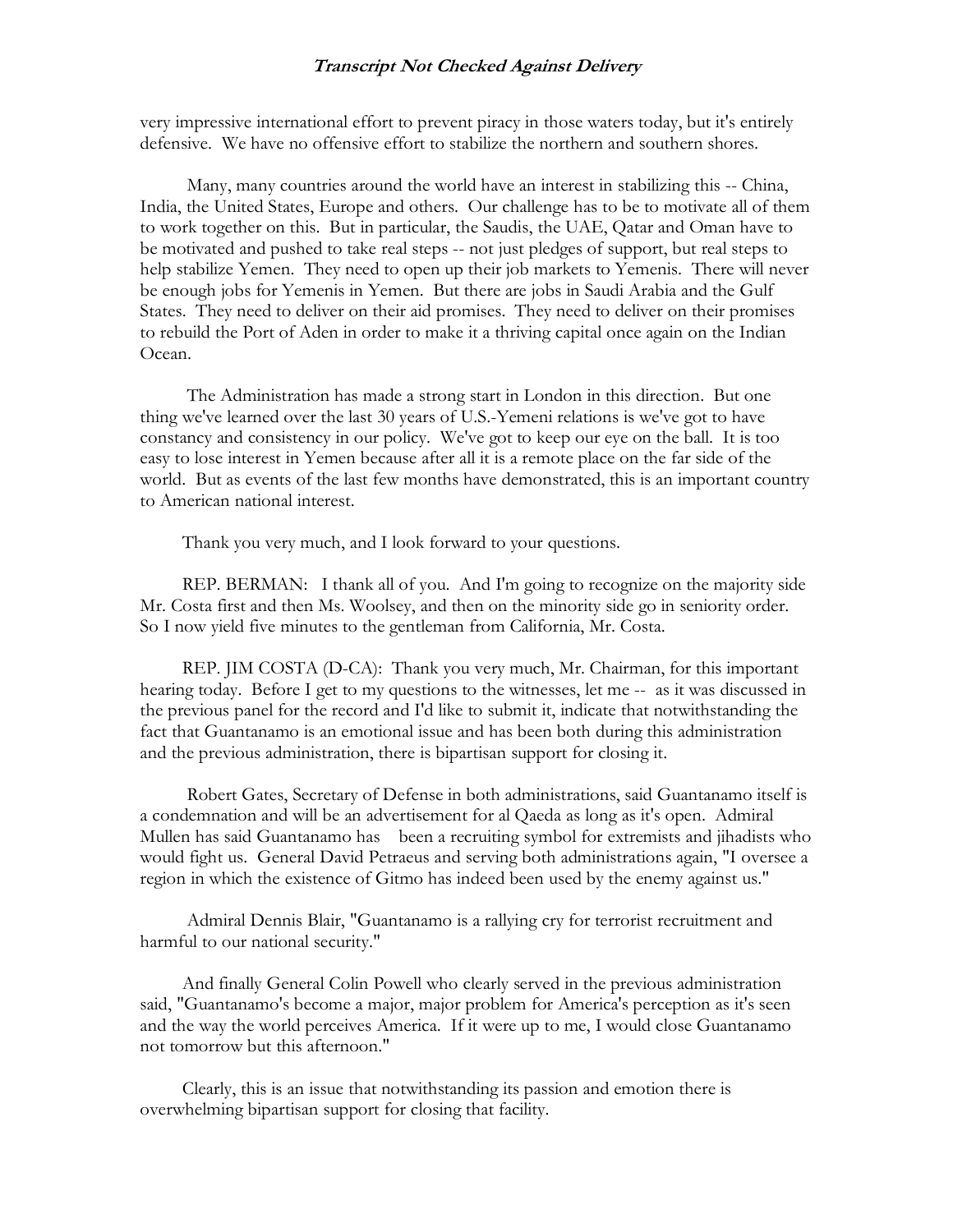To Yemen, your reoccurring themes as it relates to the challenges of governance, the problems with the economy and our partners as we try to get it right or recalibrate a prescription to get this current governance that the President on the right track is troubling for me. You said -- I guess I understood in all the witnesses who testified just now that there was a good start I guess in London last week. Is that correct? Am I getting a head nodding there? Maybe, maybe not.

 How do we keep the commitment, Mr. Riedel, with your long history, on the point that you closed on with Saudi Arabia, with the other Gulf states to actually make good on their commitments and to ensure that we as a partner and the Europeans are serious about follow through?

 MR. RIEDEL: It's deeply ironic for the Saudis now to be supporting the Saleh government since they spent much of the decade trying to overthrow it. But they seem to have finally come around to the notion that he's the only game in town and that he's better than the alternatives. Whether they're willing to put money behind that, open up job opportunities as they said, is the question that remains in front of us.

 I think the Administration has to appeal to the king at the highest level. Obama -- President Obama to King Abdullah to recognize this is now a very serious threat not just to us but to Saudi Arabia. After all, it was Prince Mohammed bin Nayef who was almost killed by this group.

 I think the Saudis can be brought around. I think they recognize, and I think that attack last August was a wake-up call for them as well.

 REP. COSTA: You think their active participation in effect will bring the other Gulf states in, in a serious effort to provide financial support and resources? MR. RIEDEL: It's tricky because there's a lot of rivalry between the Gulf states there.

REP. COSTA: That's -- I absolutely agree.

 MR. RIEDEL: The Qataris like to promote reconciliation between the government and local rebels. The Saudis prefer to go after the local rebels. I think we have to provide the leadership, frankly. I think we're going to have to be the ones throughout --

 REP. COSTA: We're going to have to provide the glue that keeps this thing stuck together and staying with it. Mr. Campbell, you talked about your efforts last week or in two weeks with the various party factions within Yemen. Is there really a desire to make these weak institutions work?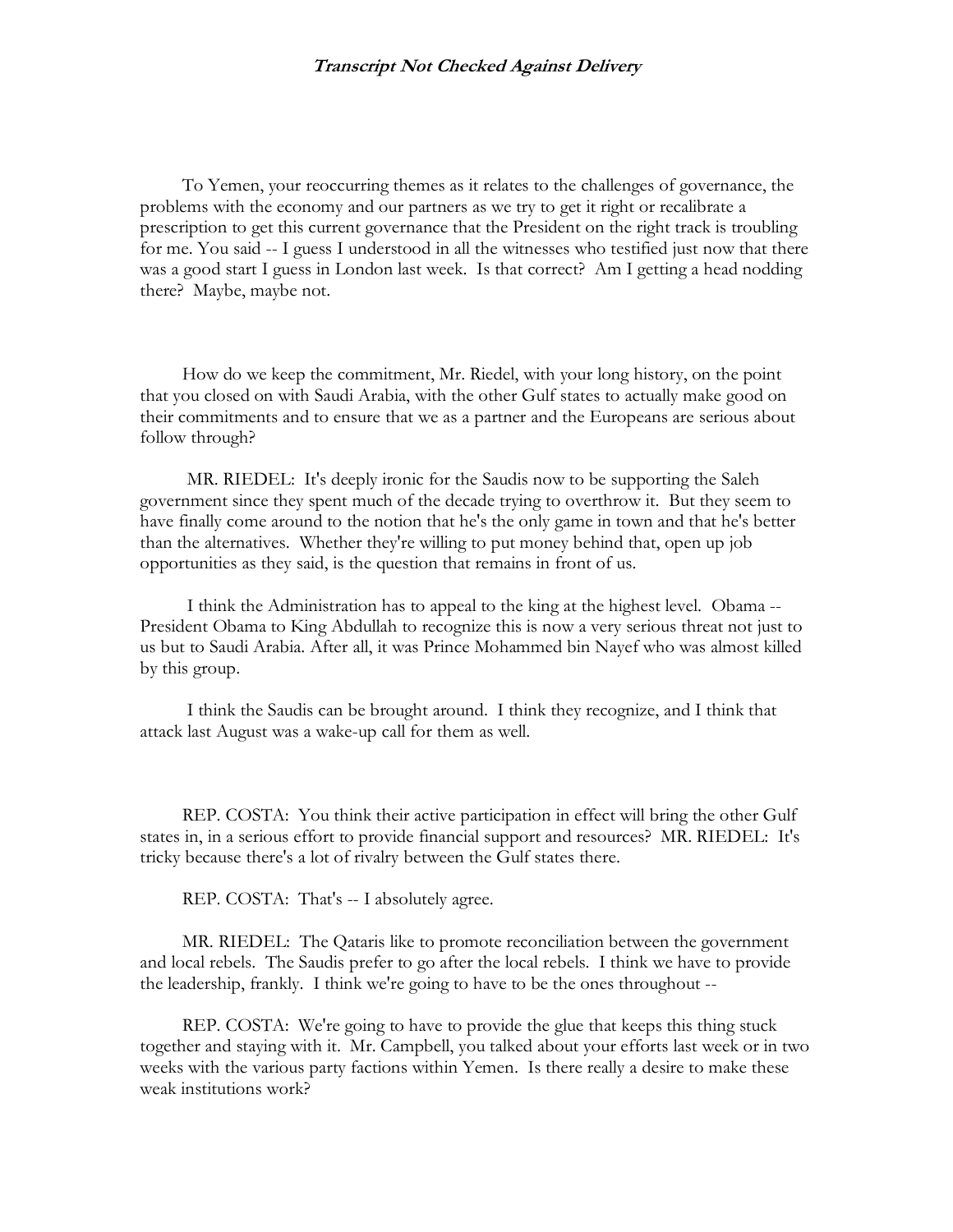MR. CAMPBELL: I think there is desire. As I've mentioned also, the institutions --

REP. COSTA: Or is it just a competition for power and who runs the country?

 MR. CAMPBELL: There is some competition. The paramount tribal leader in Yemen, Sheikh Abdullah al-Ahmar died last year, and his sons are attempting to move up the chain. They're attempting to challenge President Saleh's son. So some of this is local politics and jockeying among people seeking power.

REP. COSTA: Yeah.

MR. CAMPBELL: But some I think is genuine.

 REP. COSTA: My time's almost up. But to the other two and I don't know if you care to comment on it, but the water issue, I'll get to it and finish with that. I'm heavily involved in in California. But with the issue of the drug problem, that khat, how significant is that a scourge within the population?

 REP. BERMAN: Unfortunately, the gentleman's time has expired. But perhaps we can get back to that.

I recognize the ranking member, Ms. Ros-Lehtinen, for five minutes.

REP. ROS-LEHTINEN: Thank you so much.

 I do have some questions. But knowing that we may be called to vote at any moment -- oh, well. I'm alone, so I will ask it.

 Mr. Schanzer, can you expand on your testimony regarding Yemen's ties to Hamas? What changes should we require from Yemen regarding its ties to this extremist group and other violent extremist groups, as well as their state sponsors?

 And also, in your testimony you state, "Of the 74 Guantanamo Bay prisoners who have returned -- who returned to jihadism, at least a dozen have rejoined al Qaeda to fight in Yemen." That's an alarming statistic. When you say, "As long as Yemen fails to take counterterrorism seriously, the transfer of Guantanamo prisoners is ill-advised."

Do you recommend no transfers to Yemen or to anywhere? Thank you, sir.

 MR. SCHANZER: Ranking Member Ros-Lehtinen, I thank you very much for the question.

 With regard to Hamas, I would posit that the Yemeni government does not view Hamas as a terrorist organization, but rather views it as a resistance organization, and has really been supporting Hamas, whether through training, through weapons, through financing, from almost its inception, from the late 1980s.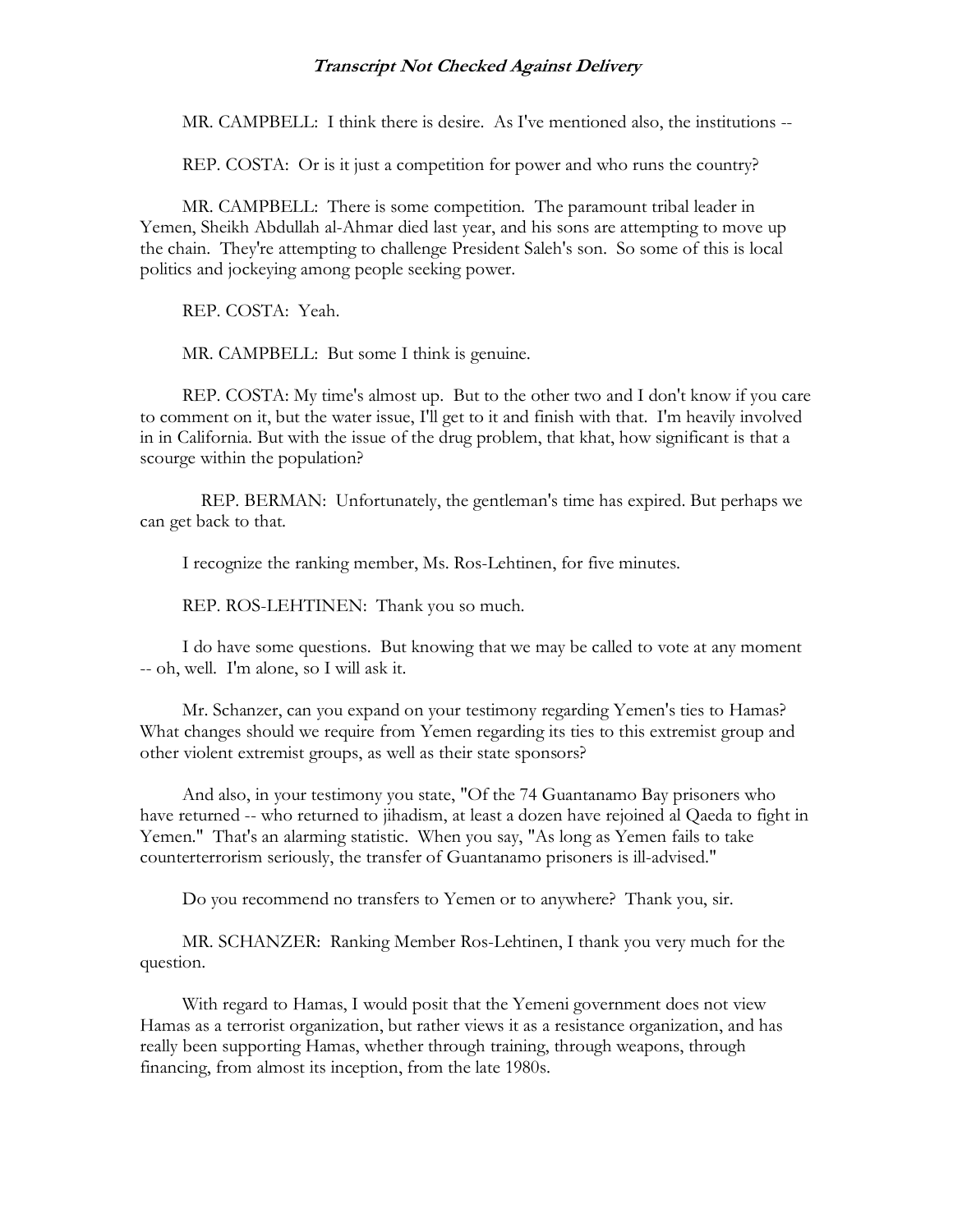That aid has been stepped up since the year 2000, since the intifada broke out in 2000, where there have been several high-level delegations from Hamas that have come to Yemen. And the president himself has welcomed them and has rolled out the red carpet for them. They've gone around and met with various political officials within Yemen.

 So there is a lot of concern there. And it really, I think, underscores the question as to whether we can rely on Yemen to fight some terrorist elements and then ignore others. And I think we need to be asking for consistency as we move forward.

 As for Guantanamo Bay, I would say that the figures that you cite from my testimony are, in fact, very alarming; that is a very high percentage of recidivism. And it is my recommendation right now that no prisoner be allowed to return to Yemen at this point until they are able to first get a handle on their prison-break situation, also perhaps articulate their policy of who gets let out of jail and why. And then, more broadly, why is it that such a high percentage of these fighters are returning back to the field?

REP. ROS-LEHTINEN: Thank you so much.

And just one note. We had talked about -- the member had brought out the bipartisan support for the Gitmo closure. I wanted to point out that the House passed the Lewis of California amendment that said no funds should be used to bring Guantanamo detainees to U.S. without a presidential certification that passed June of '09. And there was a motion to recommit that was on the floor preventing an executive order from taking effect, and it failed by only one vote. So I think there's a different interpretation of bipartisan support.

But I will yield back the balance of my time, Mr. Chairman, so some members can ask.

REP. BERMAN: I thank the ranking member.

 We've been called for votes, so we have about eight, 10 minutes here. And then I think we're going to have to end this.

The gentlelady from California, Ms. Woolsey.

REP. LYNN WOOLSEY (D-CA): Thank you, Mr. Chairman.

 Here's a general question to any of you that would like to take a stab at it. What have we -- or have we learned lessons from our involvement in Iraq and Afghanistan, lessons that can be used regarding Yemen, before we find ourselves sending troops and taking a position that may not fit with the rest of the world?

 And can we do something besides military involvement in Yemen early on by adopting a smarter security platform, like increasing development aid, debt relief? Is there -- do we have enough smart ways to try to offset what could happen, consistent with the world's - well, isn't it one of the world's poorest countries, if not the? And we have to support civil - can we support civil-society programs, support women? How are women treated in Yemen? And -- but don't start with that. Start with my original earlier question, and we'll talk about women if we have time.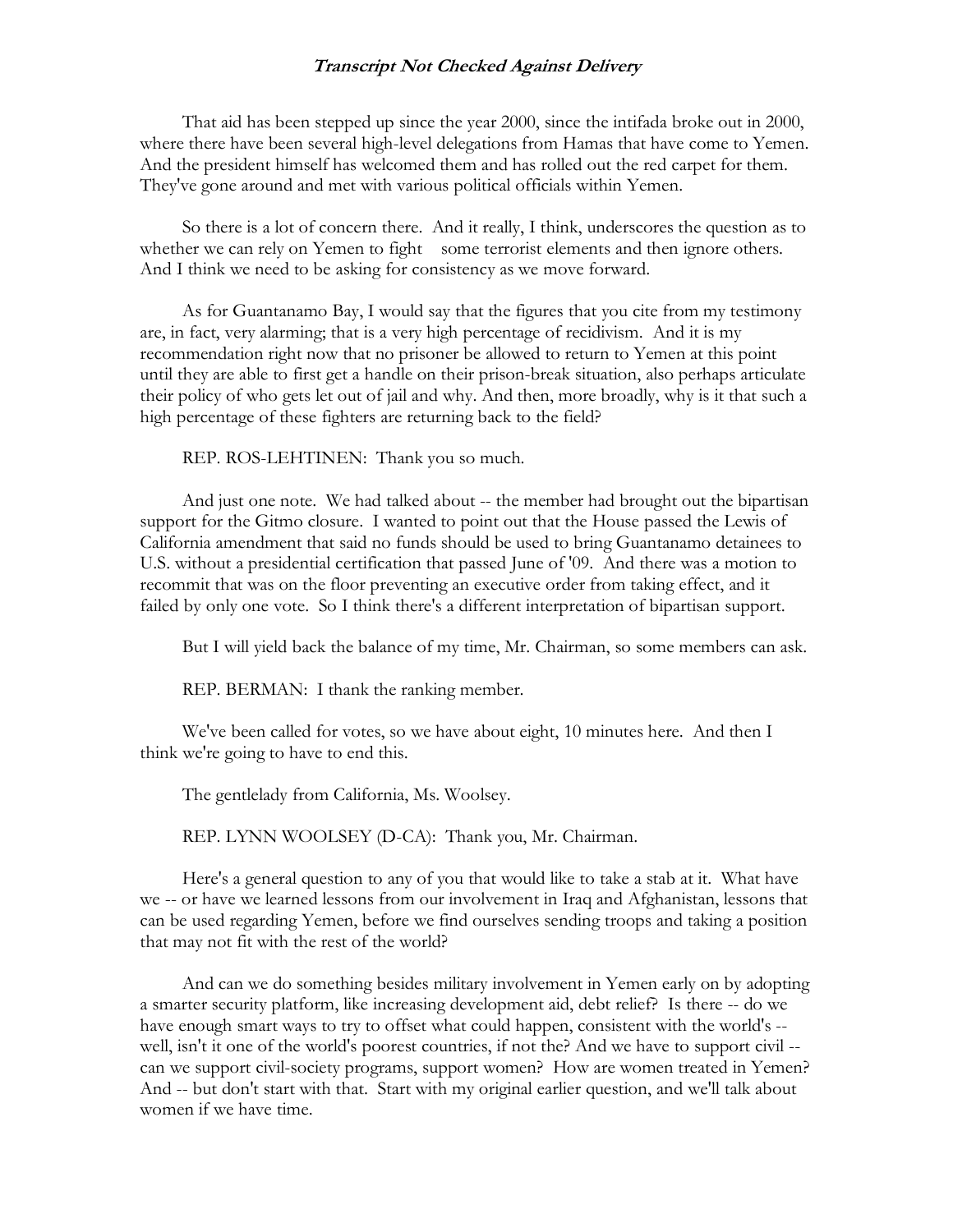MR. Schanzer: I'm happy to just address one or two points on that. In terms of what we've learned from Iraq, I think that the recent success, or relative success, let's say, of the surge, I think, underscores the point that we really do need cooperation on the ground from various tribes and political leaders. And I believe that is something that we don't have at this point from Yemen. And there needs to, I think, be a coalition of tribal leaders and elders who are willing to work with the United States to truly -- and Yemeni forces, for that matter -- to truly get to the heart of this terrorist problem.

 As for the non-military solutions, you know, we haven't heard much about this. But the Yemeni regime is an authoritarian one, and there is a lot of discomfort with that on the ground in Yemen. The fact that you have a president who's been in power since 1978 and is now grooming his son to succeed him should not be lost on this committee. We need to start to see democratization take place in Yemen. And I think as that starts to happen, hopefully we'll see a drop in militancy as well.

MR. : If I can address your question as well, there are many -- I think there are actually many good-news stories in Yemen. One of them is that, as Assistant Secretary Feltman said, there are 7,000 civil-society organizations in the country, many of them very, very active, very able to do the work. They are service-delivery organizations, women's organizations, handicapped organizations, advocacy organizations. There are elected local councils. And I think, with the devolution of power, with decentralization, they can better address local concerns.

 I should also mention that tribal leaders in Yemen already have reached out to the U.S. -- to U.S. non-governmental organizations like NDI, but also to the U.S. government, asking for help in terms of conciliation, getting services to their areas. They're not hostile in most cases, actually, to the U.S. And so you have an infrastructure to build dialogue with the tribes. It does not require military assistance.

 On the question of women, Yemen is a very conservative country. It resembles the Gulf countries that way. But women vote. They have been elected both to local councils, hundreds and hundreds of them to the national parliament. They are registered to vote in large numbers and quite assertive. And a number of women have been cabinet ministers, ambassadors and so on. I don't want to gloss it over too much, because there are many challenges, but Yemen has an underlying basis that makes it much more than just a poor conservative country. It has much more potential.

 MR. : I could add a point. I think a lesson we've learned in Iraq and Afghanistan is our al Qaeda enemy is very agile, very adaptive. They have a very strong learning curve. And we have to be just as agile and adaptive. We need to not be dragged into local conflicts which we become bogged down in, which become very, very costly for us. That means that the counterterrorism-only or the military-only approach is not the approach that's going to work. The kind of approach that you suggested of trying to build governance, reaching out, bringing in allies, getting others to be part of this, is absolutely crucial. Going it alone, relying purely on troops on the ground, is a strategy that doesn't work.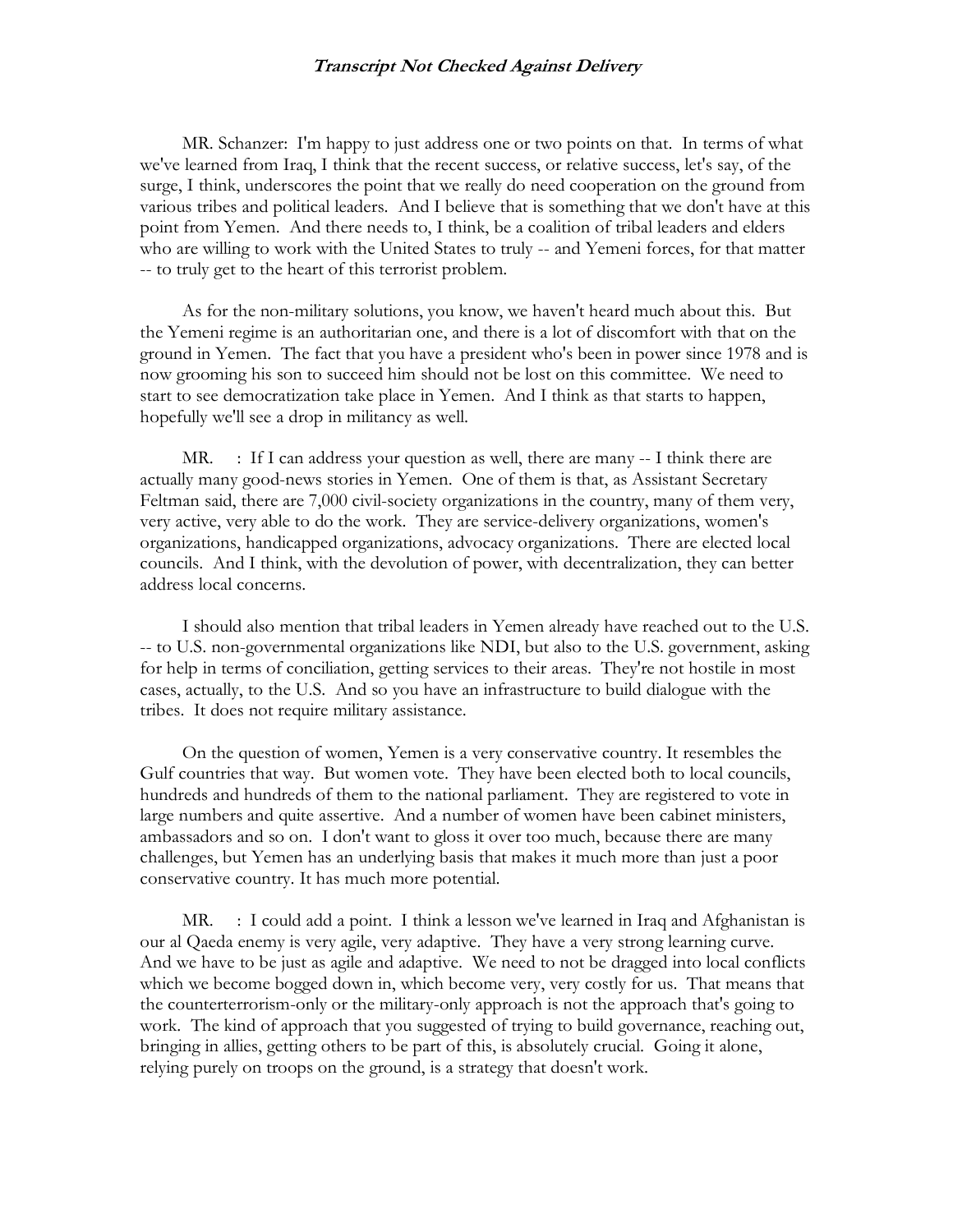MR. : I would just add briefly that, looking at non-military solutions, I think, is something that we can do. Something that would be very helpful would be to help Yemen draft and implement effective counterterrorism legislation so that they could charge the people we would like charged; help train judges and lawyers to convict the people we would like to see convicted; help professionalize the police service so this cuts down on abuse; professionalize the prison service so they stay in prison once they're incarcerated.

I think there are things we can do that are low cost and high impact in that way.

 REP. WOOLSEY: I have one second, so this is just a general question. Is it possible if the government is a dictatorship and doesn't want to help us?

REP. BERMAN: I think we'll leave that question in the ether.

The gentleman from Indiana, Mr. Burton, is recognized.

REP. BURTON: I'll go quick, because I know we have votes on.

 Let me just ask this question. First of all, I want to make a statement, and that is, there's an organization called SERE, the Survival, Evasion, Rescue and Escape training program. And it's been used by all -- (inaudible) -- Special Forces for generations, including the Navy SEALs. And in that training program, they use waterboarding. These are our troops that they train, and they've been doing it for 30 years.

 So when they talk about waterboarding being torture, I think, for the edification of my colleagues, they ought to take a good look at the training that our troops are going through or have been going through for at least 30 years.

Now, let me just ask this question.

Yemen, Mr. -- How do I pronounce your name?

MR. SCHANZER: Schanzer.

 REP BURTON: Schanzer. There have been two escapes from the prisons that you were talking about a while ago. And you also said that it's very rare that this takes place. Is the administration there in Yemen, in your opinion, complicit with somebody, maybe an al Qaeda or other organizations, in allowing these people to escape? And would it be because of sympathetic views or because of financial reasons, if they are complicit?

MR. SCHANZER: Well, if you're asking, sir, if the, at the highest levels of government, you know, if they're cooperating with al Qaeda, I would say that the answer is no. What has been alleged from -- and I believe there's been more than two prison breaks. These are the two major ones, but there have been others as well. And these seem to underscore that the security apparatus has been infiltrated by jihadists, by al Qaeda. So, at the mid-level, we're seeing some of that infiltration and cooperation and that largely stems, at least as I understand it, from tribal affiliations, perhaps financial considerations as well.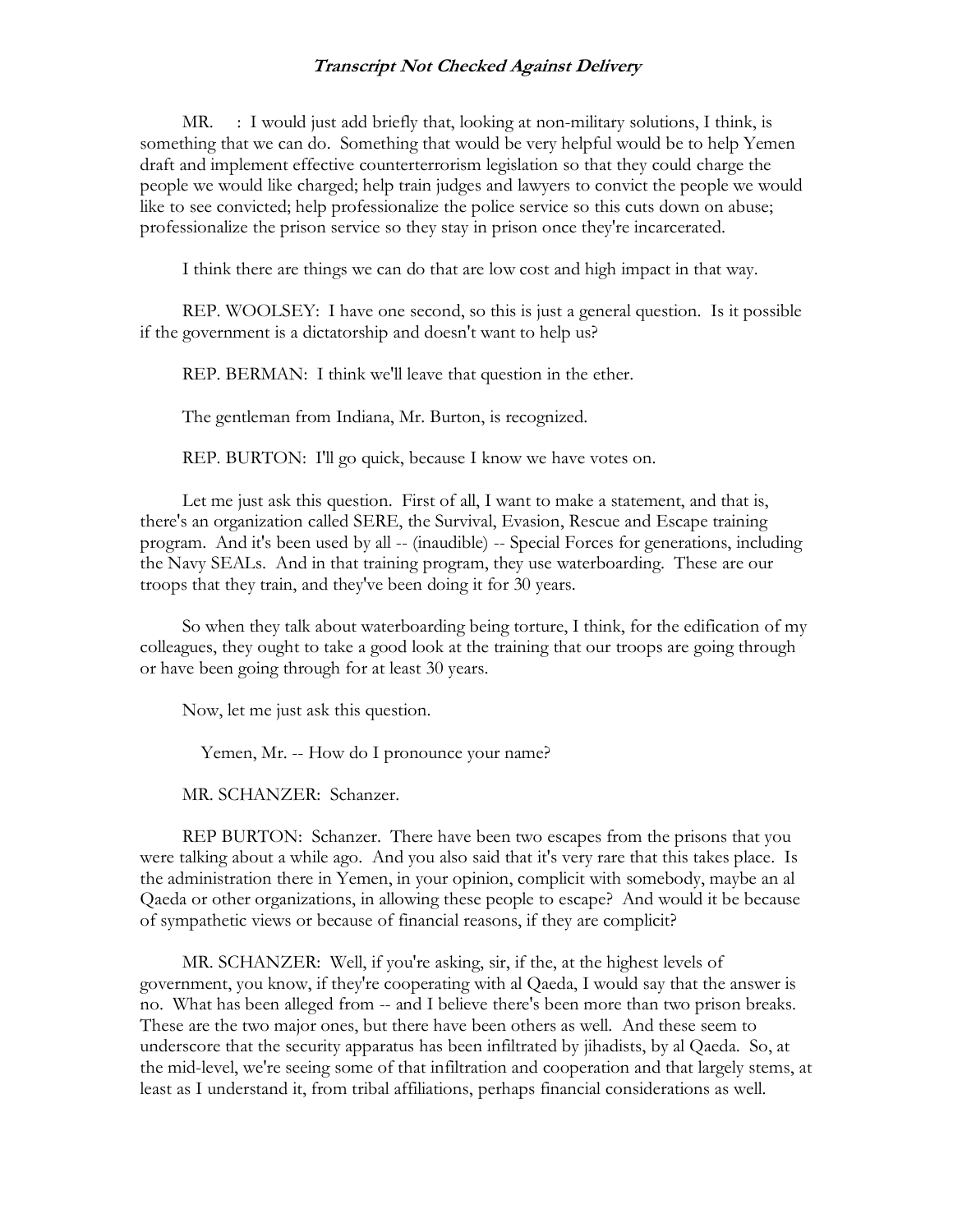REP. BURTON: Well, how can the legal apparatus function there if you've got people who are in opposition to the positions the government's taking and incarcerating these people, how can that system even work? I mean, it seems to me that it's just wide open, and how can the United States work with a government like that, that can't control the prisons?

 MR. SCHANZER: Well, Representative Burton, this is exactly the point of my testimony. It's my assertion that Yemen has really failed to demonstrate how it's willing to accept the training and aid that we plan to give it in order to step up its counterterrorism efforts. We need to see, I think, very distinct milestones set by the Yemeni government, and an understanding of where they have been lacking to date, and how they plan to really take things in a new direction.

 In my estimation, they have really failed over the last decade. Since the USS Cole bombing, they have learned very little. In fact, I would say they have actually gone backwards. So the question is, as we begin to engage with Yemen, I know we've been hearing lots of warm and wonderful things from the administration, but I would say that, you know, even if they have articulated a renewed interest, what we have seen is a record over the last ten years of going backwards, and this is of grave concern to me and to the Foundation for Defense of Democracies.

 REP. BURTON: Well, the only other thing I was going to ask is, you made some comments about the Yemenese government and how we should deal with them. And I just, it escapes me how we can work with them and give them all the money, the financial assistance we're giving them, and you say that that they're going to have to solve the problems themselves because we can't start a third front in the world war against terrorism. If all these things are going on, how are we going to do that?

 MR. RIEDEL: Consistency and constancy in our engagement and having our eyes wide open about our partner. We have no delusions about Ali Abdullah Saleh and the people around him. But taking this problem over as an American problem is not the solution either. We only have, we don't have the resources to take it over as Americans.

 REP. BURTON: Well, the only I've said, and I'll end with this. It seems to me that if they're going to Yemen away from Pakistan and Afghanistan because of the heat that's been put on them there, and we can't really do whatever is necessary to defeat them, we're going to give them sanctuary in a place, and it's going to cause us more problems down the road.

Thank you, Mr. Chairman.

 MR. RIEDEL: I think, Mr. Congressman, we are putting heat on them now and there are real results from some of these military actions by the Yemenis assisted by the United States. My suggestion is, let's not take our eye off the ball six months from now when we think we've got the problem in a redactive mode. We've got to stay at this for a long time to come.

REP. BURTON: Thank you.

Thank you, Mr. Chairman.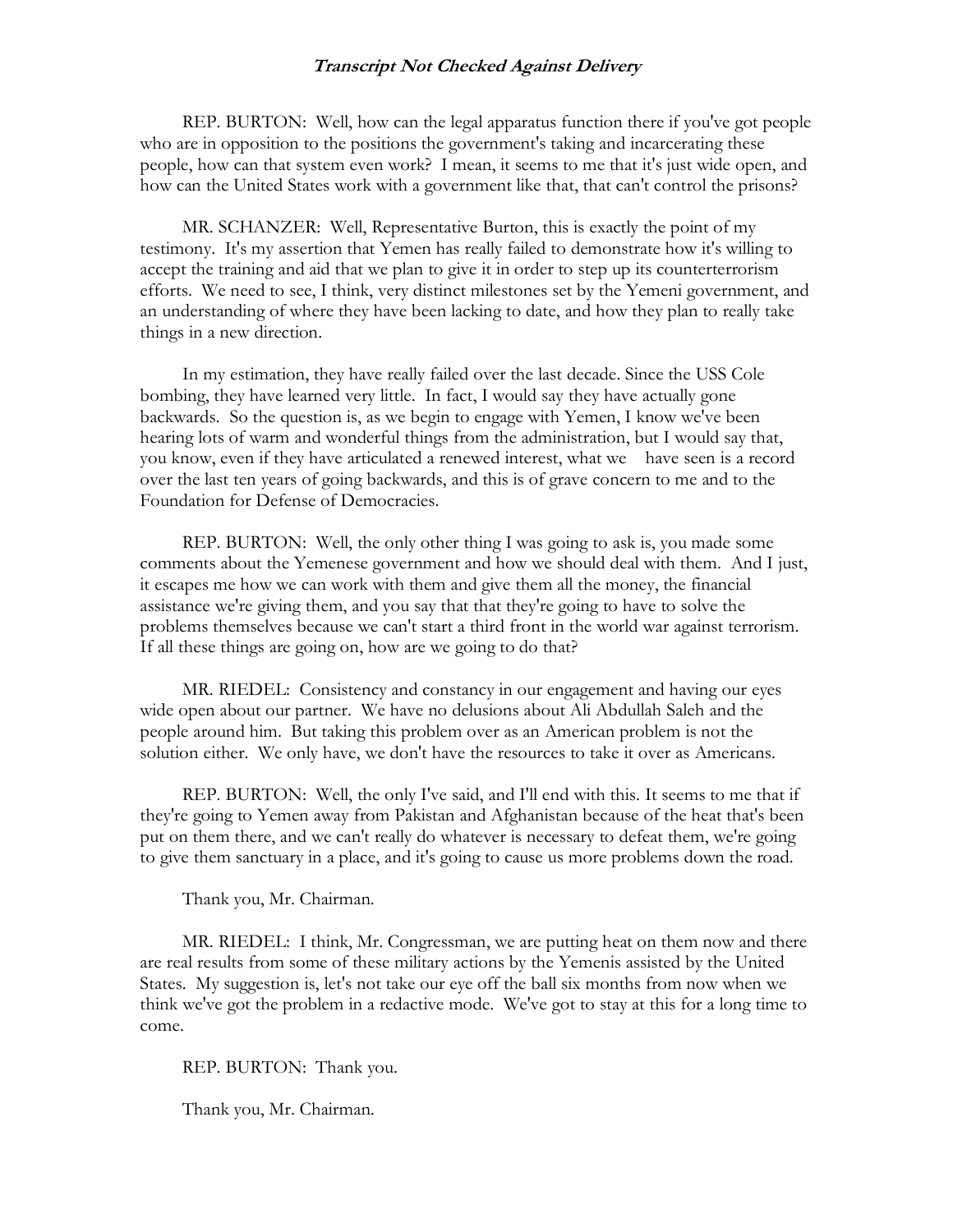REP. BERMAN: I'm going to yield myself to ask a couple of questions, and hopefully, then get Mr. Scott into this.

 Schanzer says strict conditionality on our aid. Riedel says no boots on the ground. Riedel, what do you think of Schanzer's position on aid? Schanzer, what do you think of Riedel's position on boots on the ground?

 MR. RIEDEL: If I could, Mr. Chairman, let me be clear. There may be places for special forces. There may be places for particular kinetic action. I don't rule out any kind of military role, but not a large scale Iraq or Afghanistan kind of operation.

REP. BERMAN: I understood -- MR. RIEDEL: Okay.

REP. BERMAN: You were focusing on that.

 MR. RIEDEL: Conditionality is always a good idea. It's always very difficult when you're trying to entice the partner to work with you, and how you go about that conditionality. Our experience with Yemen over 30 years, though, argues for a fair amount of conditionality.

 MR. SCHANZER: Mr. Chairman, I would actually say that I agree very much with what Mr. Riedel says. I think the idea of putting troops on the ground in significant numbers is ill-advised. The idea of special forces working with the Yemenis, I think, is acceptable. I like the idea of continued predator drone attacks, hell-fire missiles. Why that has stopped in recent years, I do not know.

 As I understand it, the Yemenis are uncomfortable projecting the fact that they are working with the United States. This is something that they don't want their population to be aware of. But I would love to see that cooperation continue, and continued joint cooperation on other CT efforts as well.

 REP. BERMAN: And then, my final question. Your comment about Yemen and Hamas, you talked about a conservative regime. It is conservative in the sense of Islamic fundamentalists, in the sense of Muslim brotherhood? Is that the appeal, or is it more of a tactical kind of decision about who to ally with?

 MR. SCHANZER: Mr. Chairman, Yemen is a very complicated country, to be sure. The government has to appeal to various tribal elements, various political factions. The Islah party, which is the Muslim brotherhood offshoot, is a popular one in Yemen, and I think that it was a tactical decision on the part of the president to figure out a way to support one jihadist movement.

 And you have to remember, of course, that the Arab-Israeli conflict, or let's say, resistance against Israel, as they call it, is really the lowest common denominator in the Arab world. This does not excuse, in my opinion, what the president has done, but he has decided that this is the one thing that he can squarely get behind, and I think that it really demonstrates a great deal of inconsistency on the part of the Yemeni government.